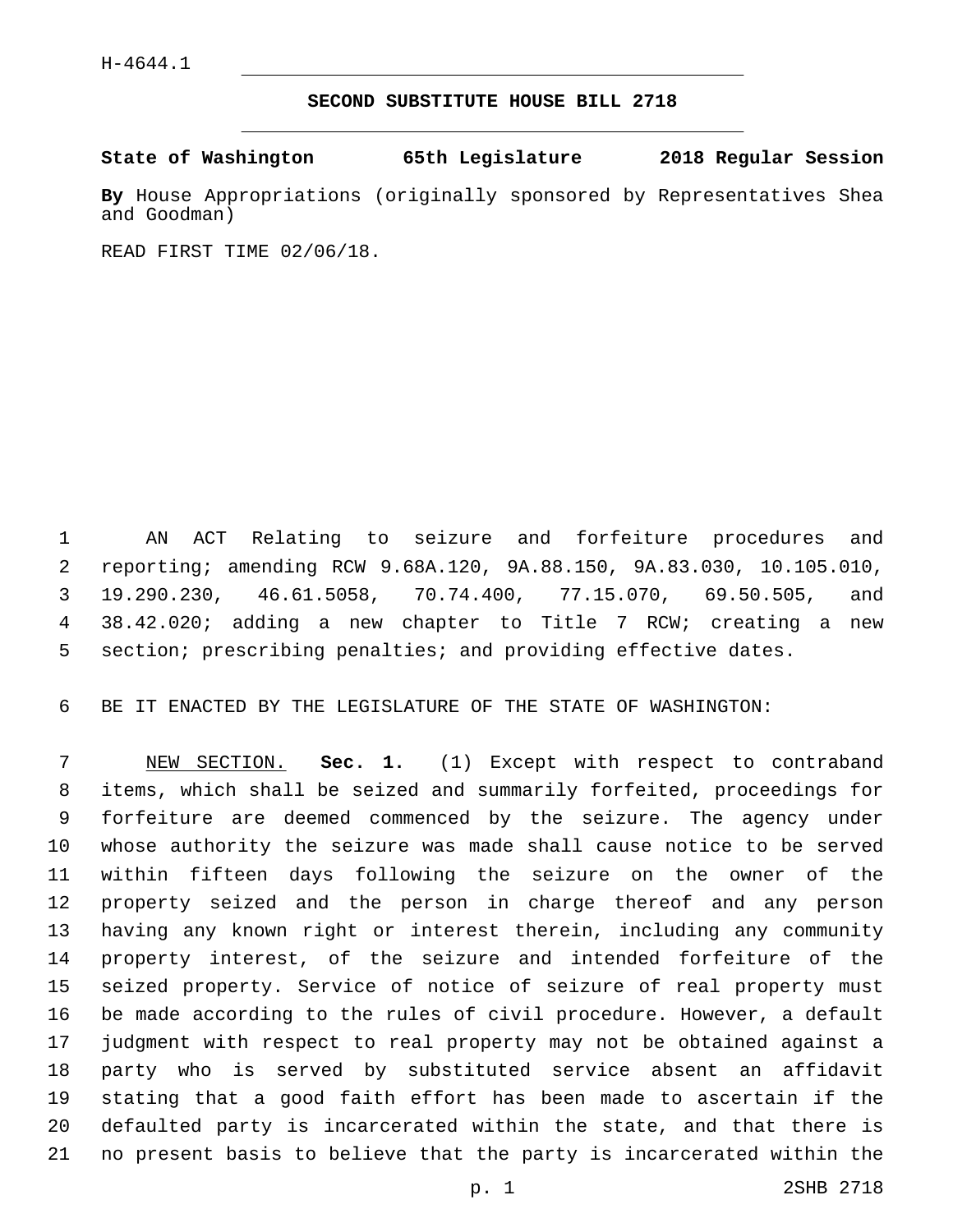state. Notice of seizure in the case of property subject to a security interest that has been perfected by filing a financing statement in accordance with chapter 62A.9A RCW, or a certificate of title, must be made by service upon the secured party or the secured party's assignee at the address shown on the financing statement or the certificate of title. The notice of seizure in other cases may be served by any method authorized by law or court rule including, but not limited to, service by certified mail with return receipt requested. Service by mail is deemed complete upon mailing within the 10 fifteen-day period following the seizure.

 (2) If no person notifies the seizing agency in writing of the person's claim of ownership or right to possession of an item seized within forty-five days of the service of notice from the seizing agency in the case of personal property and ninety days in the case of real property, the item seized is deemed forfeited. The community property interest in real property of a person whose spouse or domestic partner committed a violation giving rise to seizure of the real property may not be forfeited if the person did not participate 19 in the violation.

 (3) If any person notifies the seizing agency in writing of the person's claim of ownership or right to possession of an item seized within forty-five days of the service of notice from the seizing agency in the case of personal property and ninety days in the case of real property, the person or persons must be afforded a reasonable opportunity to be heard as to the claim or right. The notice of claim may be served by any method authorized by law or court rule including, but not limited to, service by first-class mail. Service by mail is deemed complete upon mailing within the forty-five day period following service of the notice of seizure in the case of personal property and within the ninety-day period following service of the notice of seizure in the case of real property.

 (4) The hearing must be before the chief law enforcement officer of the seizing agency or the chief law enforcement officer's designee, except that where the seizing agency is a state agency as defined in RCW 34.12.020(4), the hearing must be before the chief law enforcement officer of the seizing agency or an administrative law judge appointed under chapter 34.12 RCW. Such a hearing and any 38 appeal therefrom must be under Title 34 RCW.

 (5) Any person asserting a claim or right may remove the matter to a court of competent jurisdiction. Removal of any matter involving

p. 2 2SHB 2718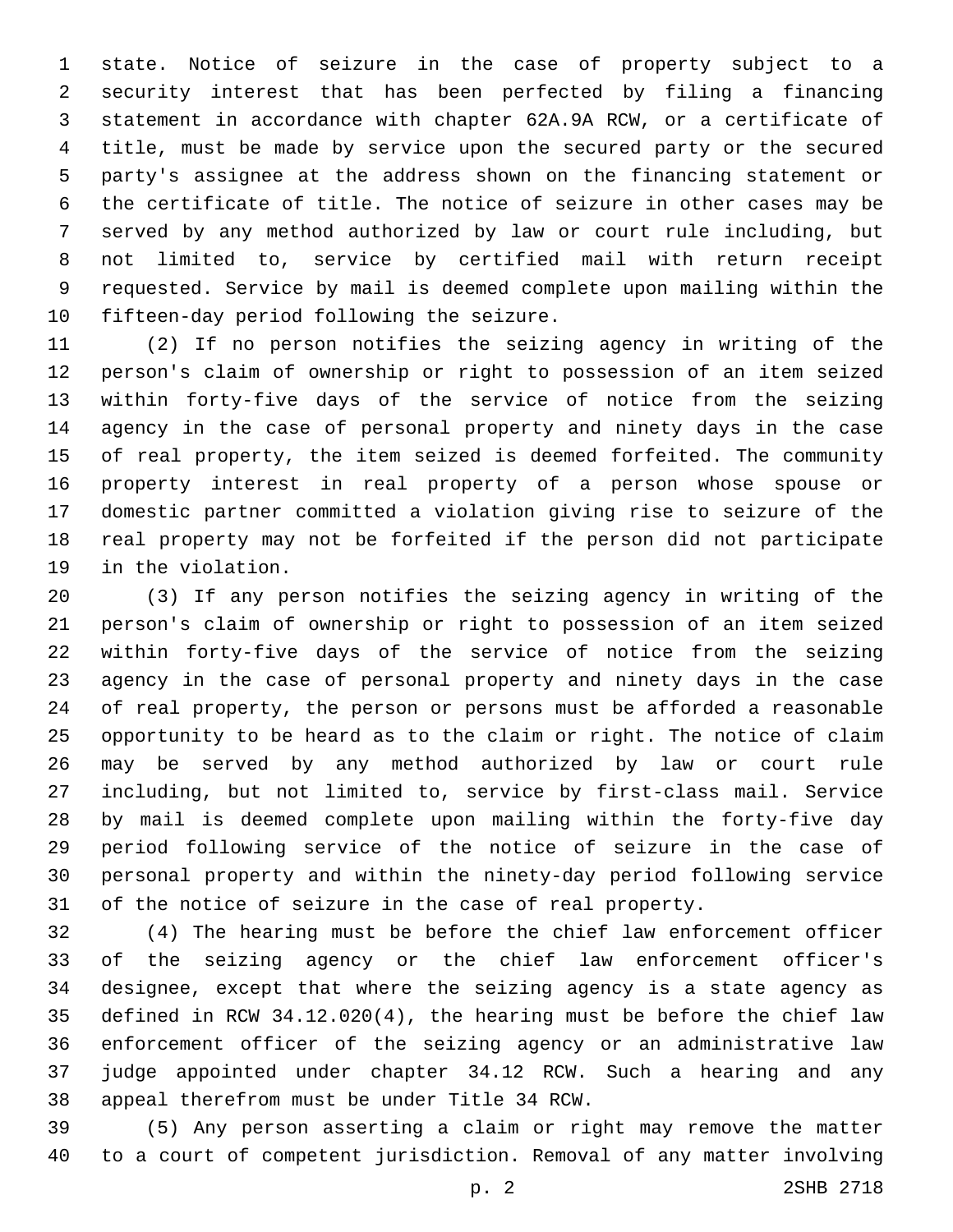personal property may only be accomplished according to the rules of civil procedure. The person seeking removal of the matter must serve process against the state, county, political subdivision, or municipality that operates the seizing agency, and any other party of interest, in accordance with RCW 4.28.080 or 4.92.020, within forty- five days after the person seeking removal has notified the seizing agency of the person's claim of ownership or right to possession. The court to which the matter is to be removed must be the district court when the aggregate value of personal property is within the 10 jurisdictional limit set forth in RCW 3.66.020.

 (6)(a) Whether the matter is heard under Title 34 RCW pursuant to subsection (4) of this section or removed to court pursuant to subsection (5) of this section, the burden of proof is upon the seizing agency to establish, by a preponderance of the evidence, that 15 the property is subject to forfeiture.

 (b) No personal property may be forfeited to the extent of the interest of an owner, by reason of any act or omission committed or 18 omitted without the owner's knowledge or consent;

 (c) No real property may be forfeited to the extent of the interest of an owner, by reason of any act or omission committed or 21 omitted without the owner's knowledge or consent.

 (d) A forfeiture of real property encumbered by a bona fide security interest is subject to the interest of the secured party if the secured party, at the time the security interest was created, neither had knowledge of nor consented to the act or omission.

 (7) The seizing agency shall promptly return seized items, in the same or substantially similar condition as when they were seized, to the claimant upon a determination by the administrative law judge or court that the claimant is the present lawful owner or is lawfully 30 entitled to possession thereof.

 (8) In any proceeding to forfeit property under this chapter, where the claimant substantially prevails, the claimant is entitled to reasonable attorneys' fees reasonably incurred by the claimant.

 (9) The protections afforded by the service members' civil relief act, chapter 38.42 RCW, are applicable to proceedings under this 36 chapter.

 NEW SECTION. **Sec. 2.** (1) Upon the entry of an order of forfeiture of real property, the court shall forward a copy of the order to the assessor of the county in which the property is located.

p. 3 2SHB 2718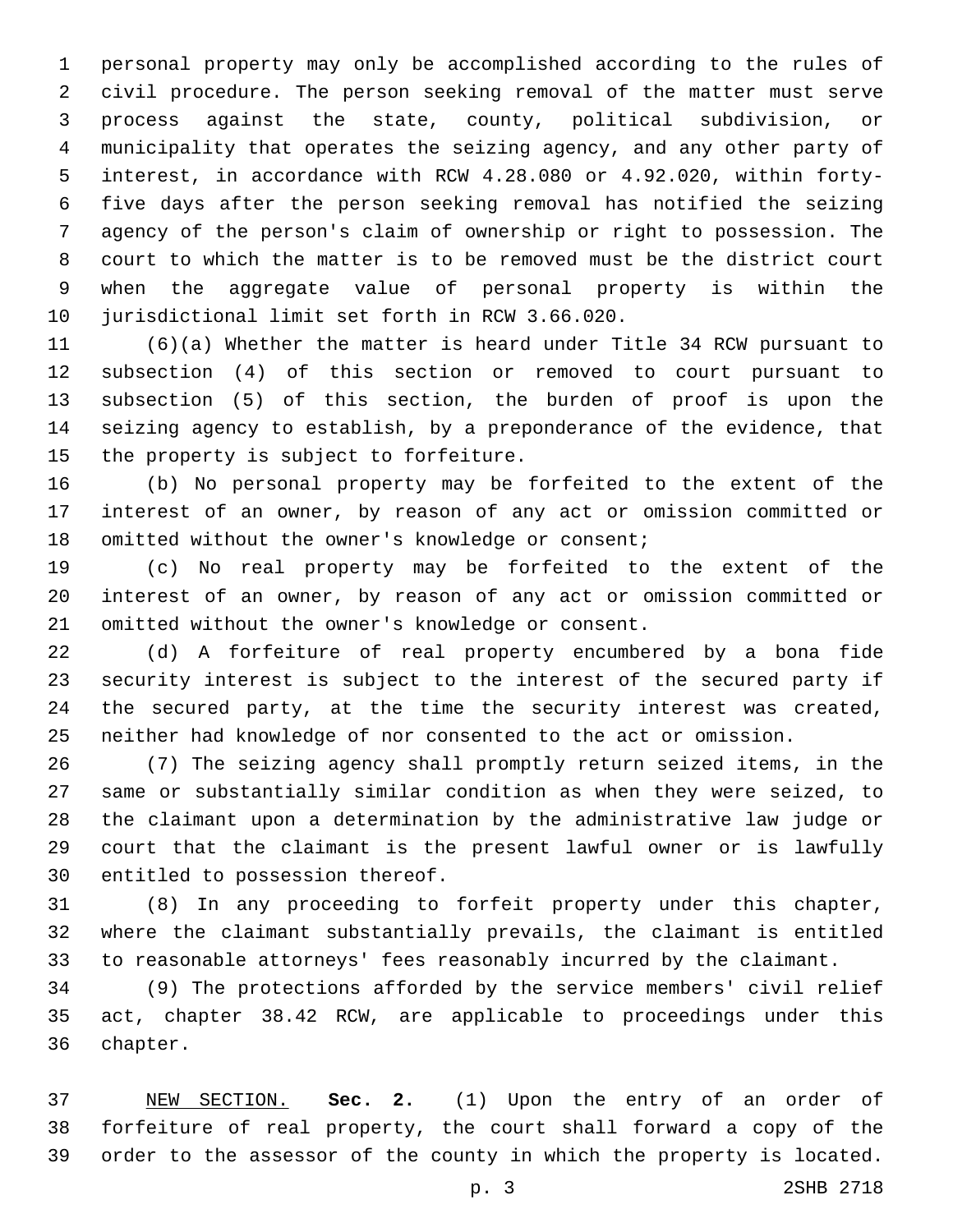Orders for the forfeiture of real property shall be entered by the superior court, subject to court rules. Such an order shall be filed by the seizing agency in the county auditor's records in the county 4 in which the real property is located.

 (2)(a) A landlord may assert a claim against proceeds from the 6 sale of assets seized and forfeited only if:

 (i) An employee, agent, or officer of the seizing agency, while acting in his or her official capacity, directly caused damage to the complaining landlord's property while executing a search of a 10 tenant's residence; and

 (ii) The landlord has applied any funds remaining in the tenant's deposit, to which the landlord has a right under chapter 59.18 RCW, to cover the damage directly caused by the employee, agent, or officer of the seizing agency prior to asserting a claim under the 15 provisions of this section;

 (A) Only if the funds applied under (a)(ii) of this subsection are insufficient to satisfy the damage directly caused by the employee, agent, or officer of the seizing agency, may the landlord seek compensation for the damage by filing a claim against the governmental entity under whose authority the seizing agency operates 21 within thirty days after the search;

 (B) Only if the governmental entity denies or fails to respond to the landlord's claim within sixty days of the date of filing, may the landlord collect damages under this subsection by filing within thirty days of denial or the expiration of the sixty-day period, whichever occurs first, a claim with the seizing agency. The seizing agency must notify the landlord of the status of the claim by the end of the thirty-day period. Nothing in this section requires the claim to be paid by the end of the sixty-day or thirty-day period.

 (b) For any claim filed under (a)(ii) of this subsection, the seizing agency shall pay the claim unless the agency provides 32 substantial proof that the landlord either:

 (i) Knew or consented to actions of the tenant in violation of this chapter or the chapter pursuant to which the seizure was made; 35 or

 (ii) Failed to respond to a notification of the illegal activity, provided by a law enforcement agency under RCW 59.18.075, within seven days of receipt of notification of the illegal activity.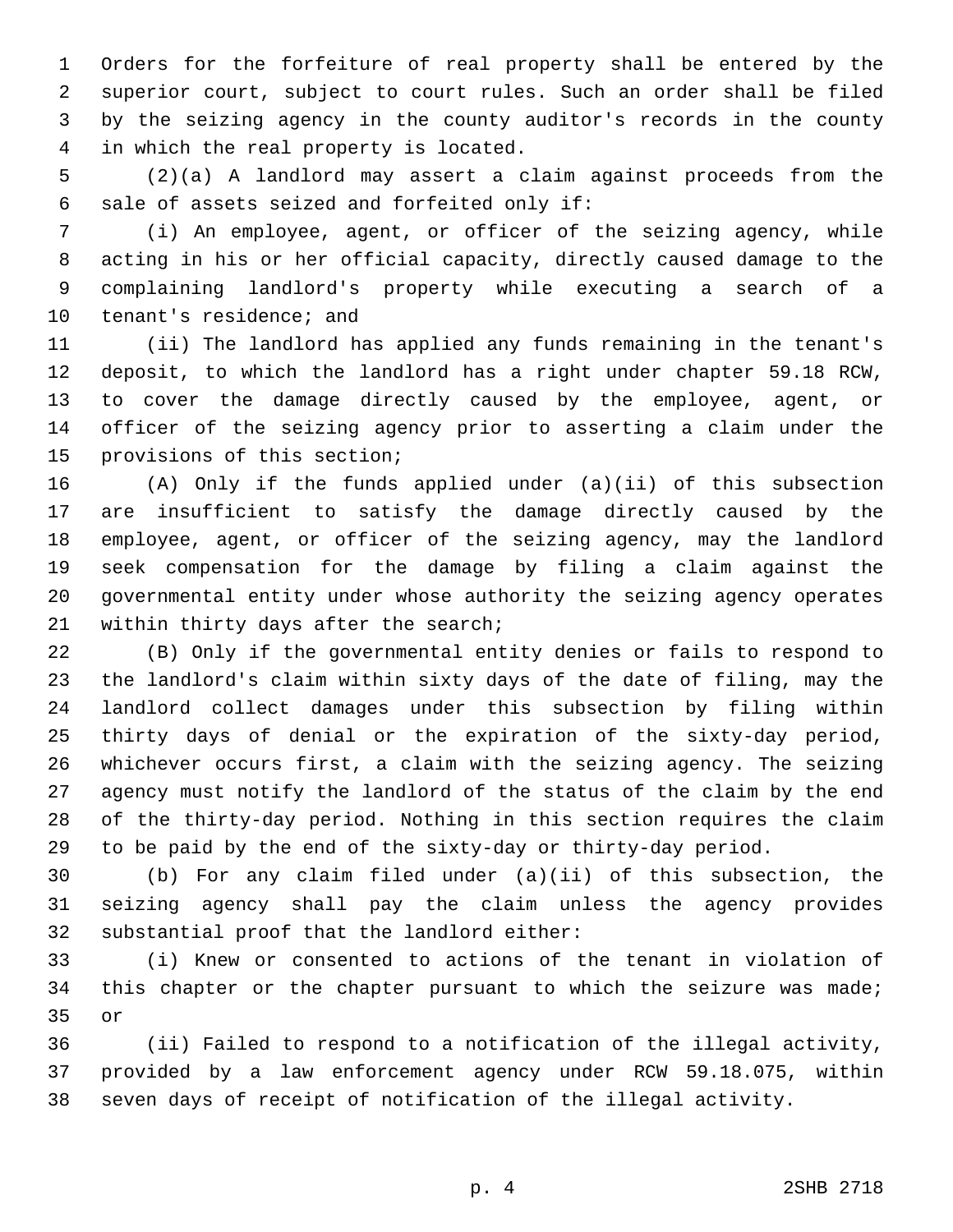(3) The landlord's claim for damages under subsection (2) of this section may not include a claim for loss of business and is limited to:3

(a) Damage to tangible property and clean-up costs;

 (b) The lesser of the cost of repair or fair market value of the damage directly caused by the employee, agent, or officer of the 7 seizing agency;

 (c) The proceeds from the sale of the specific tenant's property 9 seized and forfeited; and

 (d) The proceeds available after the seizing law enforcement agency satisfies any bona fide security interest in the tenant's property and costs related to sale of the tenant's property.

 (4) Subsections (2) and (3) of this section do not limit any other rights a landlord may have against a tenant to collect for damages. However, if a seizing agency satisfies a landlord's claim under subsection (2) of this section, the rights the landlord has against the tenant for damages directly caused by an employee, agent, or officer of the seizing agency under the terms of the landlord and tenant's contract are subrogated to the seizing agency.

 NEW SECTION. **Sec. 3.** When property is forfeited under this chapter, the seizing agency may:

 (1) Retain it for official use or upon application by any law enforcement agency of this state release such property to such agency 24 to be used in enforcement;

 (2) Sell that which is not required to be destroyed by law and 26 which is not harmful to the public;

 (3) Request the appropriate sheriff or director of public safety to take custody of the property and remove it for disposition in 29 accordance with law;

 (4) Forward it to an appropriate entity, such as the drug 31 enforcement administration, for disposition; or

32 (5) Take any other action allowed by statute.

 NEW SECTION. **Sec. 4.** (1) This section is applicable to all seizures by seizing agencies, regardless of whether the seizure is:

35 (a) Pursuant to this chapter;

 (b) Pursuant to any other section in the Revised Code of 37 Washington that authorizes seizure; or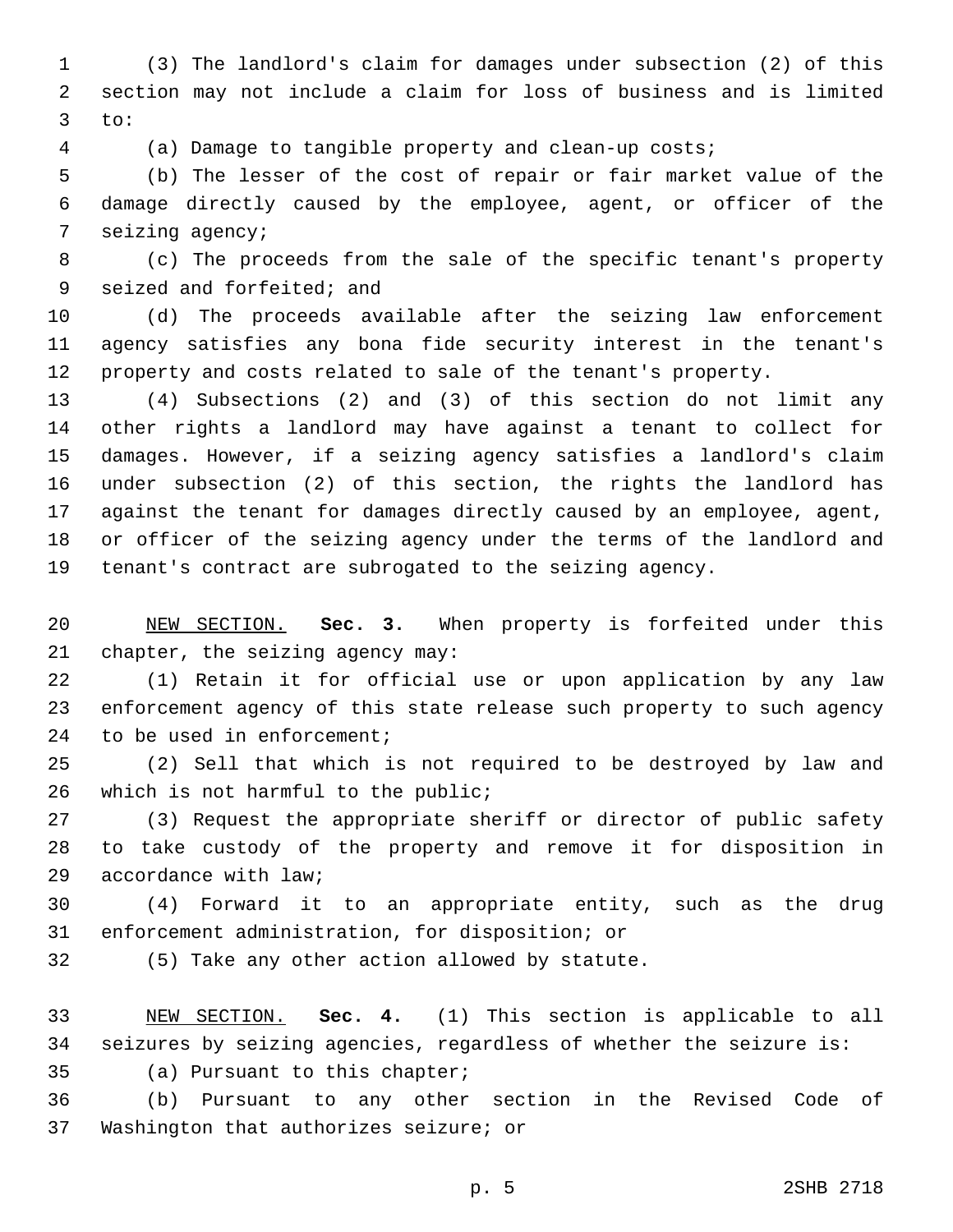(c) Conducted in collaboration with a federal agency under 2 federal law.

 (2) For purposes of this section, "seizing agency" means any police force, multijurisdictional task force, fire department, or other municipal, county, or state agency that has authority under state law or collaborates with a federal agency under federal law to 7 seize property.

 (3)(a) The seizing agency must keep a record, about property seized and forfeited under state law and any agreement with any 10 federal agency, of each forfeiture indicating:

11 (i) The name of the seizing agency;

12 (ii) Date of seizure;

13 (iii) Type of property seized;

 (iv) Description of the property including make, model, year, and 15 serial number;

 (v) Street address or description of the location where the 17 seizure occurred;

 (vi) Whether the seizure was adopted by the federal government, part of a joint task force with the federal government, or other 20 arrangement with the federal government;

21 (vii) Crime for which the suspect was charged;

(viii) Whether the suspect was convicted of a crime;

 (ix) Whether the forfeiture was contested by a suspect, innocent 24 owner claimant, joint owner, or other property owner;

 (x) Disposition of the property through the forfeiture process, such as returned to suspect, returned to a joint owner or third-party 27 owner, sold, destroyed, or retained by a law enforcement agency;

28 (xi) Date of disposition of the property;

 (xii) Whether the forfeiture was resolved by way of a default, contested hearing or agreed disposition or settlement;

31 (xiii) Value of the property forfeited; and

 (xiv) The net proceeds retained by the law enforcement agency 33 that seized the property.

 (b) Annually, on a date specified by the state treasurer, the seizing agency shall file a report, that includes all of the records in (a) of this subsection, to the state treasurer. The state treasurer must establish and maintain a searchable public web site that includes all of the records in (a) of this subsection. The annual report need not include a record of forfeited property that is still being held for use as evidence during the investigation or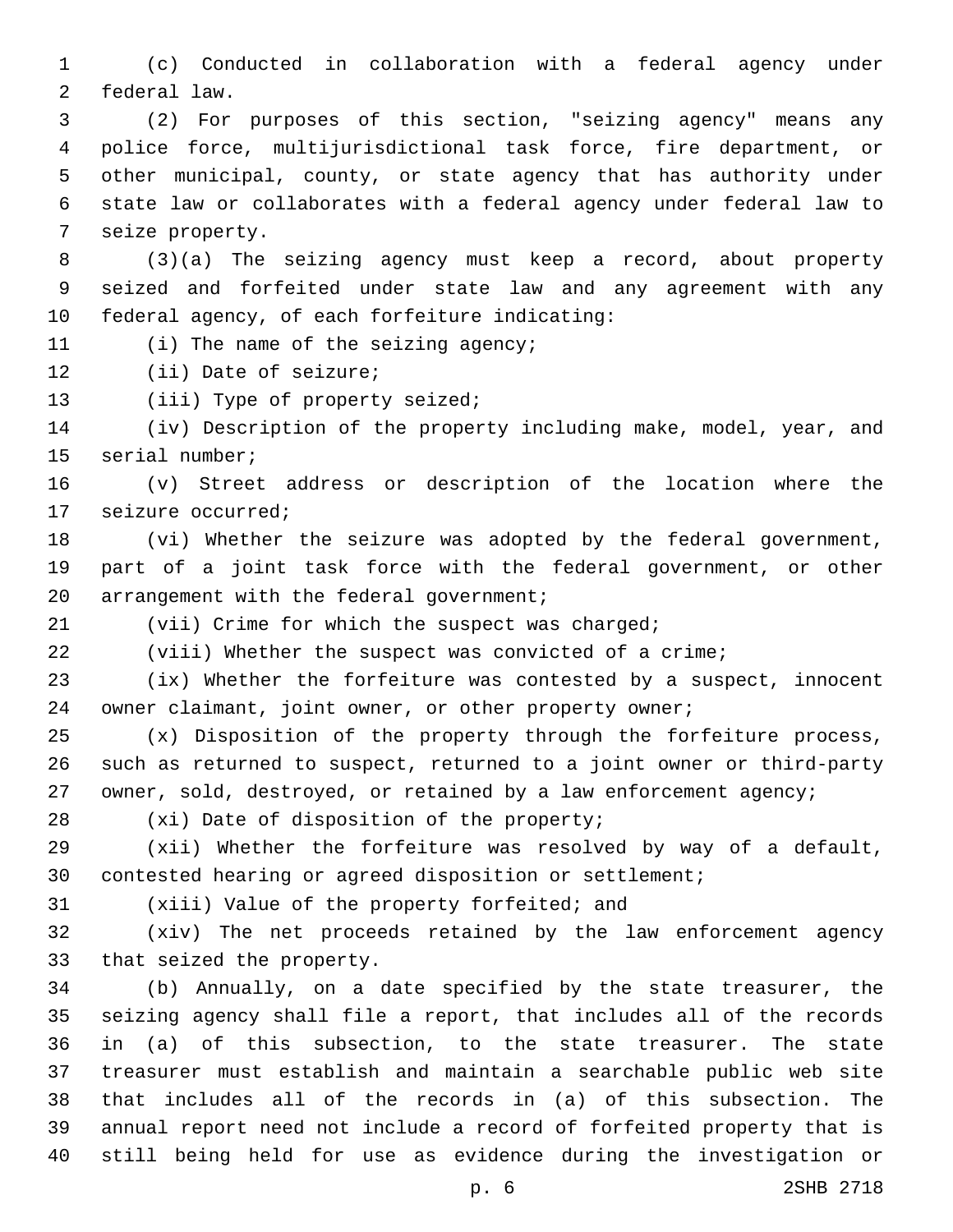prosecution of a case or during the appeal from a conviction. The commander of a multijurisdictional task force may appoint one agency to report its seizures. If an agency has made no seizures during the previous year, a null report must be filed by the agency specifying that it did not engage in seizures or forfeitures during the 6 reporting period.

 (c) By March 1st each year, the seizing agency shall file with the state treasurer a report that summarizes the agency's expenditures from the sum of the net proceeds of all seized and forfeited property during the previous calendar year. The report must be posted and made available on the web site created in this subsection (3). The report must use the following categories to 13 summarize expenditures and values:

(i) Abuse, crime, and gang prevention programs;

(ii) Witness protection, informant fees, and controlled buys;

16 (iii) Salaries, overtime, and benefits;

 (iv) Professional outside services, including auditing, court reporting, expert witnesses, outside attorneys' fees, and membership 19 fees paid to trade associations;

 (v) Travel, meals, entertainment, conferences, training, and 21 continuing education seminars;

 (vi) Capital expenditures including vehicles, firearms, 23 equipment, computers, and furniture;

(vii) Other expenditures of forfeiture proceeds; and

 (viii) The total value of forfeited property held by the agency 26 at the end of the reporting period.

 (4) One hundred twenty days after the close of each fiscal year, the state treasurer shall submit to the speaker of the house of representatives, president of the senate, attorney general, and governor a written report summarizing forfeiture activity in the state for the preceding fiscal year; the type, approximate value, and disposition of the property seized; and the amount of any proceeds received or expended at the state and local levels. The report must provide a categorized accounting of all proceeds expended. Summary data on seizures, forfeitures, and expenditures of forfeiture proceeds must be disaggregated by agency. The aggregate report must be made available on the state treasurer's web site.

 (5) The state treasurer may include in the aggregate report required by subsection (4) of this section recommendations to improve statutes, rules, and policies to facilitate seizure, forfeiture, and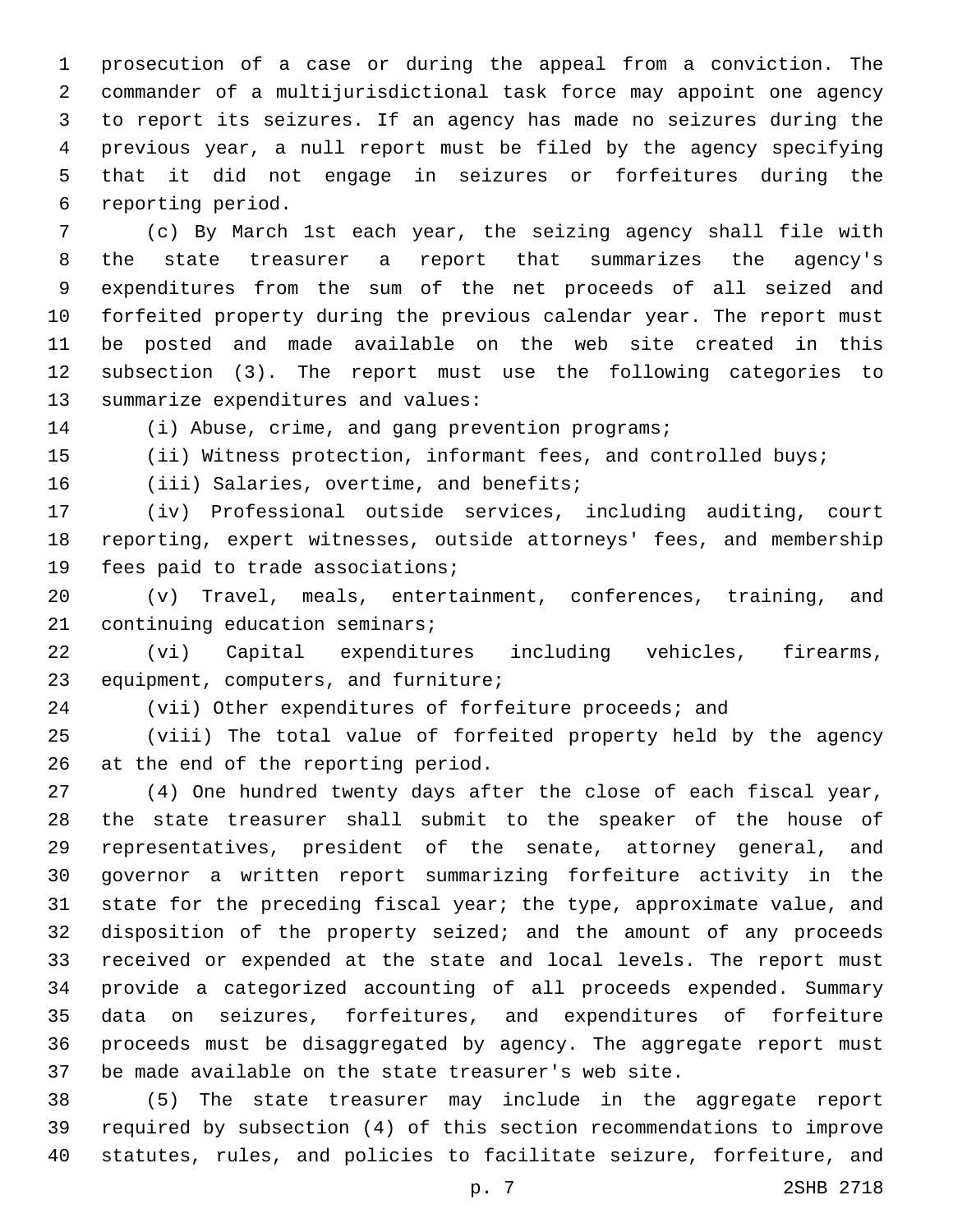expenditure processes and reporting that are fair to crime victims, innocent property owners, secured interest holders, citizens, law 3 enforcement, and taxpayers.

 (6) If a seizing agency fails to file a report within thirty days after it is due, without good cause as determined by the state treasurer, the state treasurer shall provide a written warning to the seizing agency. If a seizing agency fails to file the report within thirty days after it is due for a second time, the agency is subject to a civil penalty payable to the state general fund of five hundred dollars or the equivalent of one-quarter of the forfeiture proceeds received by the agency during the reporting period, whichever is greater. In addition, the state treasurer must make no expenditures from the forfeiture fund for the benefit of the agency until the 14 report is filed.

 (7) The data and reports compiled and prepared under this chapter 16 are public information under chapter 42.56 RCW.

 NEW SECTION. **Sec. 5.** (1)(a) By January 31st of each year, each seizing agency shall remit to the state treasurer an amount equal to ten percent of the net proceeds of any property forfeited during the preceding calendar year. Money remitted shall be deposited in the state general fund unless otherwise provided in statute.

 (b) The net proceeds of forfeited property is the value of the forfeitable interest in the property after deducting the cost of satisfying any bona fide security interest to which the property is subject at the time of seizure; and in the case of sold property, after deducting the cost of sale, including reasonable fees or commissions paid to independent selling agents, and the cost of any valid landlord's claim for damages under section 2 of this act.

 (c) The value of sold forfeited property is the sale price. The value of retained forfeited property is the fair market value of the property at the time of seizure, determined when possible by reference to an applicable commonly used index, such as the index used by the department of licensing for valuation of motor vehicles. A seizing agency may use, but need not use, an independent qualified appraiser to determine the value of retained property. If an appraiser is used, the value of the property appraised is net of the cost of the appraisal. The value of destroyed property and retained 38 firearms or illegal property is zero.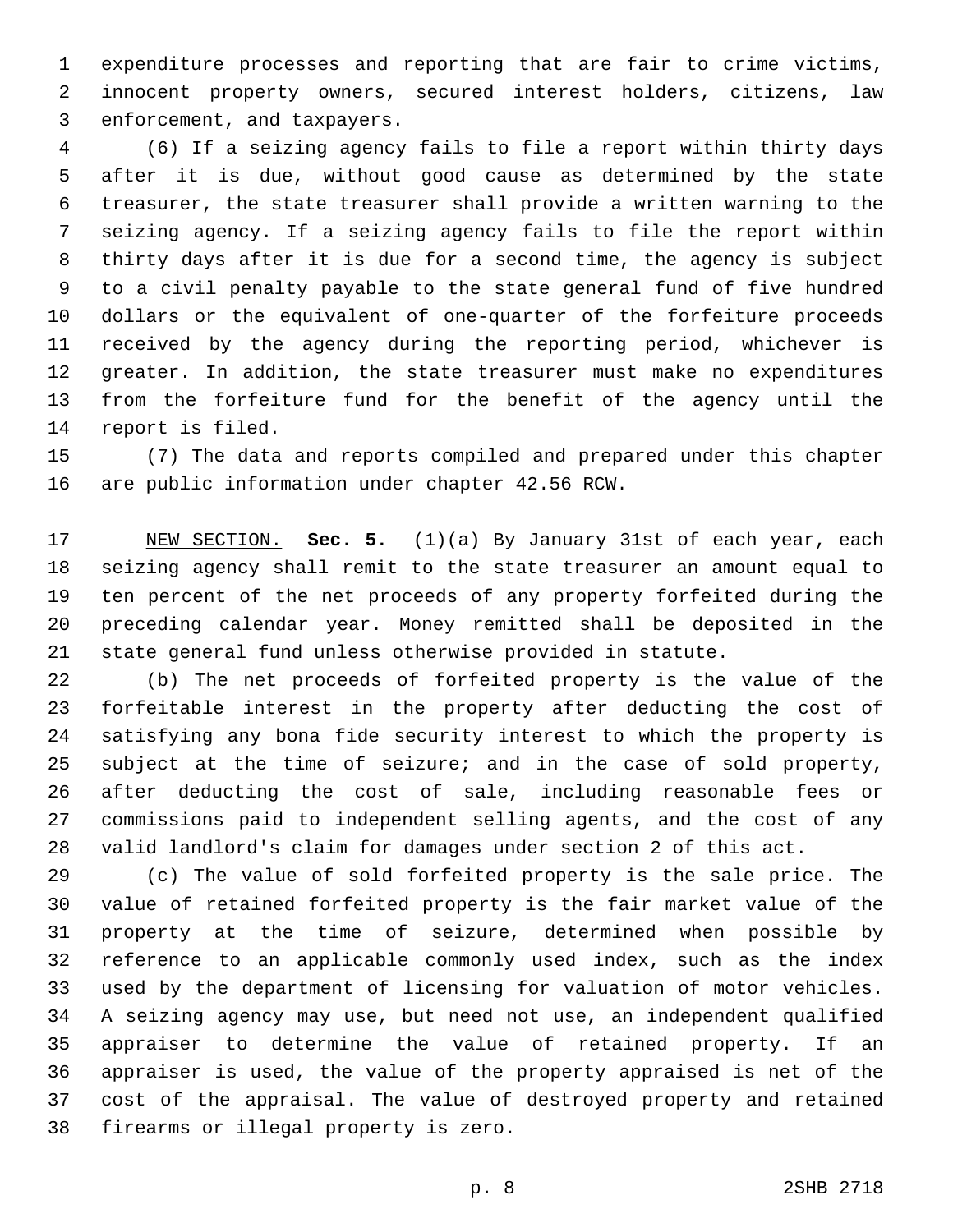(2) Forfeited property and net proceeds not required to be paid to the state treasurer shall be retained by the seizing agency exclusively for the expansion and improvement of related enforcement activities. Money retained under this section may not be used to 5 supplant preexisting funding sources.

 NEW SECTION. **Sec. 6.** The state treasurer may adopt rules necessary to implement this chapter.

 **Sec. 7.** RCW 9.68A.120 and 2014 c 188 s 3 are each amended to 9 read as follows:

The following are subject to seizure and forfeiture:

 (1) All visual or printed matter that depicts a minor engaged in 12 sexually explicit conduct.

 (2) All raw materials, equipment, and other tangible personal property of any kind used or intended to be used to manufacture or process any visual or printed matter that depicts a minor engaged in sexually explicit conduct, and all conveyances, including aircraft, vehicles, or vessels that are used or intended for use to transport, or in any manner to facilitate the transportation of, visual or printed matter in violation of RCW 9.68A.050 or 9.68A.060, but:

 (a) No conveyance used by any person as a common carrier in the transaction of business as a common carrier is subject to forfeiture under this section unless it appears that the owner or other person in charge of the conveyance is a consenting party or privy to a 24 violation of this chapter;

 (b) No property is subject to forfeiture under this section by 26 reason of any act or omission ((established by the owner of the 27 property to have been)) committed or omitted without the owner's 28 knowledge or consent;

 (c) A forfeiture of property encumbered by a bona fide security interest is subject to the interest of the secured party if the secured party neither had knowledge of nor consented to the act or 32 omission; and

 (d) When the owner of a conveyance has been arrested under this chapter the conveyance may not be subject to forfeiture unless it is seized or process is issued for its seizure within ten days of the 36 owner's arrest.

 (3) All personal property, moneys, negotiable instruments, securities, or other tangible or intangible property furnished or

p. 9 2SHB 2718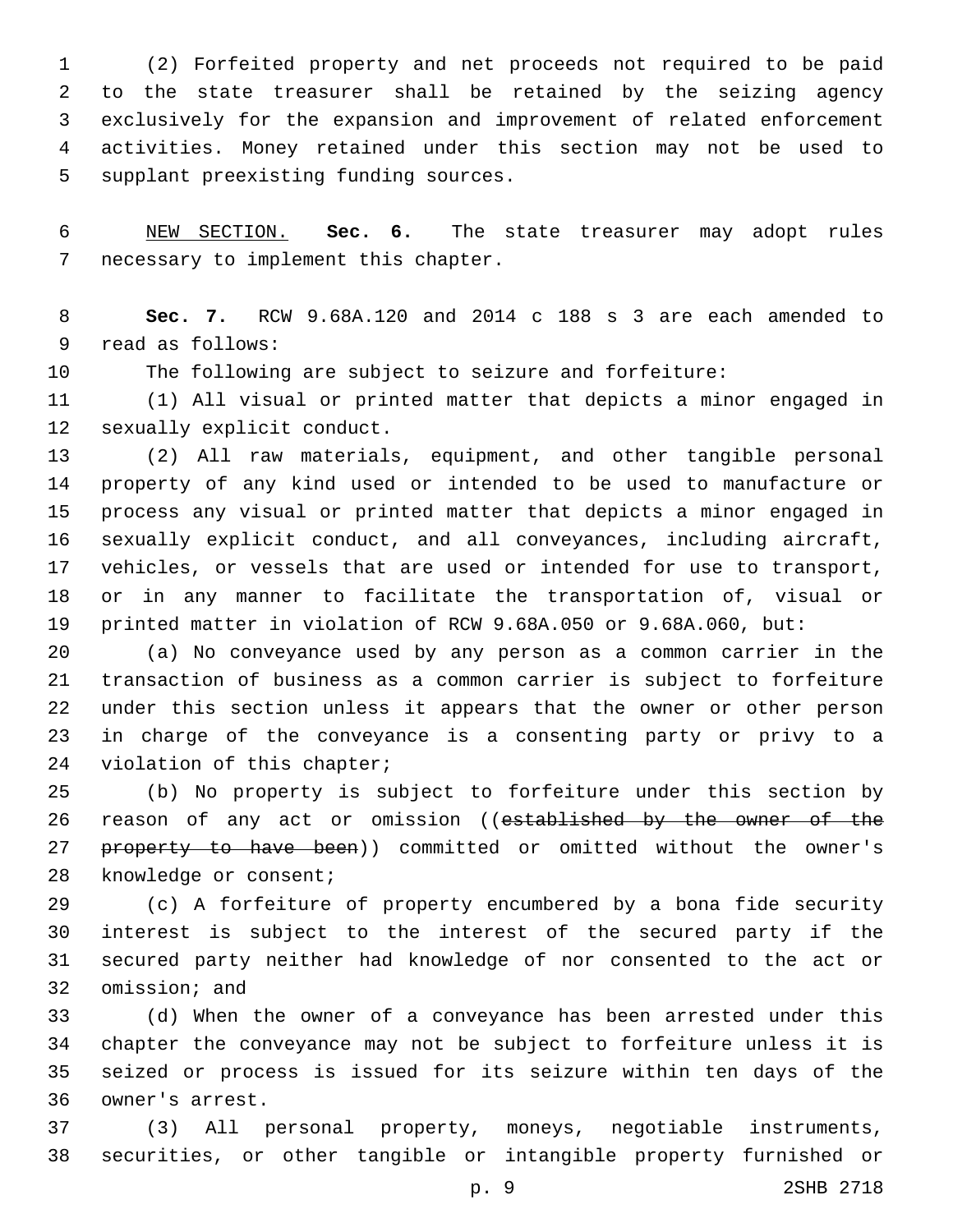intended to be furnished by any person in exchange for visual or printed matter depicting a minor engaged in sexually explicit conduct, or constituting proceeds traceable to any violation of this 4 chapter.

 (4) Property subject to forfeiture under this chapter may be seized by any law enforcement officer of this state upon process issued by any superior court having jurisdiction over the property. 8 Seizure without process may be made if:

 (a) The seizure is incident to an arrest or a search under a search warrant or an inspection under an administrative inspection 11 warrant;

 (b) The property subject to seizure has been the subject of a prior judgment in favor of the state in a criminal injunction or 14 forfeiture proceeding based upon this chapter;

 (c) A law enforcement officer has probable cause to believe that 16 the property is directly or indirectly dangerous to health or safety; 17 or

 (d) The law enforcement officer has probable cause to believe that the property was used or is intended to be used in violation of 20 this chapter.

 (5) In the event of seizure under subsection (4) of this section, 22 proceedings for forfeiture ((shall be deemed commenced by the 23 seizure. The law enforcement agency under whose authority the seizure was made shall cause notice to be served within fifteen days following the seizure on the owner of the property seized and the person in charge thereof and any person having any known right or interest therein, of the seizure and intended forfeiture of the 28 seized property. The notice may be served by any method authorized by law or court rule including but not limited to service by certified mail with return receipt requested. Service by mail shall be deemed complete upon mailing within the fifteen day period following the seizure.

 (6) If no person notifies the seizing law enforcement agency in writing of the person's claim of ownership or right to possession of seized items within forty-five days of the seizure, the item seized shall be deemed forfeited.

 (7) If any person notifies the seizing law enforcement agency in writing of the person's claim of ownership or right to possession of seized items within forty-five days of the seizure, the person or 40 persons shall be afforded a reasonable opportunity to be heard as to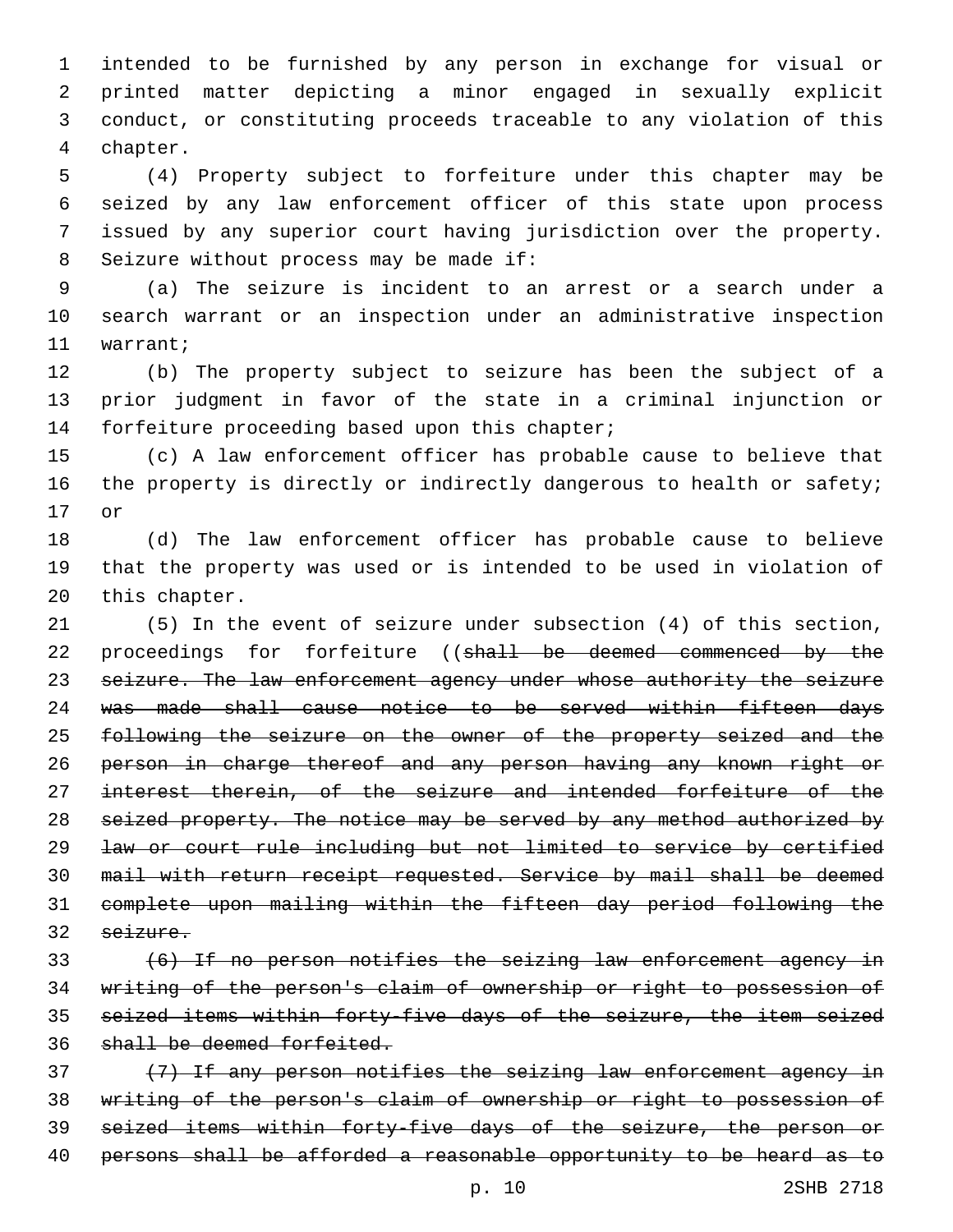1 the claim or right. The hearing shall be before an administrative law 2 judge appointed under chapter 34.12 RCW, except that any person asserting a claim or right may remove the matter to a court of competent jurisdiction if the aggregate value of the article or articles involved is more than five hundred dollars. The hearing before an administrative law judge and any appeal therefrom shall be under Title 34 RCW. In a court hearing between two or more claimants to the article or articles involved, the prevailing party shall be 9 entitled to a judgment for costs and reasonable attorney's fees. The burden of producing evidence shall be upon the person claiming to be the lawful owner or the person claiming to have the lawful right to 12 possession of the seized items. The seizing law enforcement agency 13 shall promptly return the article or articles to the claimant upon a 14 determination by the administrative law judge or court that the claimant is lawfully entitled to possession thereof of the seized  $\text{items}.$ 

17 (8) If property is sought to be forfeited on the ground that it constitutes proceeds traceable to a violation of this chapter, the 19 seizing law enforcement agency must prove by a preponderance of the evidence that the property constitutes proceeds traceable to a 21 violation of this chapter.

 (9) When property is forfeited under this chapter the seizing law 23 enforcement agency may:

 (a) Retain it for official use or upon application by any law 25 enforcement agency of this state release the property to that agency 26 for the exclusive use of enforcing this chapter or chapter 9A.88 RCW;

 (b) Sell that which is not required to be destroyed by law and 28 which is not harmful to the public; or

29 (c) Request the appropriate sheriff or director of public safety to take custody of the property and remove it for disposition in accordance with law.

 (10)(a) By January 31st of each year, each seizing agency shall remit to the state treasurer an amount equal to ten percent of the net proceeds of any property forfeited during the preceding calendar year. Money remitted shall be deposited in the prostitution prevention and intervention account under RCW 43.63A.740.

 (b) The net proceeds of forfeited property is the value of the forfeitable interest in the property after deducting the cost of satisfying any bona fide security interest to which the property is 40 subject at the time of seizure; and in the case of sold property,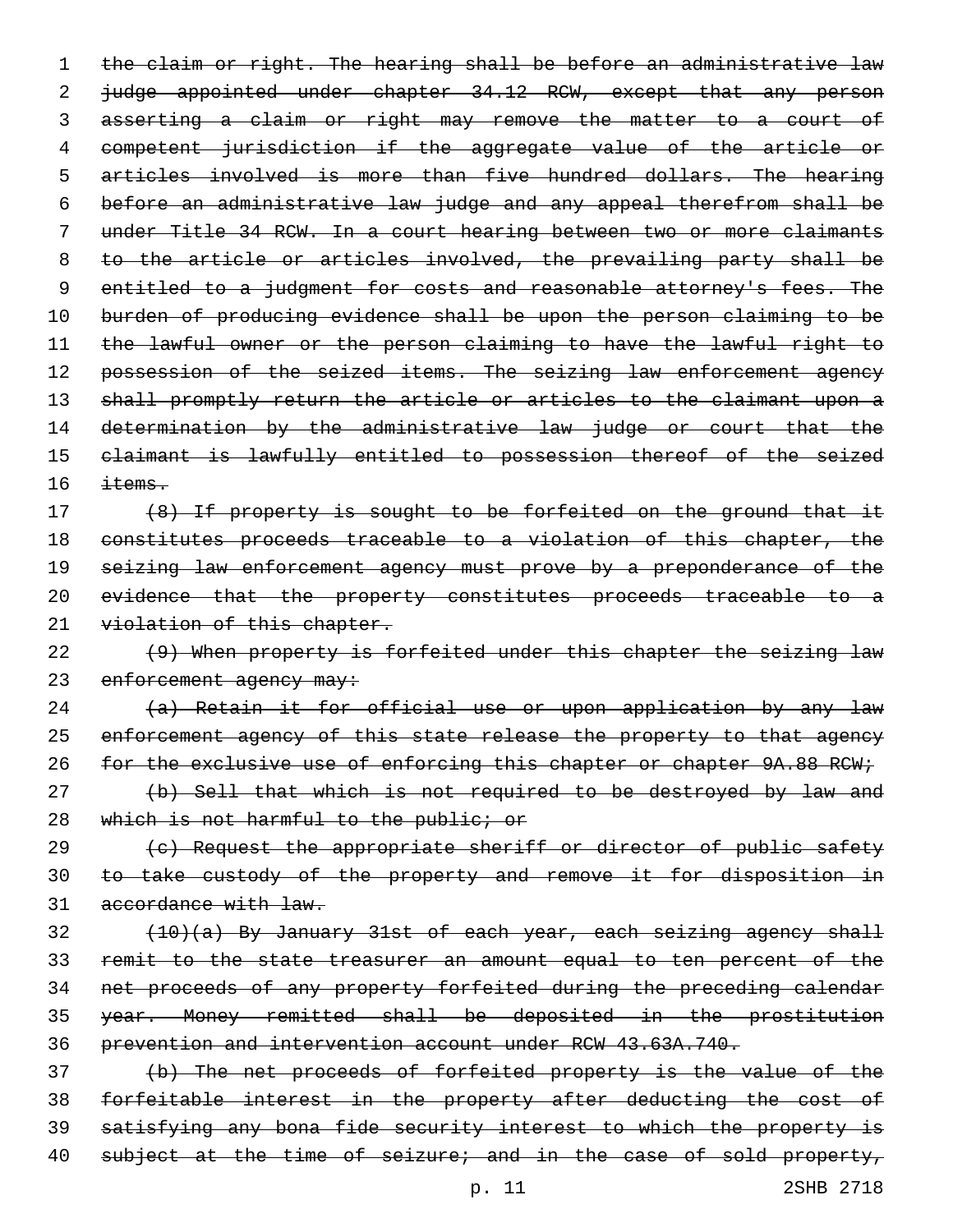after deducting the cost of sale, including reasonable fees or 2 commissions paid to an independent selling agency.

 (c) The value of sold forfeited property is the sale price. The value of retained forfeited property is the fair market value of the property at the time of seizure determined when possible by reference to an applicable commonly used index. A seizing agency may use, but need not use, an independent qualified appraiser to determine the value of retained property. If an appraiser is used, the value of the property appraised is net of the cost of the appraisal. The value of 10 destroyed property and retained firearms or illegal property is zero.

 (11) Forfeited property and net proceeds not required to be paid 12 to the state treasurer under this chapter shall be used for payment of all proper expenses of the investigation leading to the seizure, including any money delivered to the subject of the investigation by 15 the law enforcement agency, and of the proceedings for forfeiture and 16 sale, including expenses of seizure, maintenance of custody, 17 advertising, actual costs of the prosecuting or city attorney, and court costs. Money remaining after payment of these expenses shall be retained by the seizing law enforcement agency for the exclusive use 20 of enforcing the provisions of this chapter or chapter 9A.88 RCW.)) are governed by chapter 7.--- RCW (the new chapter created in section 17 of this act).

 **Sec. 8.** RCW 9A.88.150 and 2014 c 188 s 4 are each amended to read as follows:24

 (1) The following are subject to seizure and forfeiture and no 26 property right exists in them:

 (a) Any property or other interest acquired or maintained in violation of RCW 9.68A.100, 9.68A.101, or 9A.88.070 to the extent of the investment of funds, and any appreciation or income attributable to the investment, from a violation of RCW 9.68A.100, 9.68A.101, or 31 9A.88.070;

 (b) All conveyances, including aircraft, vehicles, or vessels, which are used, or intended for use, in any manner to facilitate a violation of RCW 9.68A.100, 9.68A.101, or 9A.88.070, except that:

 (i) No conveyance used by any person as a common carrier in the transaction of business as a common carrier is subject to forfeiture under this section unless it appears that the owner or other person in charge of the conveyance is a consenting party or privy to a violation of RCW 9.68A.100, 9.68A.101, or 9A.88.070;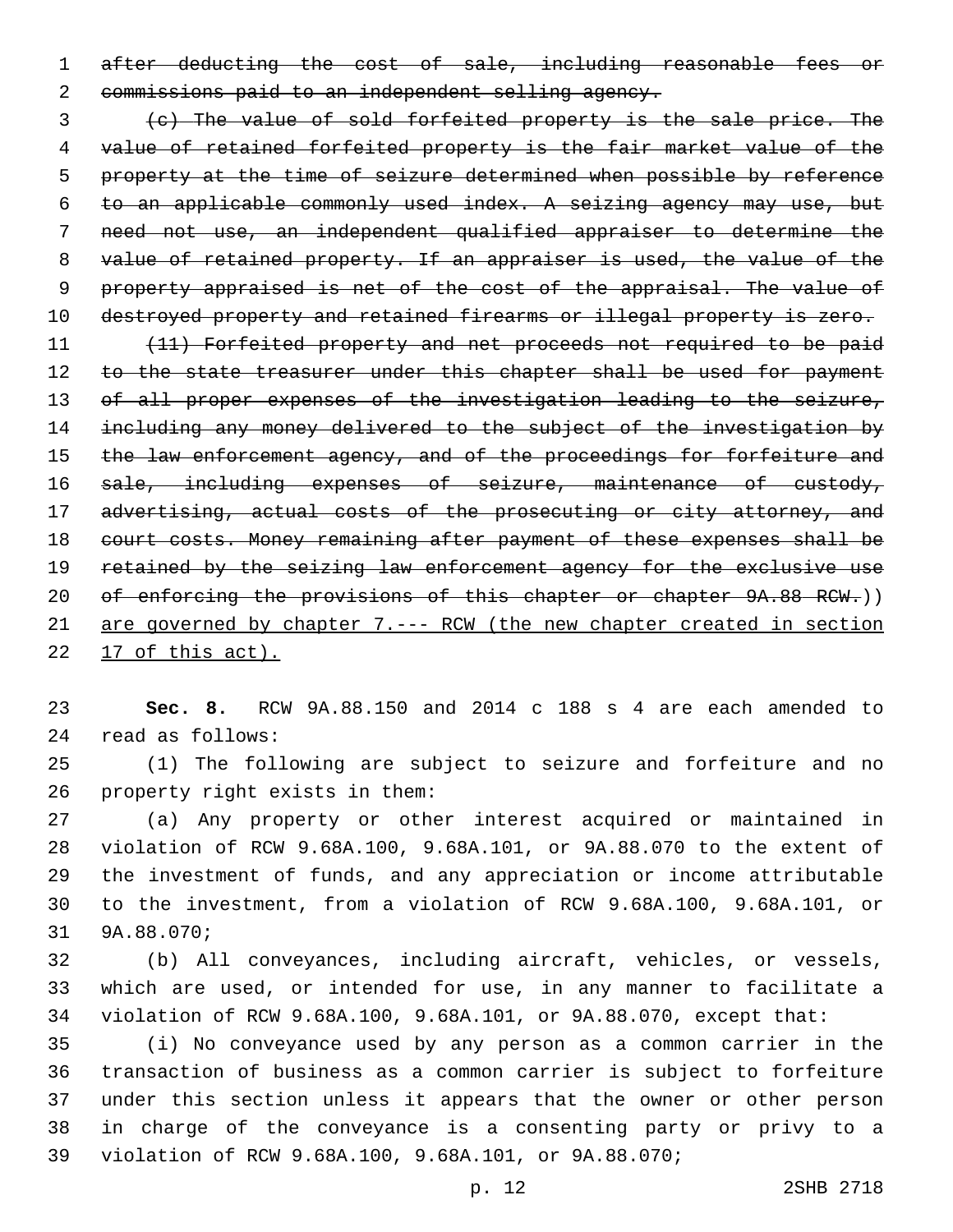(ii) No conveyance is subject to forfeiture under this section by 2 reason of any act or omission ((established by the owner thereof to have been)) committed or omitted without the owner's knowledge or consent;4

 (iii) A forfeiture of a conveyance encumbered by a bona fide security interest is subject to the interest of the secured party if the secured party neither had knowledge of nor consented to the act 8 or omission; and

 (iv) When the owner of a conveyance has been arrested for a violation of RCW 9.68A.100, 9.68A.101, or 9A.88.070, the conveyance in which the person is arrested may not be subject to forfeiture unless it is seized or process is issued for its seizure within ten 13 days of the owner's arrest;

 (c) Any property, contractual right, or claim against property used to influence any enterprise that a person has established, operated, controlled, conducted, or participated in the conduct of, in violation of RCW 9.68A.100, 9.68A.101, or 9A.88.070;

 (d) All proceeds traceable to or derived from an offense defined in RCW 9.68A.100, 9.68A.101, or 9A.88.070 and all moneys, negotiable instruments, securities, and other things of value significantly used or intended to be used significantly to facilitate commission of the 22 offense;

 (e) All books, records, and research products and materials, including formulas, microfilm, tapes, and data which are used, or intended for use, in violation of RCW 9.68A.100, 9.68A.101, or 9A.88.070;26

 (f) All moneys, negotiable instruments, securities, or other tangible or intangible property of value furnished or intended to be furnished by any person in exchange for a violation of RCW 9.68A.100, 9.68A.101, or 9A.88.070, all tangible or intangible personal property, proceeds, or assets acquired in whole or in part with proceeds traceable to an exchange or series of exchanges in violation of RCW 9.68A.100, 9.68A.101, or 9A.88.070, and all moneys, negotiable instruments, and securities used or intended to be used to facilitate any violation of RCW 9.68A.100, 9.68A.101, or 9A.88.070. A forfeiture of money, negotiable instruments, securities, or other tangible or intangible property encumbered by a bona fide security interest is subject to the interest of the secured party if, at the time the security interest was created, the secured party neither had knowledge of nor consented to the act or omission. No personal

p. 13 2SHB 2718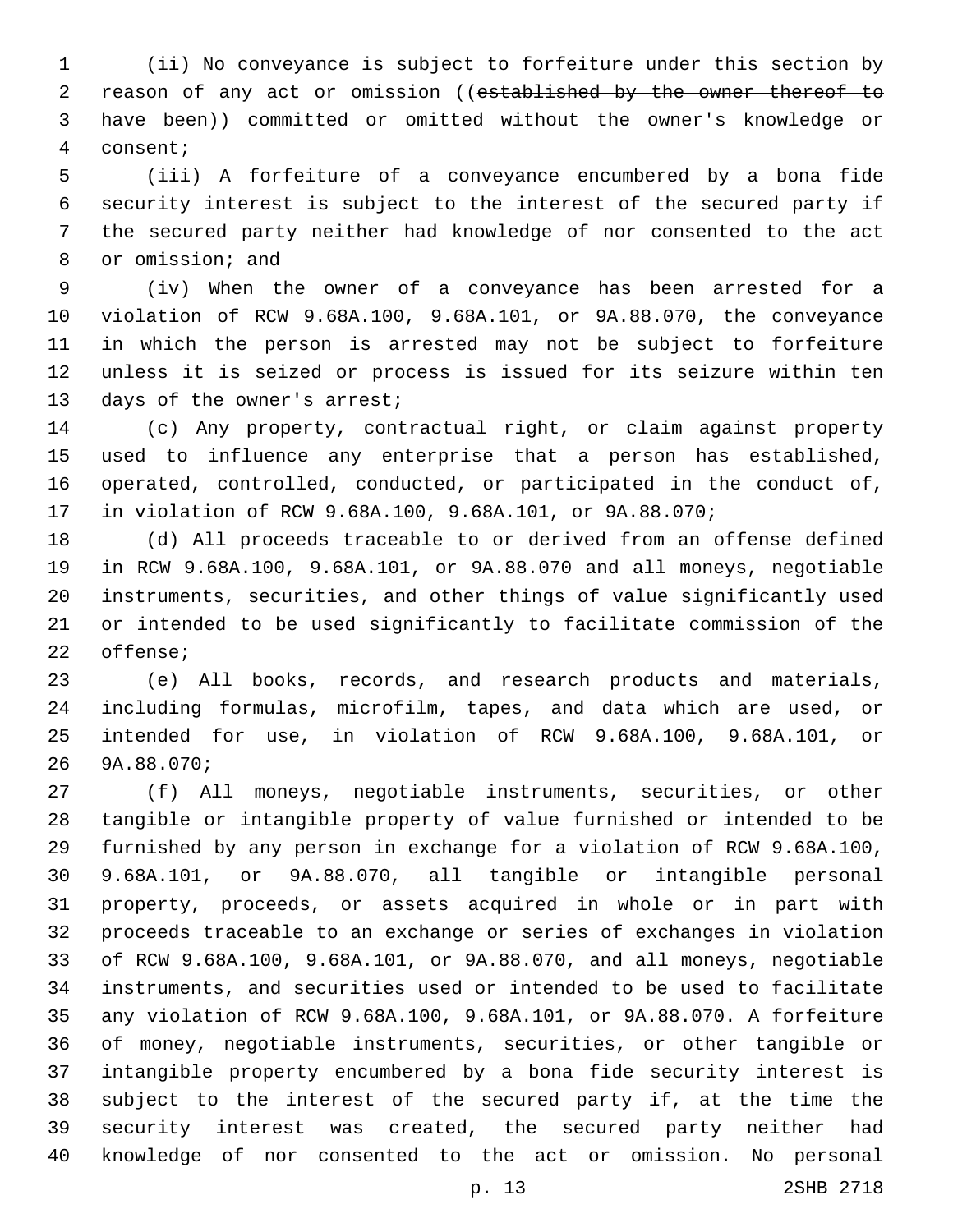property may be forfeited under this subsection (1)(f), to the extent 2 of the interest of an owner, by reason of any act or omission( $(\tau$  which that owner establishes was)) committed or omitted without the 4 owner's knowledge or consent; and

 (g) All real property, including any right, title, and interest in the whole of any lot or tract of land, and any appurtenances or improvements which are being used with the knowledge of the owner for a violation of RCW 9.68A.100, 9.68A.101, or 9A.88.070, or which have been acquired in whole or in part with proceeds traceable to an exchange or series of exchanges in violation of RCW 9.68A.100, 9.68A.101, or 9A.88.070, if a substantial nexus exists between the 12 violation and the real property. However:

 (i) No property may be forfeited pursuant to this subsection (1)(g), to the extent of the interest of an owner, by reason of any act or omission committed or omitted without the owner's knowledge or 16 consent;

 (ii) A forfeiture of real property encumbered by a bona fide security interest is subject to the interest of the secured party if the secured party, at the time the security interest was created, neither had knowledge of nor consented to the act or omission.

 (2) Real or personal property subject to forfeiture under this section may be seized by any law enforcement officer of this state upon process issued by any superior court having jurisdiction over the property. Seizure of real property shall include the filing of a lis pendens by the seizing agency. Real property seized under this section shall not be transferred or otherwise conveyed until ninety days after seizure or until a judgment of forfeiture is entered, whichever is later: PROVIDED, That real property seized under this section may be transferred or conveyed to any person or entity who acquires title by foreclosure or deed in lieu of foreclosure of a security interest. Seizure of personal property without process may 32 be made if:

 (a) The seizure is incident to an arrest or a search under a 34 search warrant;

 (b) The property subject to seizure has been the subject of a prior judgment in favor of the state in a criminal injunction or 37 forfeiture proceeding; or

 (c) The law enforcement officer has probable cause to believe that the property was used or is intended to be used in violation of RCW 9.68A.100, 9.68A.101, or 9A.88.070.40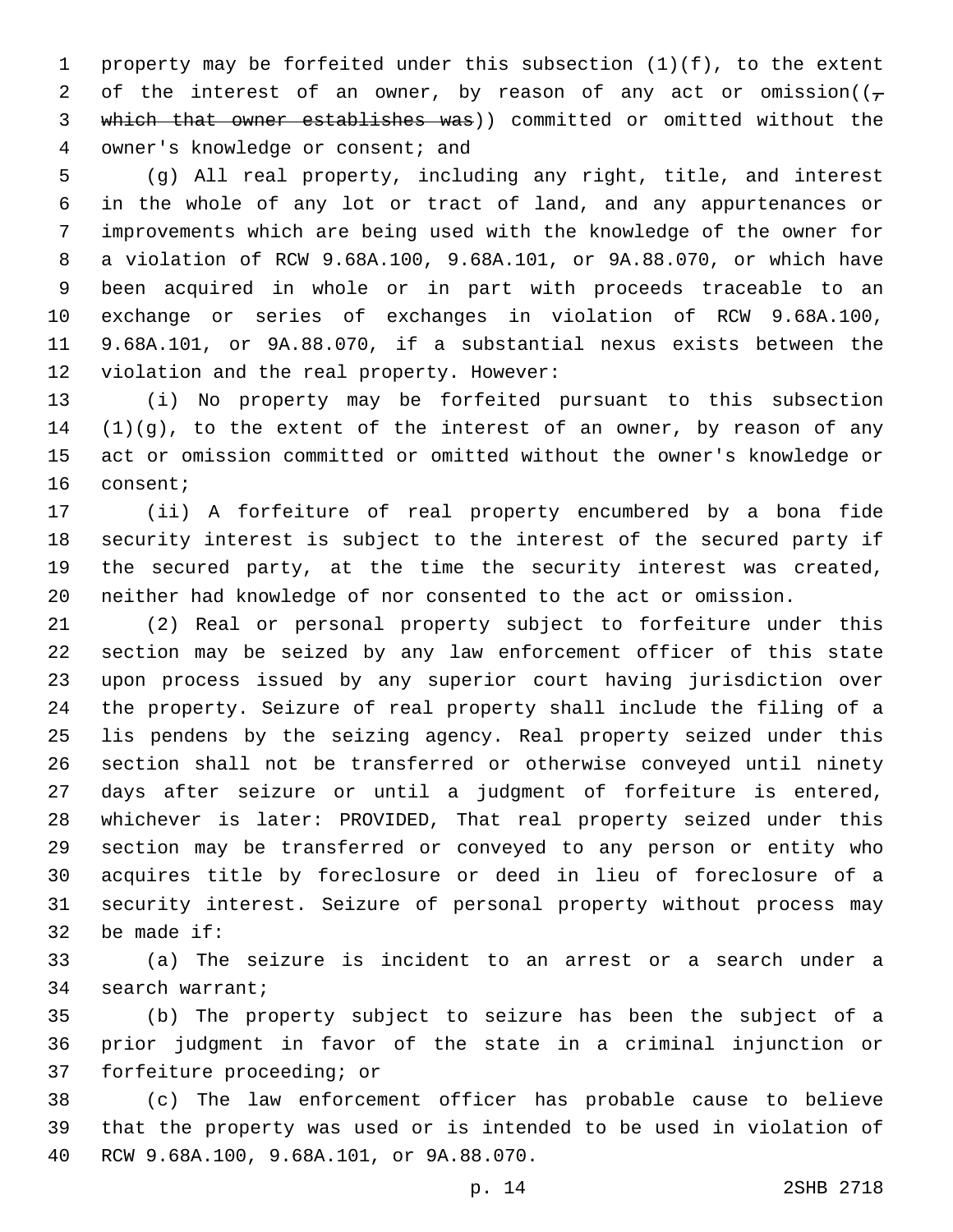(3) In the event of seizure pursuant to subsection (2) of this 2 section, proceedings for forfeiture ((shall be deemed commenced by 3 the seizure. The law enforcement agency under whose authority the seizure was made shall cause notice to be served within fifteen days following the seizure on the owner of the property seized and the person in charge thereof and any person having any known right or interest therein, including any community property interest, of the seizure and intended forfeiture of the seized property. Service of 9 notice of seizure of real property shall be made according to the 10 rules of civil procedure. However, the state may not obtain a default judgment with respect to real property against a party who is served 12 by substituted service absent an affidavit stating that a good faith 13 effort has been made to ascertain if the defaulted party is 14 incarcerated within the state, and that there is no present basis to believe that the party is incarcerated within the state. Notice of 16 seizure in the case of property subject to a security interest that has been perfected by filing a financing statement, or a certificate 18 of title, shall be made by service upon the secured party or the 19 secured party's assignee at the address shown on the financing statement or the certificate of title. The notice of seizure in other 21 eases may be served by any method authorized by law or court rule including, but not limited to, service by certified mail with return 23 receipt requested. Service by mail shall be deemed complete upon mailing within the fifteen day period following the seizure.

 (4) If no person notifies the seizing law enforcement agency in writing of the person's claim of ownership or right to possession of items specified in subsection (1) of this section within forty-five 28 days of the service of notice from the seizing agency in the case of personal property and ninety days in the case of real property, the item seized shall be deemed forfeited. The community property interest in real property of a person whose spouse or domestic partner committed a violation giving rise to seizure of the real property may not be forfeited if the person did not participate in 34 the violation.

 (5) If any person notifies the seizing law enforcement agency in writing of the person's claim of ownership or right to possession of items specified in subsection (1) of this section within forty-five days of the service of notice from the seizing agency in the case of personal property and ninety days in the case of real property, the 40 person or persons shall be afforded a reasonable opportunity to be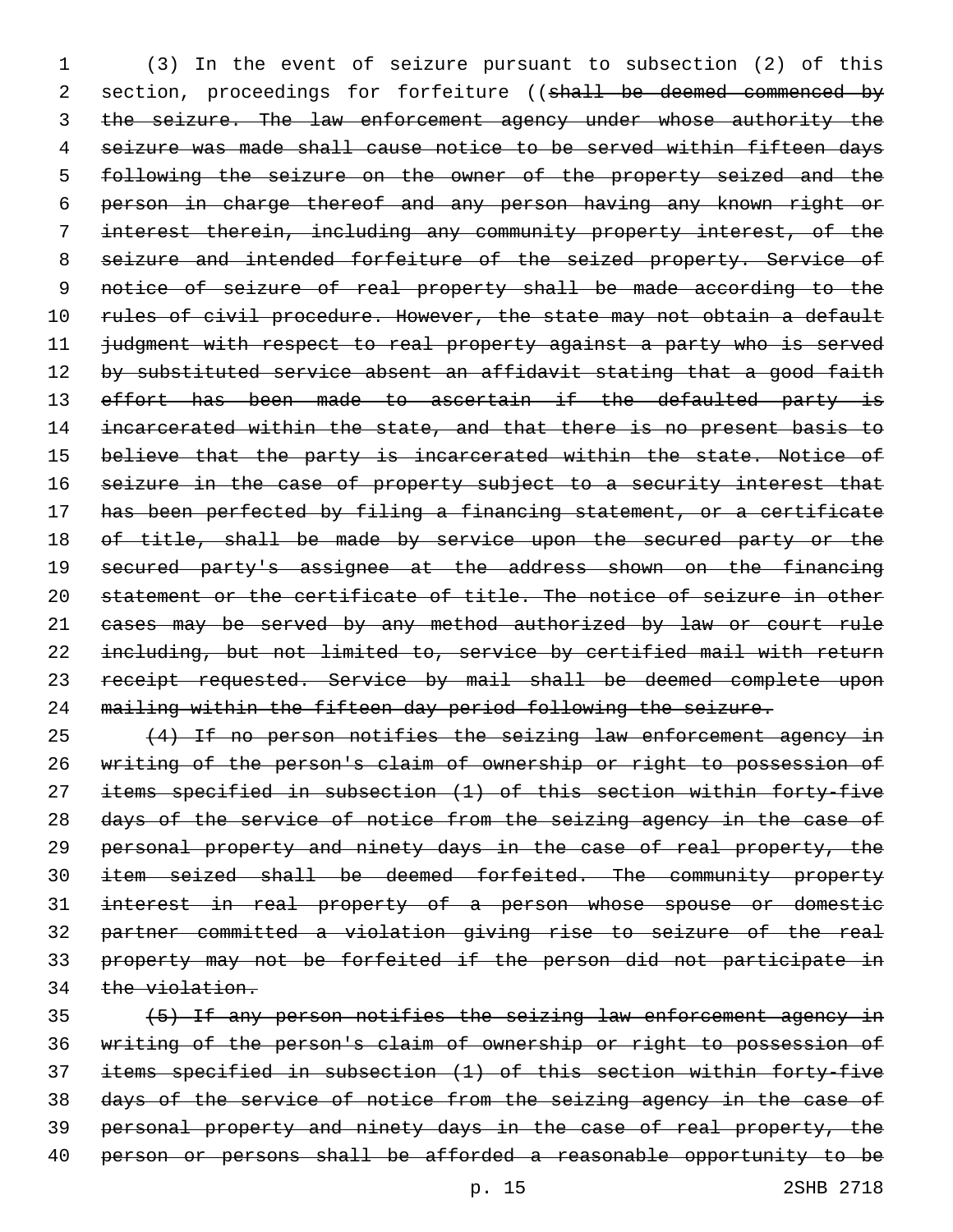1 heard as to the claim or right. The notice of claim may be served by 2 any method authorized by law or court rule including, but not limited 3 to, service by first-class mail. Service by mail shall be deemed 4 complete upon mailing within the forty-five day period following 5 service of the notice of seizure in the case of personal property and 6 within the ninety day period following service of the notice of 7 seizure in the case of real property. The hearing shall be before the 8 chief law enforcement officer of the seizing agency or the chief law 9 enforcement officer's designee, except where the seizing agency is a 10 state agency as defined in RCW 34.12.020(4), the hearing shall be 11 before the chief law enforcement officer of the seizing agency or an 12 administrative law judge appointed under chapter 34.12 RCW, except 13 that any person asserting a claim or right may remove the matter to a 14 court of competent jurisdiction. Removal of any matter involving 15 personal property may only be accomplished according to the rules of 16 civil procedure. The person seeking removal of the matter must serve 17 process against the state, county, political subdivision, or 18 municipality that operates the seizing agency, and any other party of 19 interest, in accordance with RCW 4.28.080 or 4.92.020, within forty-20 five days after the person seeking removal has notified the seizing 21 law enforcement agency of the person's claim of ownership or right to 22 possession. The court to which the matter is to be removed shall be 23 the district court when the aggregate value of personal property is 24 within the jurisdictional limit set forth in RCW 3.66.020. A hearing 25 before the seizing agency and any appeal therefrom shall be under 26 Title 34 RCW. In all cases, the burden of proof is upon the law 27 enforcement agency to establish, by a preponderance of the evidence, 28 that the property is subject to forfeiture.

 The seizing law enforcement agency shall promptly return the article or articles to the claimant upon a determination by the administrative law judge or court that the claimant is the present lawful owner or is lawfully entitled to possession thereof of items specified in subsection (1) of this section.

 (6) In any proceeding to forfeit property under this title, where the claimant substantially prevails, the claimant is entitled to reasonable attorneys' fees reasonably incurred by the claimant. In addition, in a court hearing between two or more claimants to the article or articles involved, the prevailing party is entitled to a 39 judgment for costs and reasonable attorneys' fees.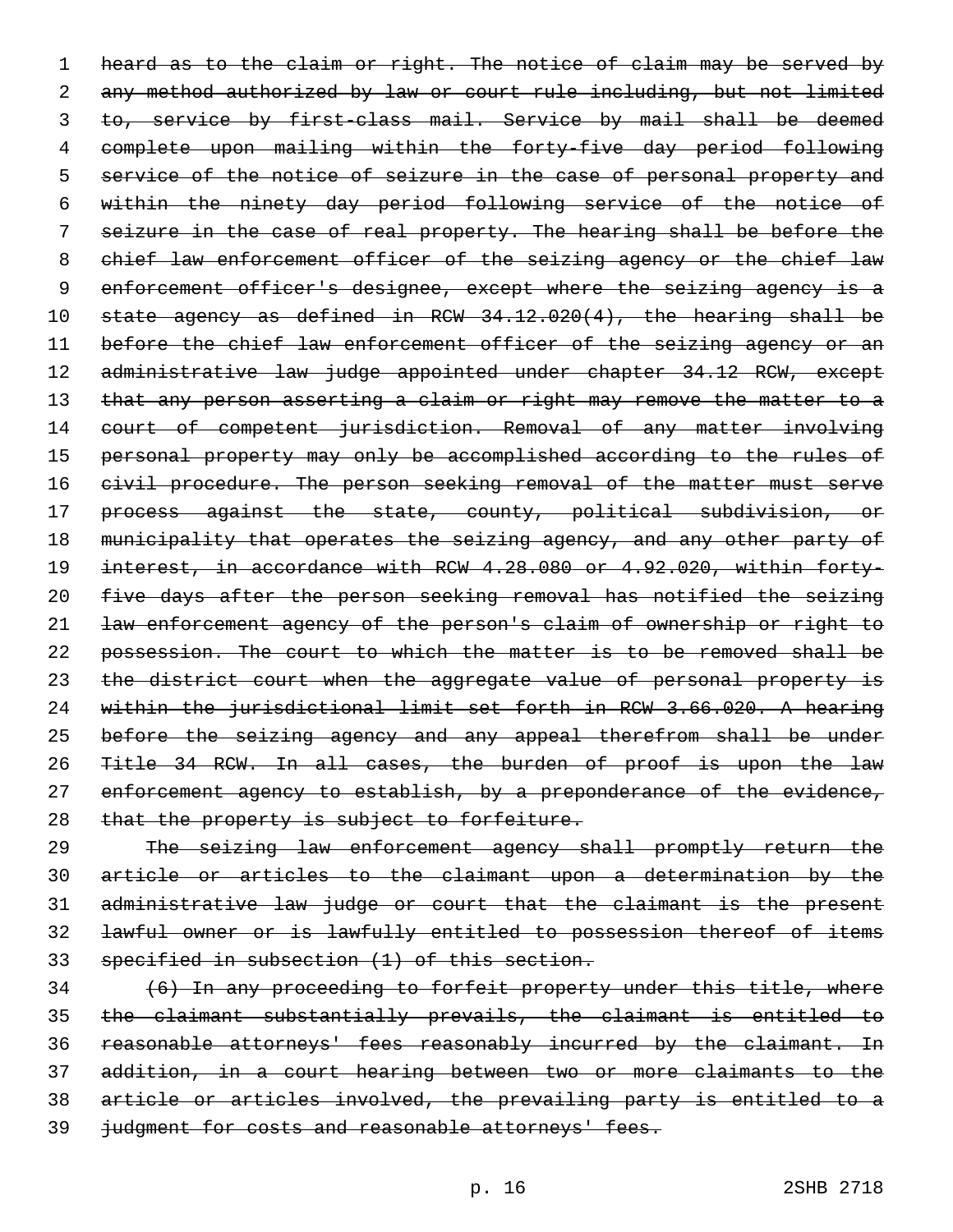- 1 (7) When property is forfeited under this chapter, the seizing 2 <del>law enforcement agency may:</del>
- 3 (a) Retain it for official use or upon application by any law 4 enforcement agency of this state release the property to that agency 5 for the exclusive use of enforcing this chapter or chapter 9.68A RCW;
- 6 (b) Sell that which is not required to be destroyed by law and 7 which is not harmful to the public; or
- 8 (e) Request the appropriate sheriff or director of public safety 9 to take custody of the property and remove it for disposition in 10 accordance with law.
- 11  $(8)(a)$  When property is forfeited, the seizing agency shall keep 12 a record indicating the identity of the prior owner, if known, a 13 description of the property, the disposition of the property, the 14 value of the property at the time of seizure, and the amount of 15 proceeds realized from disposition of the property.
- 16 (b) Each seizing agency shall retain records of forfeited 17 property for at least seven years.
- 18 (c) Each seizing agency shall file a report including a copy of 19 the records of forfeited property with the state treasurer each 20 calendar quarter.
- 21 (d) The quarterly report need not include a record of forfeited 22 property that is still being held for use as evidence during the 23 investigation or prosecution of a case or during the appeal from a 24 conviction.
- $(9)(a)$  By January 31st of each year, each seizing agency shall 26 remit to the state treasurer an amount equal to ten percent of the 27 net proceeds of any property forfeited during the preceding calendar 28 year. Money remitted shall be deposited in the prostitution 29 prevention and intervention account under RCW 43.63A.740.
- 30 (b) The net proceeds of forfeited property is the value of the 31 forfeitable interest in the property after deducting the cost of 32 satisfying any bona fide security interest to which the property is 33 subject at the time of seizure; and in the case of sold property, 34 after deducting the cost of sale, including reasonable fees or 35 commissions paid to independent selling agents, and the cost of any 36 valid landlord's claim for damages under subsection (12) of this 37 section.
- 38 (c) The value of sold forfeited property is the sale price. The 39 value of destroyed property and retained firearms or illegal property  $40$  is zero.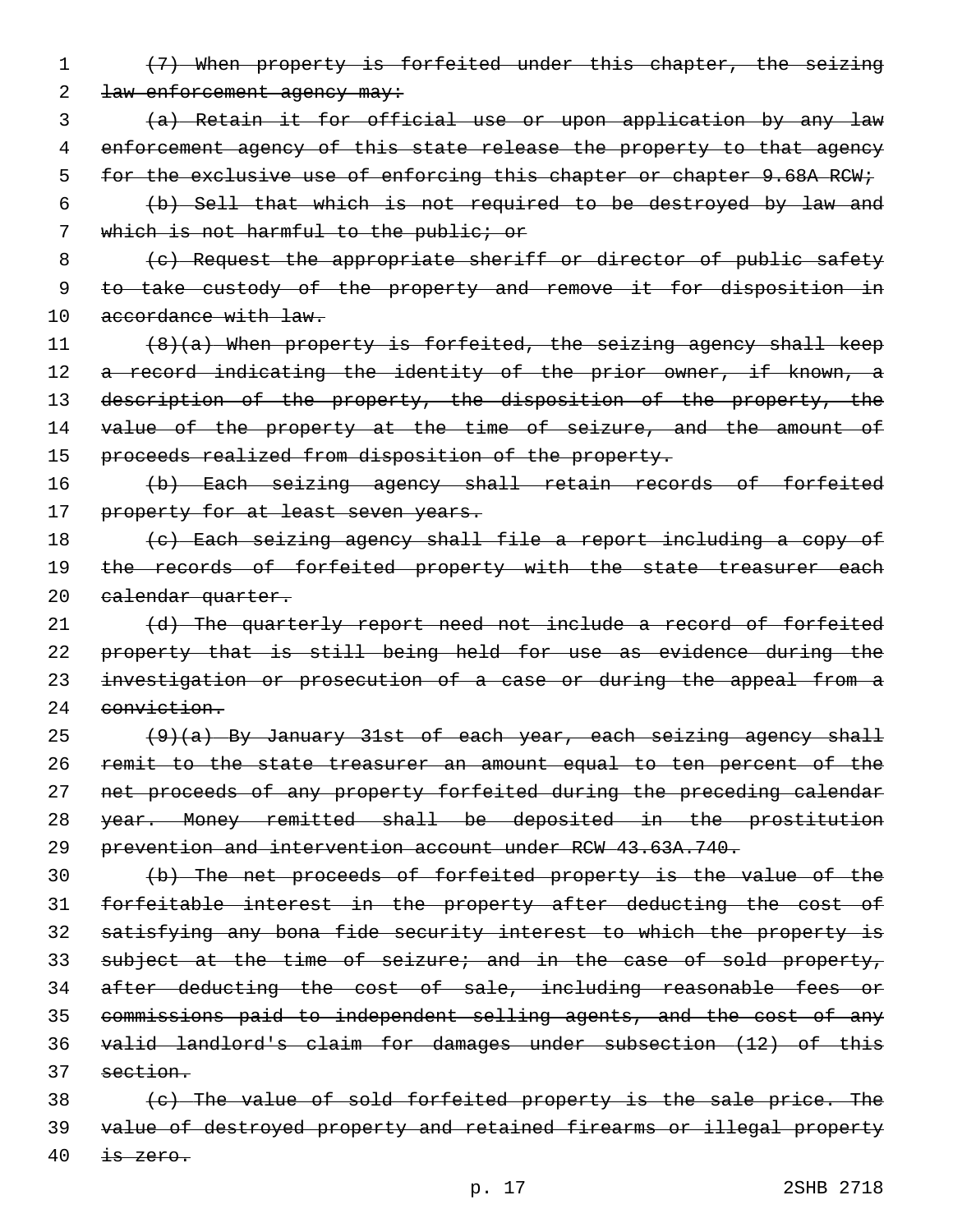1 (10) Net proceeds not required to be paid to the state treasurer 2 shall be used for payment of all proper expenses of the investigation 3 leading to the seizure, including any money delivered to the subject 4 of the investigation by the law enforcement agency, and of the 5 proceedings for forfeiture and sale, including expenses of seizure, 6 maintenance of custody, advertising, actual costs of the prosecuting 7 or city attorney, and court costs. Money remaining after payment of 8 these expenses shall be retained by the seizing law enforcement 9 agency for the exclusive use of enforcing the provisions of this 10 chapter or chapter 9.68A RCW.

11 (11) Upon the entry of an order of forfeiture of real property, 12 the court shall forward a copy of the order to the assessor of the 13 county in which the property is located. Orders for the forfeiture of 14 real property shall be entered by the superior court, subject to 15 court rules. Such an order shall be filed by the seizing agency in 16 the county auditor's records in the county in which the real property 17 is located.

## 18 (12) A landlord may assert a claim against proceeds from the sale 19 of assets seized and forfeited under subsection (9) of this section,  $20$   $\theta$ mly if:

 $(a)$  A law enforcement officer, while acting in his or her official capacity, directly caused damage to the complaining 23 landlord's property while executing a search of a tenant's residence; (b) The landlord has applied any funds remaining in the tenant's deposit, to which the landlord has a right under chapter 59.18 RCW, 26 to cover the damage directly caused by a law enforcement officer

27 prior to asserting a claim under the provisions of this section:

 $(i)$  Only if the funds applied under (b) of this subsection are insufficient to satisfy the damage directly caused by a law enforcement officer, may the landlord seek compensation for the damage by filing a claim against the governmental entity under whose 32 authority the law enforcement agency operates within thirty days 33 after the search;

 (ii) Only if the governmental entity denies or fails to respond to the landlord's claim within sixty days of the date of filing, may the landlord collect damages under this subsection by filing within 37 thirty days of denial or the expiration of the sixty day period, whichever occurs first, a claim with the seizing law enforcement agency. The seizing law enforcement agency must notify the landlord 40 of the status of the claim by the end of the thirty day period.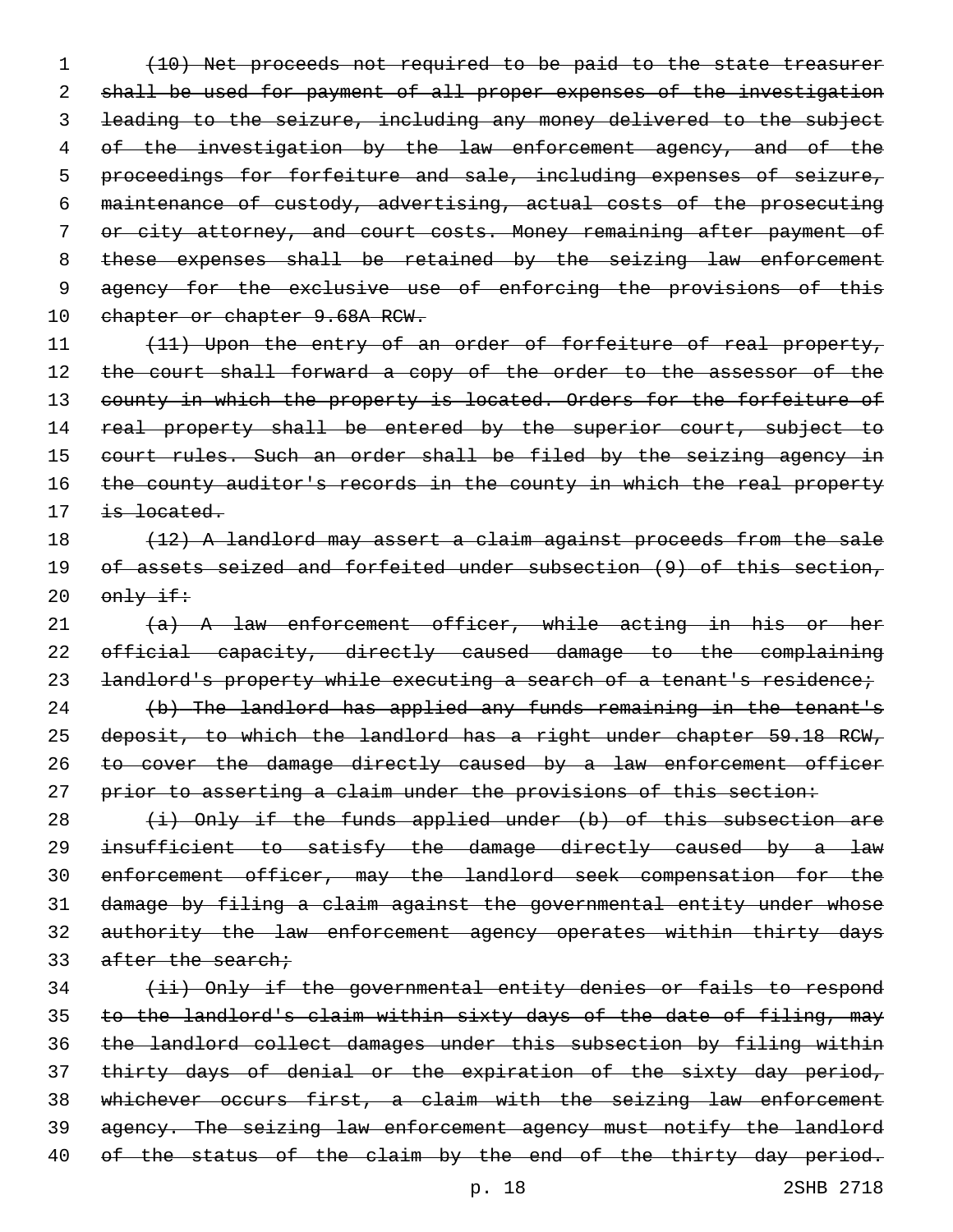1 Nothing in this section requires the claim to be paid by the end of 2 the sixty day or thirty day period; and 3 (c) For any claim filed under (b) of this subsection, the law 4 enforcement agency shall pay the claim unless the agency provides 5 substantial proof that the landlord either:  $6$  (i) Knew or consented to actions of the tenant in violation of 7 RCW 9.68A.100, 9.68A.101, or 9A.88.070; or 8 (ii) Failed to respond to a notification of the illegal activity, 9 provided by a law enforcement agency under RCW 59.18.075, within 10 seven days of receipt of notification of the illegal activity. 11 (13) The landlord's claim for damages under subsection (12) of 12 this section may not include a claim for loss of business and is 13 <del>limited to:</del> 14 (a) Damage to tangible property and clean-up costs; 15 (b) The lesser of the cost of repair or fair market value of the 16 damage directly caused by a law enforcement officer; 17 (c) The proceeds from the sale of the specific tenant's property 18 seized and forfeited under subsection (9) of this section; and 19 (d) The proceeds available after the seizing law enforcement 20 agency satisfies any bona fide security interest in the tenant's 21 property and costs related to sale of the tenant's property as 22 provided by subsection (12) of this section. 23 (14) Subsections (12) and (13) of this section do not limit any 24 other rights a landlord may have against a tenant to collect for 25 damages. However, if a law enforcement agency satisfies a landlord's 26 claim under subsection (12) of this section, the rights the landlord 27 has against the tenant for damages directly caused by a law 28 enforcement officer under the terms of the landlord and tenant's 29 contract are subrogated to the law enforcement agency.) are governed 30 by chapter 7.--- RCW (the new chapter created in section 17 of this 31 act).

32 **Sec. 9.** RCW 9A.83.030 and 2008 c 6 s 630 are each amended to 33 read as follows:

 (1) Proceeds traceable to or derived from specified unlawful activity or a violation of RCW 9A.83.020 are subject to seizure and forfeiture. The attorney general or county prosecuting attorney may file a civil action for the forfeiture of proceeds. Unless otherwise provided for under this section, no property rights exist in these proceeds. All right, title, and interest in the proceeds shall vest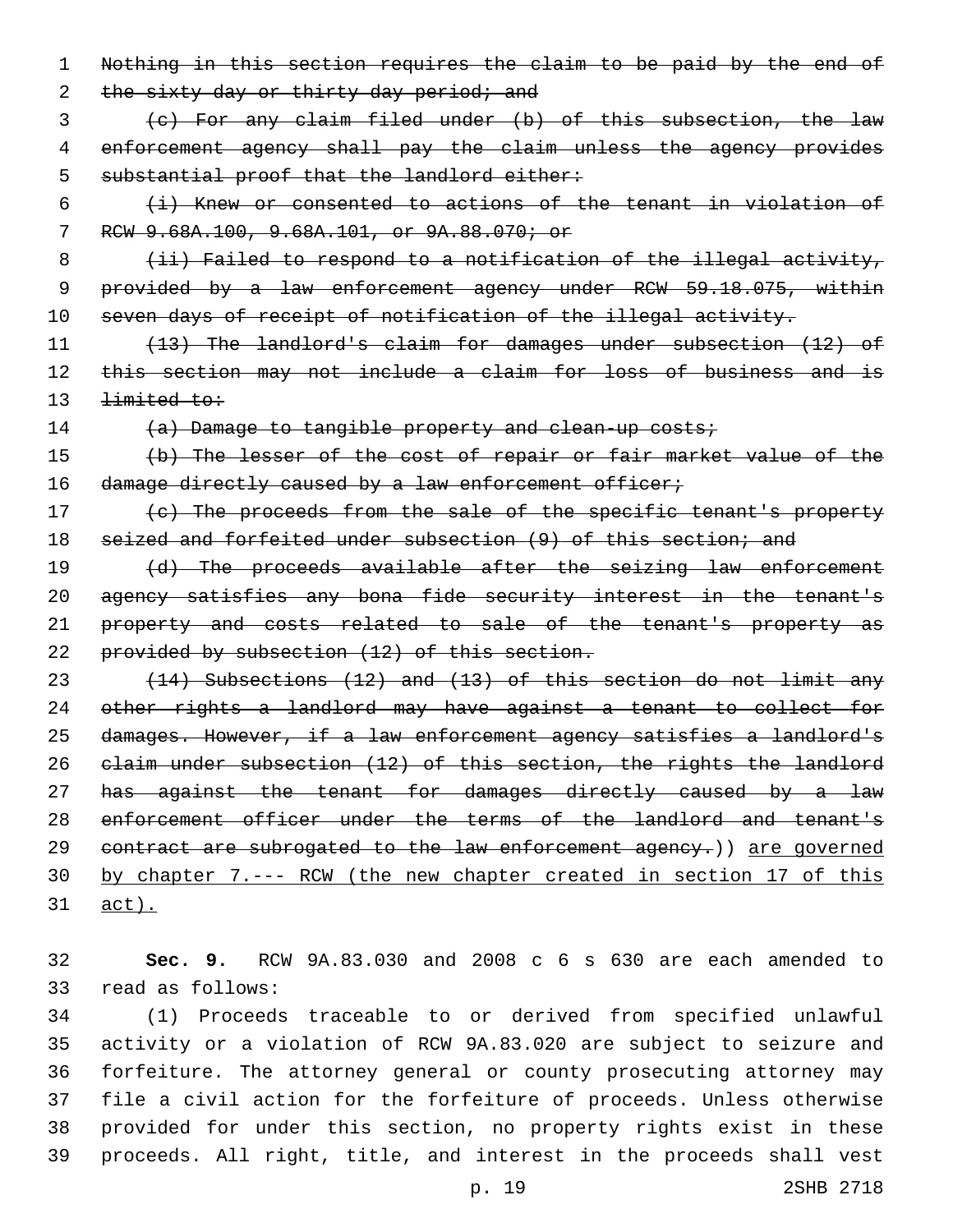in the governmental entity of which the seizing law enforcement agency is a part upon commission of the act or omission giving rise 3 to forfeiture under this section.

 (2) Real or personal property subject to forfeiture under this chapter may be seized by any law enforcement officer of this state upon process issued by a superior court that has jurisdiction over the property. Any agency seizing real property shall file a lis pendens concerning the property. Real property seized under this section shall not be transferred or otherwise conveyed until ninety days after seizure or until a judgment of forfeiture is entered, whichever is later. Real property seized under this section may be transferred or conveyed to any person or entity who acquires title by foreclosure or deed in lieu of foreclosure of a security interest. Seizure of personal property without process may be made if:

 (a) The seizure is incident to an arrest or a search under a search warrant or an inspection under an administrative inspection 17 warrant issued pursuant to RCW 69.50.502; or

 (b) The property subject to seizure has been the subject of a prior judgment in favor of the state in a criminal injunction or 20 forfeiture proceeding based upon this chapter.

 (3) A seizure under subsection (2) of this section commences 22 proceedings for forfeiture pursuant to chapter 7.--- RCW (the new 23 chapter created in section 17 of this act). ((The law enforcement 24 agency under whose authority the seizure was made shall cause notice 25 of the seizure and intended forfeiture of the seized proceeds to be served within fifteen days after the seizure on the owner of the 27 property seized and the person in charge thereof and any person who has a known right or interest therein, including a community property interest. Service of notice of seizure of real property shall be made according to the rules of civil procedure. However, the state may not obtain a default judgment with respect to real property against a party who is served by substituted service absent an affidavit stating that a good faith effort has been made to ascertain if the defaulted party is incarcerated within the state, and that there is no present basis to believe that the party is incarcerated within the 36 state. The notice of seizure in other cases may be served by any method authorized by law or court rule including but not limited to service by certified mail with return receipt requested. Service by mail is complete upon mailing within the fifteen-day period after the seizure.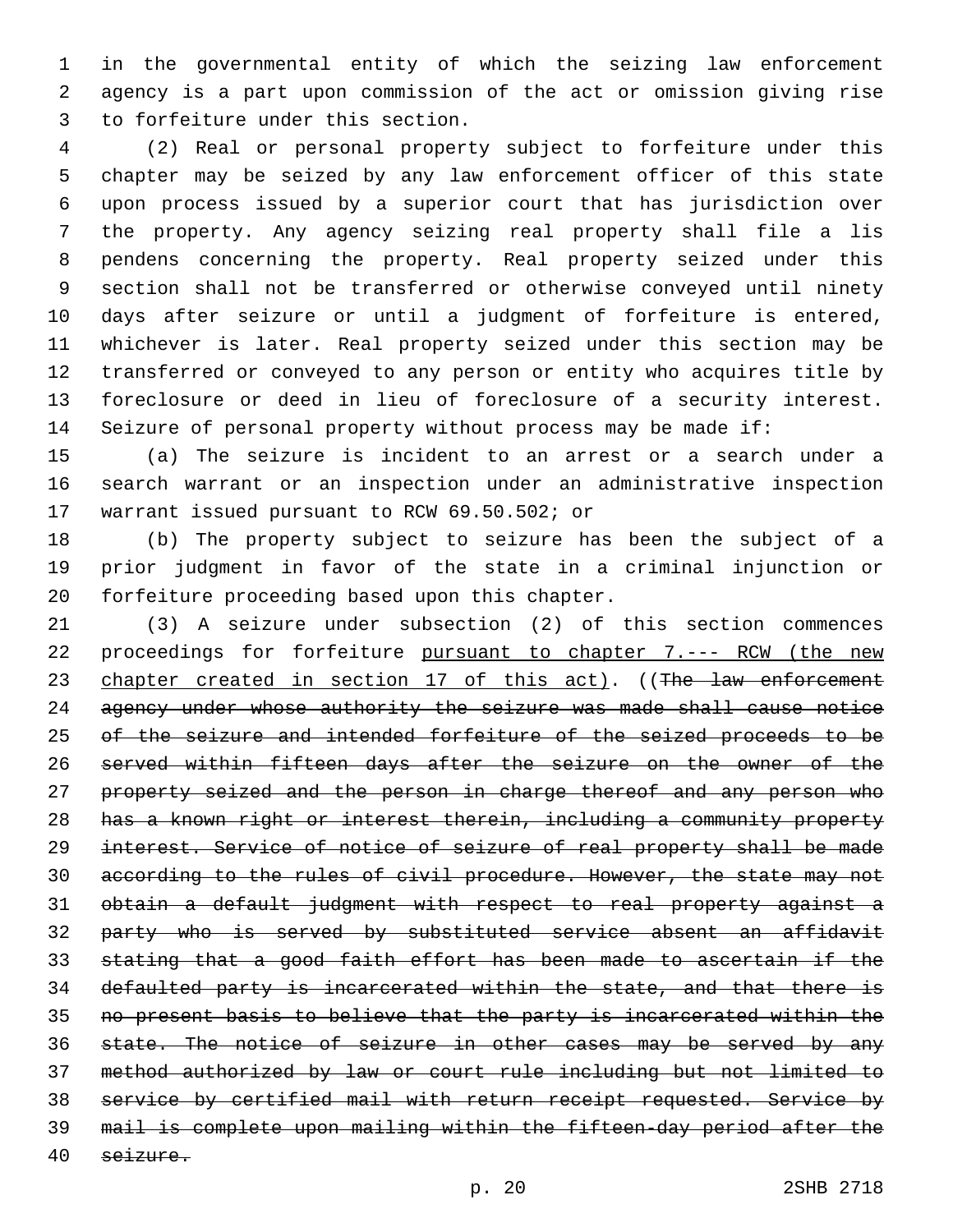(4) If no person notifies the seizing law enforcement agency in writing of the person's claim of ownership or right to possession of the property within forty-five days of the seizure in the case of personal property and ninety days in the case of real property, the property seized shall be deemed forfeited. The community property interest in real property of a person whose spouse or domestic partner committed a violation giving rise to seizure of the real property may not be forfeited if the person did not participate in 9 the violation.

 (5) If a person notifies the seizing law enforcement agency in writing of the person's claim of ownership or right to possession of 12 property within forty-five days of the seizure in the case of 13 personal property and ninety days in the case of real property, the 14 person or persons shall be afforded a reasonable opportunity to be 15 heard as to the claim or right. The provisions of RCW 69.50.505(5) 16 shall apply to any such hearing. The seizing law enforcement agency shall promptly return property to the claimant upon the direction of 18 the administrative law judge or court.

 (6) Disposition of forfeited property shall be made in the manner 20 provided for in RCW  $69.50.505$   $(8)$  through  $(10)$  and  $(14)$ .)

 **Sec. 10.** RCW 10.105.010 and 2009 c 479 s 15 are each amended to 22 read as follows:

 (1) The following are subject to seizure and forfeiture and no property right exists in them: All personal property, including, but not limited to, any item, object, tool, substance, device, weapon, machine, vehicle of any kind, money, security, or negotiable instrument, which has been or was actually employed as an instrumentality in the commission of, or in aiding or abetting in the commission of any felony, or which was furnished or was intended to be furnished by any person in the commission of, as a result of, or as compensation for the commission of, any felony, or which was acquired in whole or in part with proceeds traceable to the commission of a felony. No property may be forfeited under this section until after there has been a superior court conviction of the owner of the property for the felony in connection with which the 36 property was employed, furnished, or acquired.

 A forfeiture of property encumbered by a bona fide security interest is subject to the interest of the secured party if at the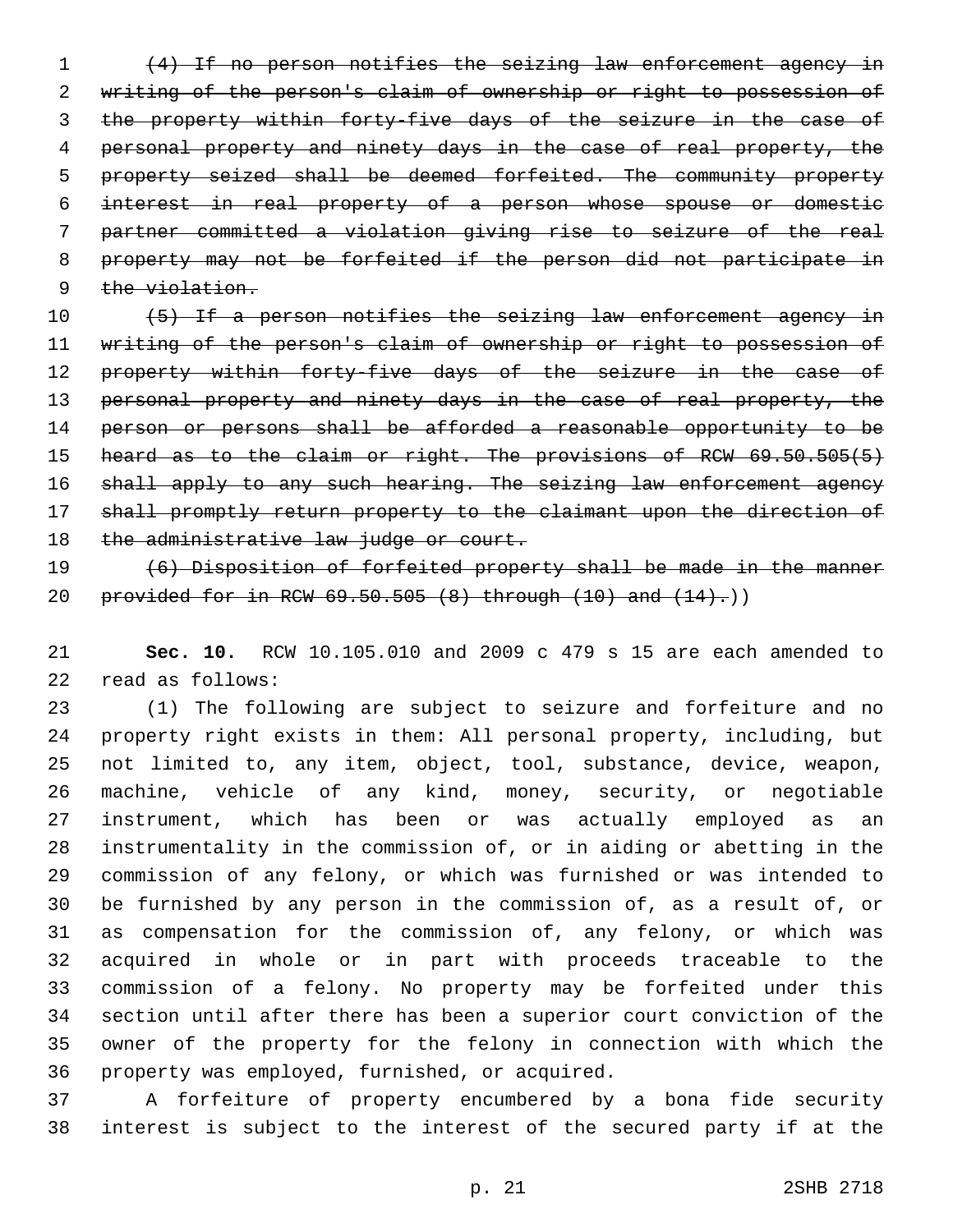time the security interest was created, the secured party neither had knowledge of nor consented to the commission of the felony.

 (2) Personal property subject to forfeiture under this chapter may be seized by any law enforcement officer of this state upon process issued by any superior court having jurisdiction over the property. Seizure of personal property without process may be made if:7

 (a) The seizure is incident to an arrest or a search under a 9 search warrant;

 (b) The property subject to seizure has been the subject of a prior judgment in favor of the state in a criminal injunction or 12 forfeiture proceeding;

 (c) A law enforcement officer has probable cause to believe that the property is directly dangerous to health or safety; or

 (d) The law enforcement officer has probable cause to believe that the property was used or is intended to be used in the 17 commission of a felony.

 (3) In the event of seizure pursuant to this section, proceedings 19 for forfeiture ((shall be deemed commenced by the seizure. The law 20 enforcement agency under whose authority the seizure was made shall cause notice to be served within fifteen days following the seizure 22 on the owner of the property seized and the person in charge thereof and any person having any known right or interest therein, including 24 any community property interest, of the seizure and intended 25 forfeiture of the seized property. The notice of seizure may be served by any method authorized by law or court rule including but not limited to service by certified mail with return receipt requested. Service by mail shall be deemed complete upon mailing within the fifteen day period following the seizure. Notice of seizure in the case of property subject to a security interest that has been perfected by filing a financing statement in accordance with chapter 62A.9A RCW, or a certificate of title shall be made by service upon the secured party or the secured party's assignee at the address shown on the financing statement or the certificate of title.

 (4) If no person notifies the seizing law enforcement agency in writing of the person's claim of ownership or right to possession of items specified in subsection (1) of this section within forty-five days of the seizure, the item seized shall be deemed forfeited.

 (5) If a person notifies the seizing law enforcement agency in writing of the person's claim of ownership or right to possession of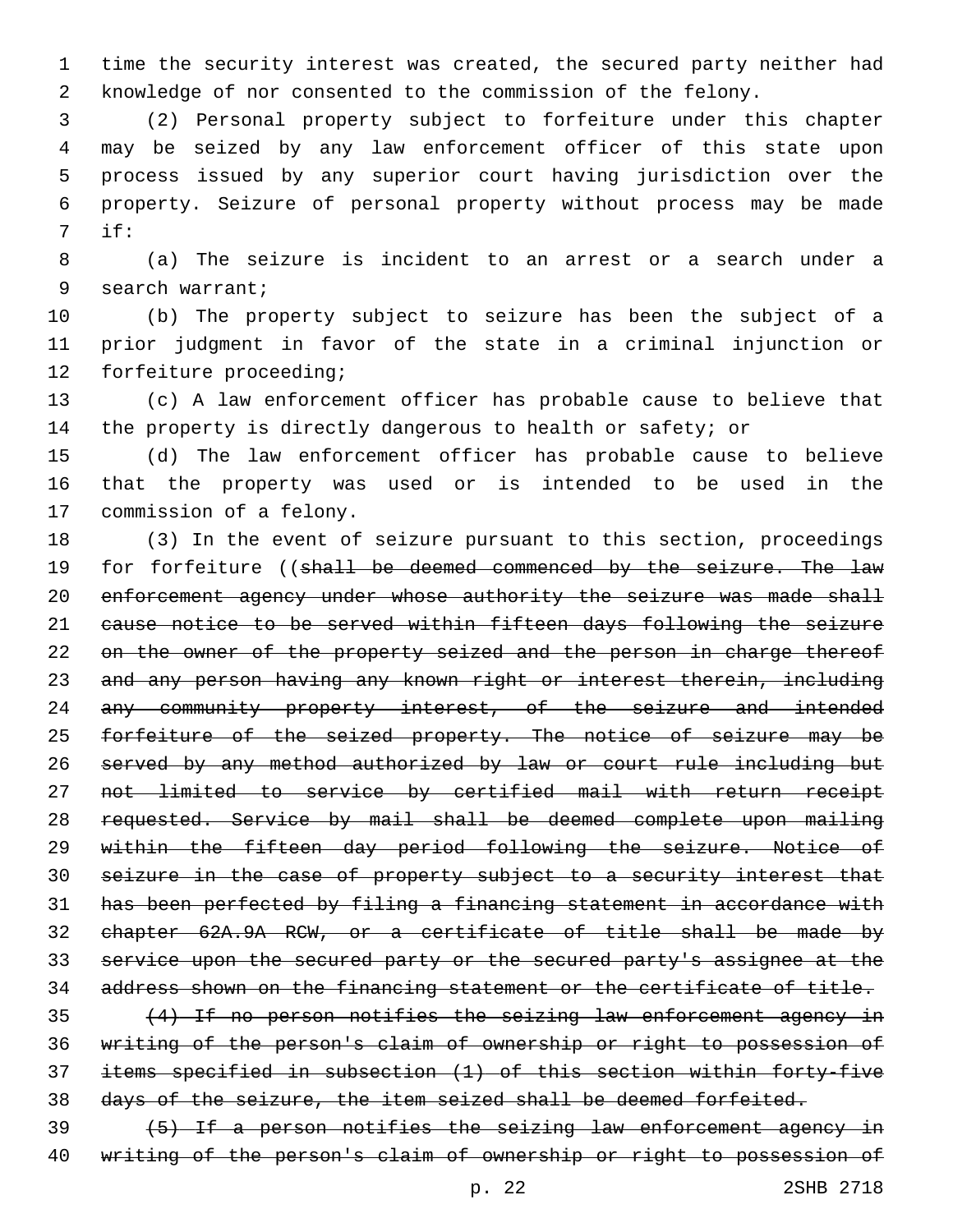1 the seized property within forty-five days of the seizure, the law 2 enforcement agency shall give the person or persons a reasonable 3 opportunity to be heard as to the claim or right. The hearing shall 4 be before the chief law enforcement officer of the seizing agency or 5 the chief law enforcement officer's designee, except where the 6 seizing agency is a state agency as defined in RCW 34.12.020(4), the 7 hearing shall be before the chief law enforcement officer of the 8 seizing agency or an administrative law judge appointed under chapter 9 34.12 RCW, except that any person asserting a claim or right may 10 remove the matter to a court of competent jurisdiction. Removal may 11 only be accomplished according to the rules of civil procedure. The 12 person seeking removal of the matter must serve process against the 13 state, county, political subdivision, or municipality that operates 14 the seizing agency, and any other party of interest, in accordance 15 with RCW 4.28.080 or 4.92.020, within forty-five days after the 16 person seeking removal has notified the seizing law enforcement 17 agency of the person's claim of ownership or right to possession. The 18 court to which the matter is to be removed shall be the district 19 court when the aggregate value of the property is within the 20 jurisdictional limit set forth in RCW 3.66.020. A hearing before the 21 seizing agency and any appeal therefrom shall be under Title 34 RCW. 22 In a court hearing between two or more claimants to the property 23 involved, the prevailing party shall be entitled to a judgment for 24 costs and reasonable attorney's fees. The burden of producing 25 evidence shall be upon the person claiming to be the lawful owner or 26 the person claiming to have the lawful right to possession of the 27 property. The seizing law enforcement agency shall promptly return 28 the property to the claimant upon a determination by the 29 administrative law judge or court that the claimant is the present 30 lawful owner or is lawfully entitled to possession of the property.

- 31 (6) When property is forfeited under this chapter, after 32 satisfying any court-ordered victim restitution, the seizing law 33 enforcement agency may:
- 34 (a) Retain it for official use or upon application by any law 35 enforcement agency of this state release such property to such agency 36 for the exclusive use of enforcing the criminal law;
- 37 (b) Sell that which is not required to be destroyed by law and 38 which is not harmful to the public.
- 39 (7) By January 31st of each year, each seizing agency shall remit 40 to the state treasurer an amount equal to ten percent of the net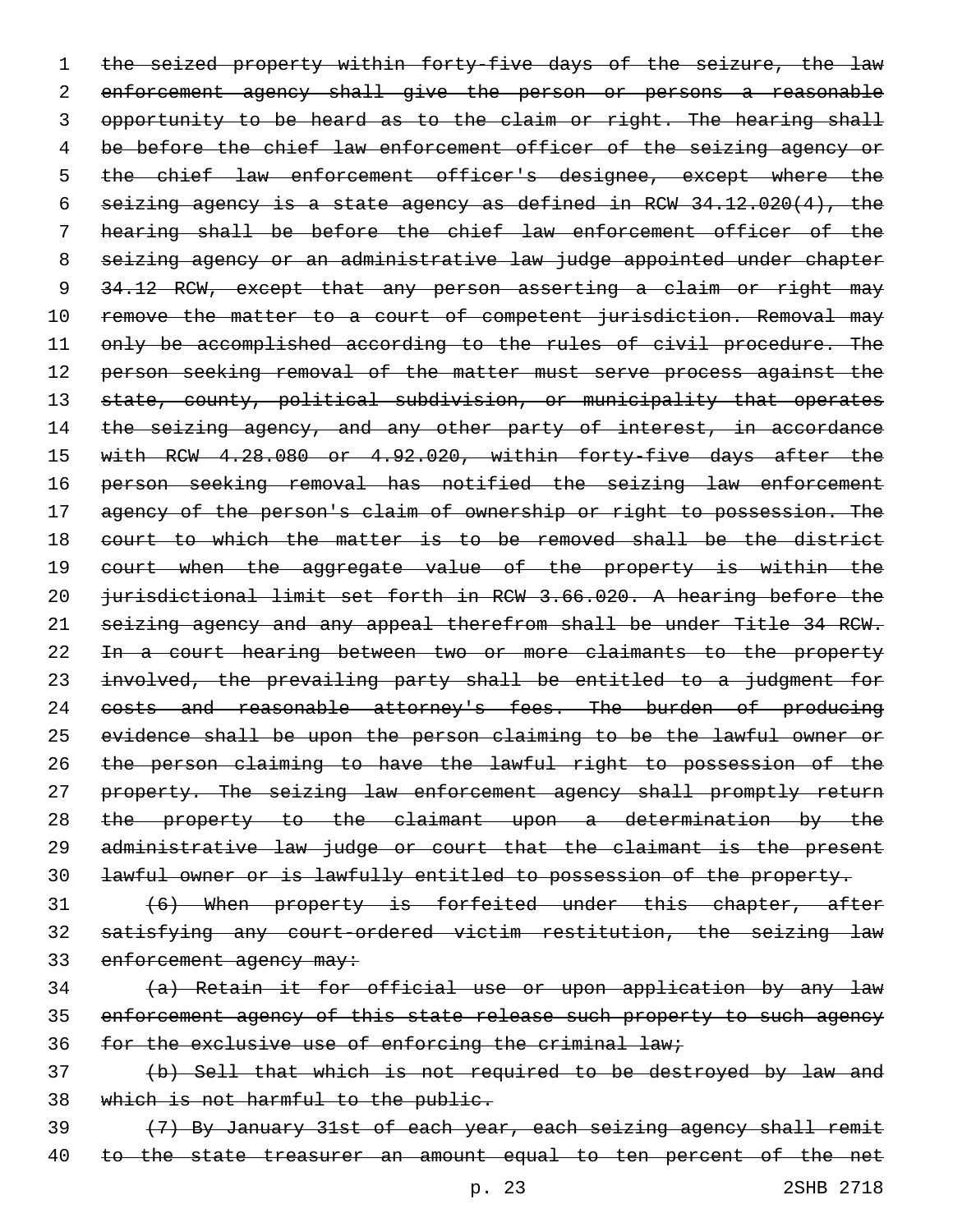proceeds of any property forfeited during the preceding calendar year. Money remitted shall be deposited in the state general fund.

 (a) The net proceeds of forfeited property is the value of the forfeitable interest in the property after deducting the cost of satisfying any bona fide security interest to which the property is subject at the time of seizure; and in the case of sold property, after deducting the cost of sale, including reasonable fees or 8 commissions paid to independent selling agents.

 (b) The value of sold forfeited property is the sale price. The 10 value of retained forfeited property is the fair market value of the 11 property at the time of seizure, determined when possible by 12 reference to an applicable commonly used index, such as the index 13 used by the department of licensing for valuation of motor vehicles. 14 A seizing agency may use, but need not use, an independent qualified 15 appraiser to determine the value of retained property. If an appraiser is used, the value of the property appraised is net of the 17 cost of the appraisal. The value of destroyed property and retained 18 firearms or illegal property is zero.

 (c) Retained property and net proceeds not required to be paid to 20 the state treasurer, or otherwise required to be spent under this section, shall be retained by the seizing law enforcement agency 22 exclusively for the expansion and improvement of law enforcement 23 activity. Money retained under this section may not be used to 24 supplant preexisting funding sources.) are governed by chapter 7.---RCW (the new chapter created in section 17 of this act).

 **Sec. 11.** RCW 19.290.230 and 2013 c 322 s 27 are each amended to 27 read as follows:

 (1) The following personal property is subject to seizure and forfeiture and no property right exists in them: All personal property including, but not limited to, any item, object, tool, substance, device, weapon, machine, vehicle of any kind, money, security, or negotiable instrument, which the seizing agency proves by a preponderance of the evidence was used or intended to be used by its owner or the person in charge to knowingly or intentionally facilitate the commission of, or to knowingly or intentionally abet the commission of, a crime involving theft, trafficking, or unlawful possession of commercial metal property, or which the seizing agency proves by a preponderance of the evidence was knowingly or intentionally furnished or was intended to be furnished by any person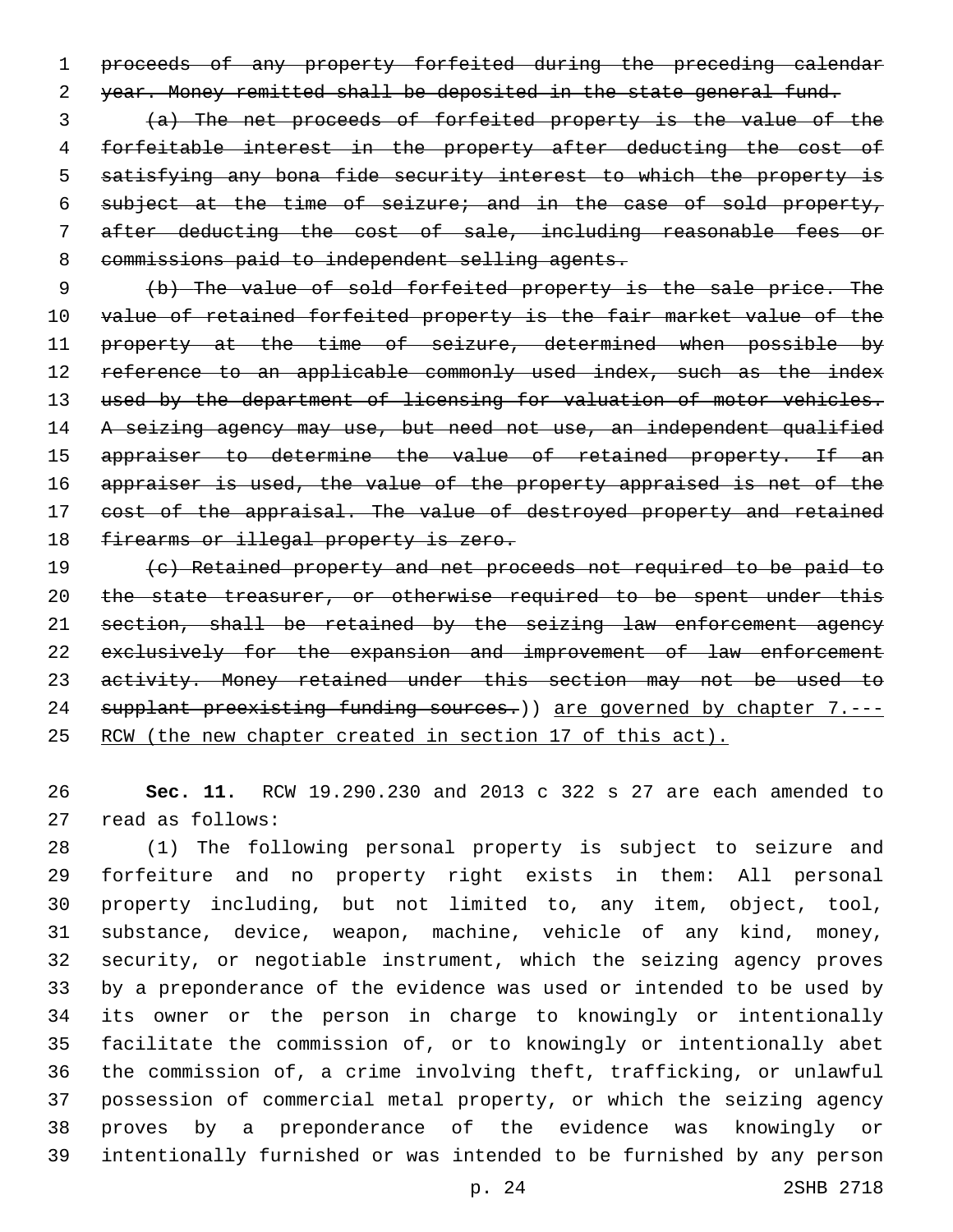in the commission of, as a result of, or as compensation for the commission of, a crime involving theft, trafficking, or the unlawful possession of commercial metal property, or which the property owner acquired in whole or in part with proceeds traceable to a knowing or intentional commission of a crime involving the theft, trafficking, or unlawful possession of commercial metal property provided that such activity is not less than a class C felony; except that:

 (a) No vehicle used by any person as a common carrier in the transaction of business as a common carrier is subject to forfeiture under this section unless the seizing agency proves by a preponderance of the evidence that the owner or other person in charge of the vehicle is a consenting party or is privy to any crime involving theft, trafficking, or the unlawful possession of 14 commercial metal property;

 (b) A forfeiture of property encumbered by a bona fide security interest is subject to the interest of the secured party if the secured party neither had actual or constructive knowledge of nor consented to the commission of any crime involving the theft, trafficking, or unlawful possession of commercial metal property; and

 (c) A property owner's property is not subject to seizure if an employee or agent of that property owner uses the property owner's property to knowingly or intentionally facilitate the commission of, or to knowingly or intentionally aid and abet the commission of, a crime involving theft, trafficking, or unlawful possession of commercial metal property, in violation of that property owner's instructions or policies against such activity, and without the 27 property owner's knowledge or consent.

 (2) The following real property is subject to seizure and forfeiture and no property right exists in them: All real property, including any right, title, and interest in the whole of any lot or tract of land, and any appurtenances or improvements, that the seizing agency proves by a preponderance of the evidence are being used with the knowledge of the owner for the intentional commission of any crime involving the theft, trafficking, or unlawful possession of commercial metal property, or which have been acquired in whole or in part with proceeds traceable to the commission of any crime involving the trafficking, theft, or unlawful possession of commercial metal, if such activity is not less than a class C felony and a substantial nexus exists between the commission of the violation or crime and the real property. However: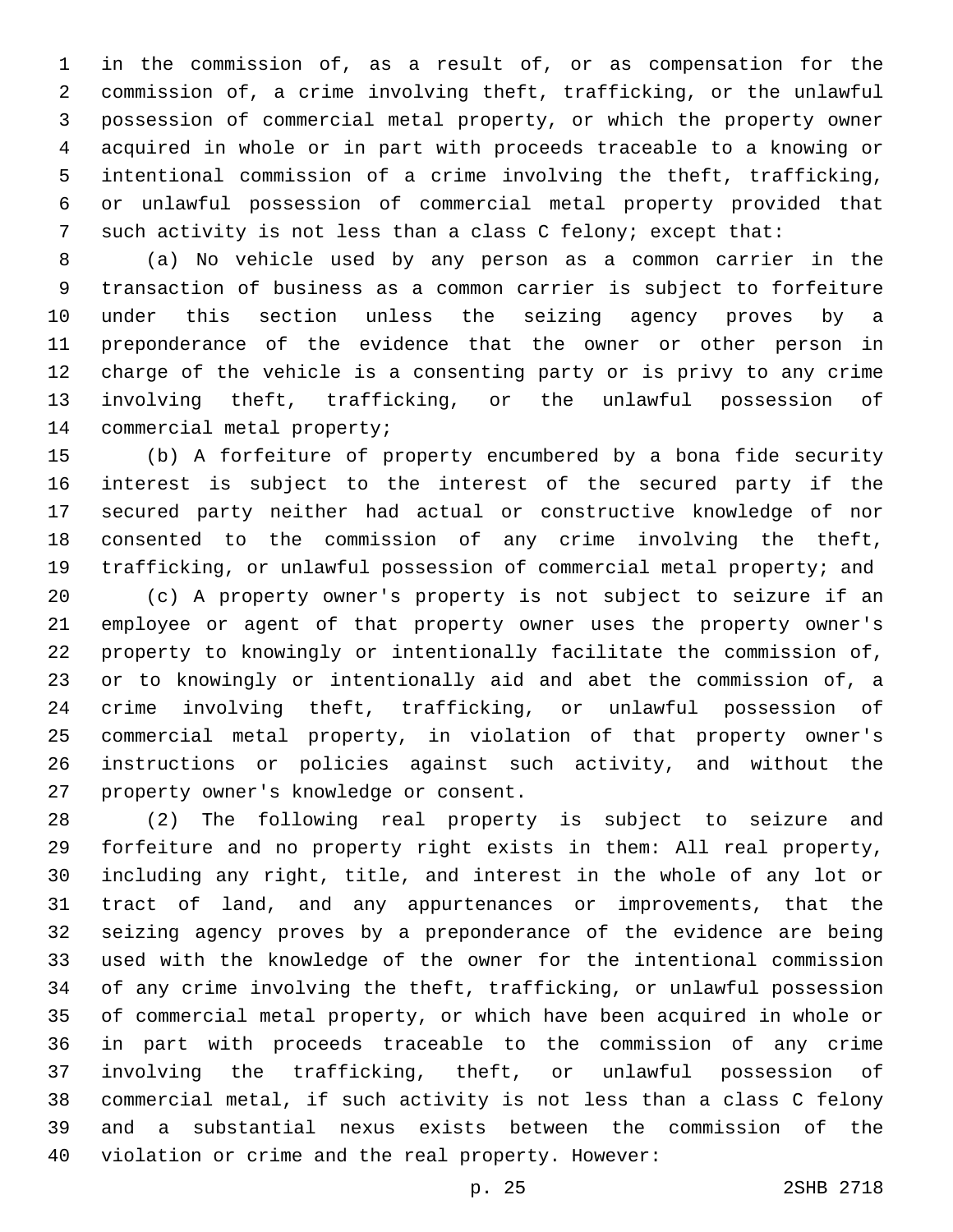(a) No property may be forfeited pursuant to this subsection (2), to the extent of the interest of an owner, by reason of any act or omission committed or omitted without the owner's actual or constructive knowledge; and further, a property owner's real property is not subject to seizure if an employee or agent of that property owner uses the property owner's real property to knowingly or intentionally facilitate the commission of, or to knowingly or intentionally aid and abet the commission of, a crime involving theft, trafficking, or unlawful possession of commercial metal property, in violation of that property owner's instructions or policies against such activity, and without the property owner's 12 knowledge or consent; and

 (b) A forfeiture of real property encumbered by a bona fide security interest is subject to the interest of the secured party if the secured party, neither had actual or constructive knowledge, nor 16 consented to the act or omission.

 (3) Property subject to forfeiture under this chapter may be seized by any law enforcement officer of this state upon process issued by any superior court having jurisdiction over the property. Seizure of real property shall include the filing of a lis pendens by the seizing agency. Real property seized under this section shall not be transferred or otherwise conveyed until ninety days after seizure or until a judgment of forfeiture is entered, whichever is later: PROVIDED, That real property seized under this section may be transferred or conveyed to any person or entity who acquires title by foreclosure or deed in lieu of foreclosure of a security interest. Seizure of personal property without process may be made if:

 (a) The seizure is incident to an arrest or a search under a 29 search warrant; or

 (b) The property subject to seizure has been the subject of a prior judgment in favor of the state in a criminal injunction or 32 forfeiture proceeding.

 (4) In the event of seizure pursuant to this section, proceedings 34 for forfeiture ((shall be)) are deemed commenced by the seizure and governed by chapter 7.--- RCW (the new chapter created in section 17 36 of this act). ((The law enforcement agency under whose authority the seizure was made shall cause notice to be served within fifteen days following the seizure on the owner of the property seized and the person in charge thereof and any person having any known right or interest therein, including any community property interest, of the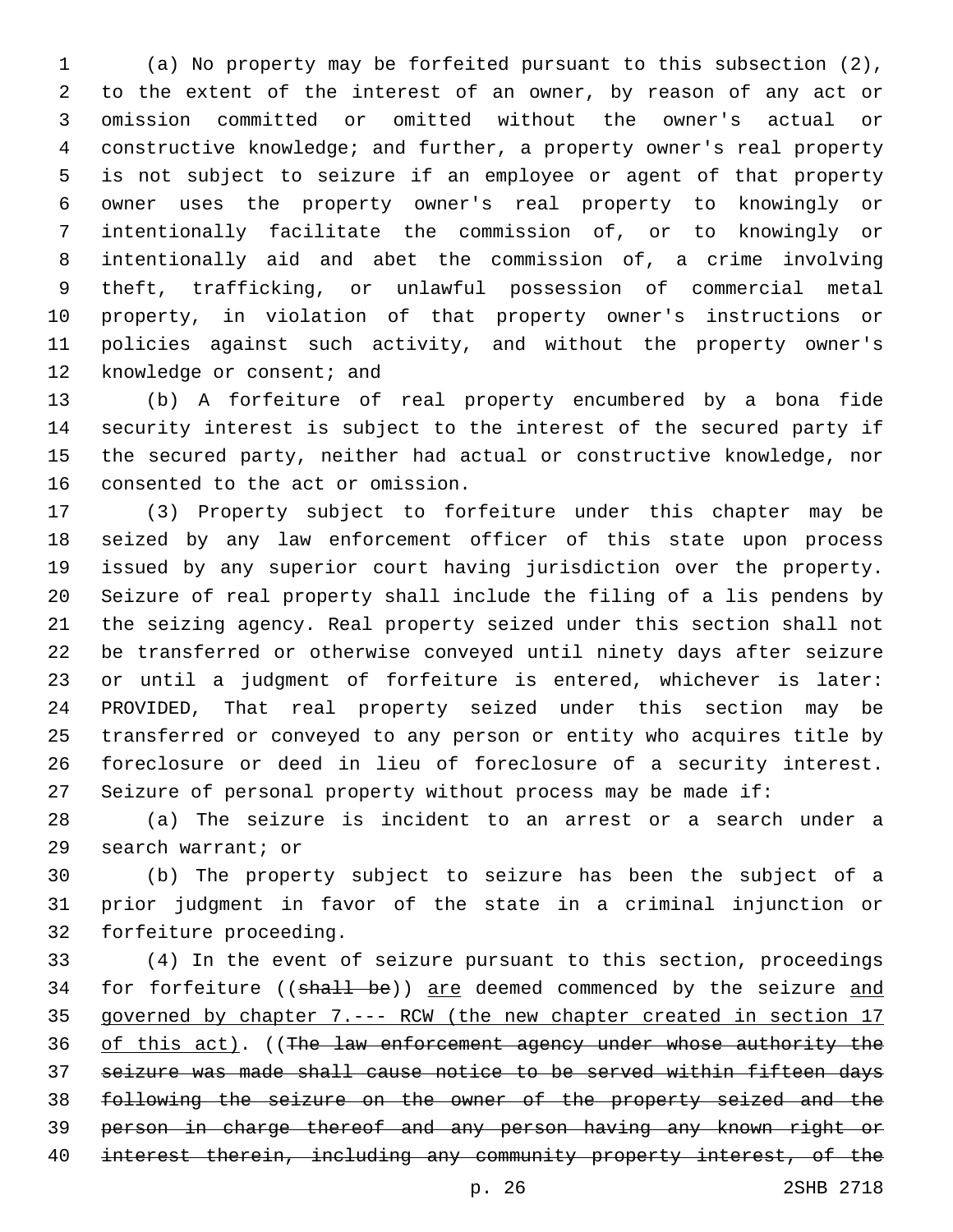seizure and intended forfeiture of the seized property. Service of notice of seizure of real property shall be made according to the 3 rules of civil procedure. However, the state may not obtain a default 4 judgment with respect to real property against a party who is served 5 by substituted service absent an affidavit stating that a good faith effort has been made to ascertain if the defaulted party is incarcerated within the state, and that there is no present basis to believe that the party is incarcerated within the state. The notice of seizure of personal property may be served by any method authorized by law or court rule including but not limited to service 11 by certified mail with return receipt requested. Service by mail 12 shall be deemed complete upon mailing within the fifteen-day period 13 following the seizure. Notice of seizure in the case of property 14 subject to a security interest that has been perfected by filing a financing statement in accordance with chapter 62A.9A RCW, or a 16 certificate of title shall be made by service upon the secured party 17 or the secured party's assignee at the address shown on the financing 18 statement or the certificate of title.

19 (5) If no person notifies the seizing law enforcement agency in writing of the person's claim of ownership or right to possession of items specified in subsection (1) of this section within forty-five days of the seizure in the case of personal property and ninety days 23 in the case of real property, the item seized shall be deemed 24 forfeited. The community property interest in real property of a person whose spouse or domestic partner committed a violation giving rise to seizure of the real property may not be forfeited if the person did not participate in the violation.

 (6) If a person notifies the seizing law enforcement agency in writing of the person's claim of ownership or right to possession of the seized property within forty-five days of the seizure in the case of personal property and ninety days in the case of real property, the law enforcement agency shall give the person or persons a reasonable opportunity to be heard as to the claim or right. The hearing shall be before the chief law enforcement officer of the 35 seizing agency or the chief law enforcement officer's designee, except where the seizing agency is a state agency as defined in RCW 34.12.020(4), the hearing shall be before the chief law enforcement officer of the seizing agency or an administrative law judge appointed under chapter 34.12 RCW, except that any person asserting a 40 elaim or right may remove the matter to a court of competent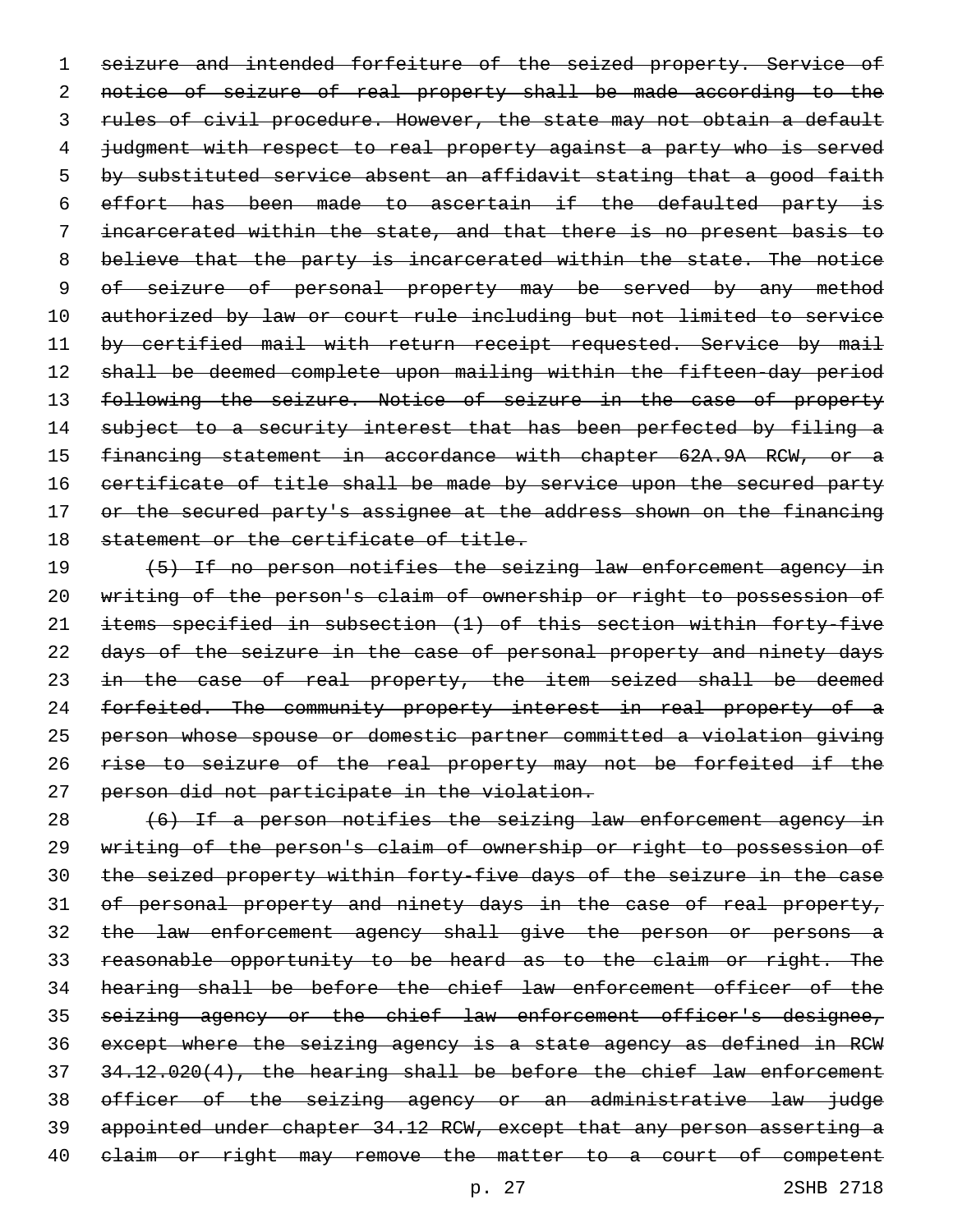1 jurisdiction. Removal may only be accomplished according to the rules 2 of civil procedure. The person seeking removal of the matter must 3 serve process against the state, county, political subdivision, or 4 municipality that operates the seizing agency, and any other party of 5 interest, in accordance with RCW 4.28.080 or 4.92.020, within forty-6 five days after the person seeking removal has notified the seizing 7 law enforcement agency of the person's claim of ownership or right to 8 possession. The court to which the matter is to be removed shall be 9 the district court when the aggregate value of the property is within 10 the jurisdictional limit set forth in RCW 3.66.020. A hearing before 11 the seizing agency and any appeal therefrom shall be under Title 34 12 RCW. In a court hearing between two or more claimants to the property 13 involved, the prevailing party shall be entitled to a judgment for 14 costs and reasonable attorneys' fees. The burden of producing 15 evidence shall be upon the person claiming to be the lawful owner or 16 the person claiming to have the lawful right to possession of the 17 property.

18 (7) At the hearing, the seizing agency has the burden of proof to 19 establish by a preponderance of the evidence that seized property is 20 subject to forfeiture, and that the use or intended use of the seized 21 property in connection with a crime pursuant to this section occurred 22 with the owner's actual or constructive knowledge or consent. The 23 person claiming to be the lawful owner or the person claiming to have 24 the lawful right to possession of the property has the burden of 25 proof to establish by a preponderance of the evidence that the person 26 owns or has a right to possess the seized property. The possession of 27 bare legal title is not sufficient to establish ownership of seized 28 property if the seizing agency proves by a preponderance of the 29 evidence that the person claiming ownership or right to possession is 30 a nominal owner and did not actually own or exert a controlling 31 interest in the property.

 The seizing law enforcement agency shall promptly return the property to the claimant upon a determination by the administrative law judge or court that the claimant is the present lawful owner or is lawfully entitled to possession of the property.

36 (8) When property is forfeited under this chapter, after 37 satisfying any court-ordered victim restitution, the seizing law 38 enforcement agency may: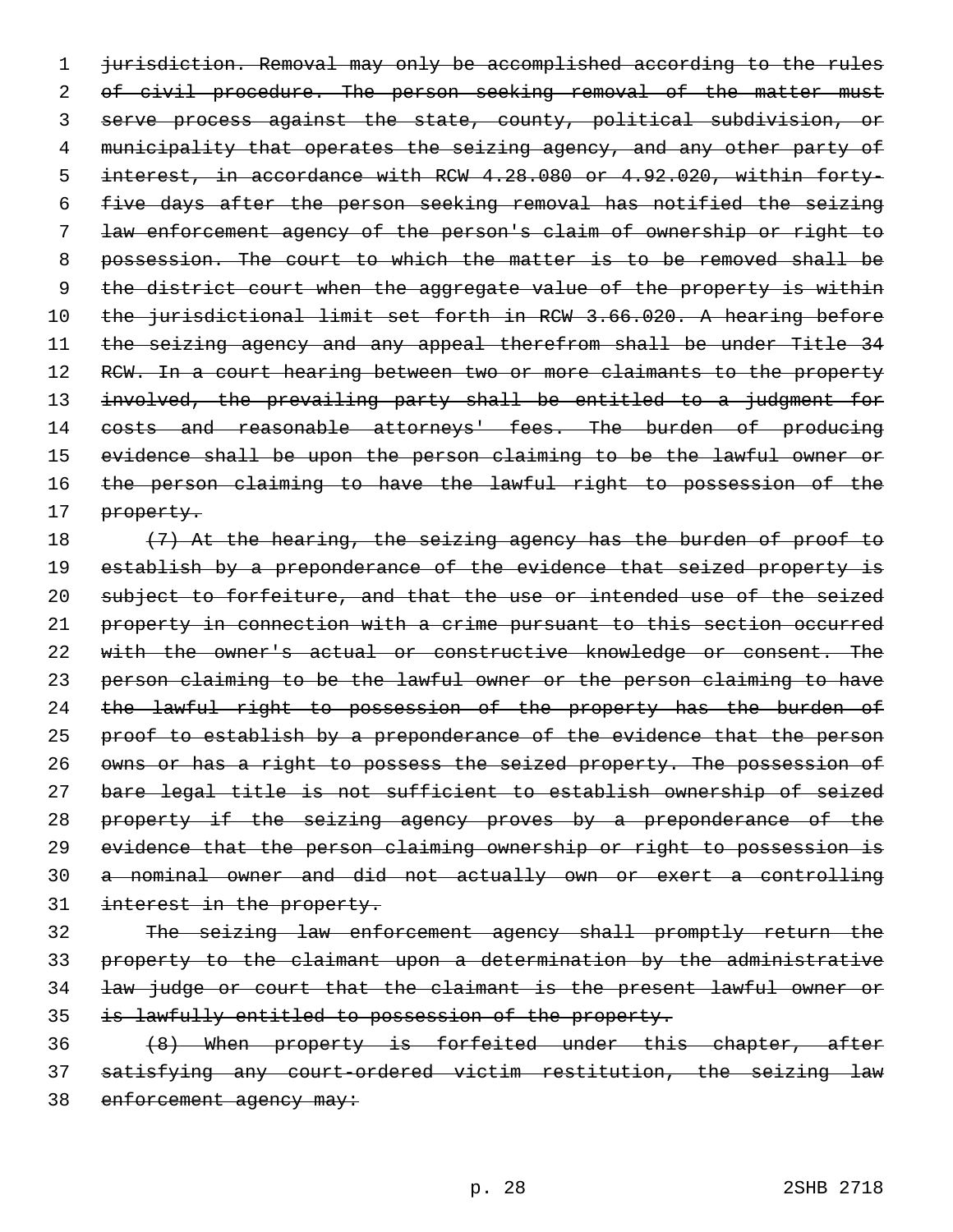1 (a) Retain it for official use or, upon application by any law 2 enforcement agency of this state, release such property to such 3 agency; or

4 (b) Sell that which is not required to be destroyed by law and 5 which is not harmful to the public.

 $(9)$ (a) Within one hundred twenty days after the entry of an order 7 of forfeiture, each seizing agency shall remit to, if known, the 8 victim of the crime involving the seized property, an amount equal to 9 fifty percent of the net proceeds of any property forfeited.

10 (b) Retained property and net proceeds not required to be paid to 11 victims shall be retained by the seizing law enforcement agency 12 exclusively for the expansion and improvement of law enforcement 13 activity. Money retained under this section may not be used to 14 supplant preexisting funding sources.

15 (c) The net proceeds of forfeited property is the value of the 16 forfeitable interest in the property after deducting the cost of 17 satisfying any bona fide security interest to which the property is 18 subject at the time of seizure; and in the case of sold property, 19 after deducting the cost of sale, including reasonable fees or 20 commissions paid to independent selling agents, and the cost of any 21 valid landlord's claim for damages.

22 (d) The value of sold forfeited property is the sale price. The 23 value of retained forfeited property is the fair market value of the 24 property at the time of seizure, determined when possible by 25 reference to an applicable commonly used index, such as the index 26 used by the department of licensing for valuation of motor vehicles. 27 A seizing agency may use, but need not use, an independent qualified 28 appraiser to determine the value of retained property. If an 29 appraiser is used, the value of the property appraised is net of the 30 cost of the appraisal. The value of destroyed property and retained 31 firearms or illegal property is zero.

 (10) Upon the entry of an order of forfeiture of real property, the court shall forward a copy of the order to the assessor of the 34 county in which the property is located. Orders for the forfeiture of real property shall be entered by the superior court, subject to court rules. Such an order shall be filed by the seizing agency in 37 the county auditor's records in the county in which the real property is located.)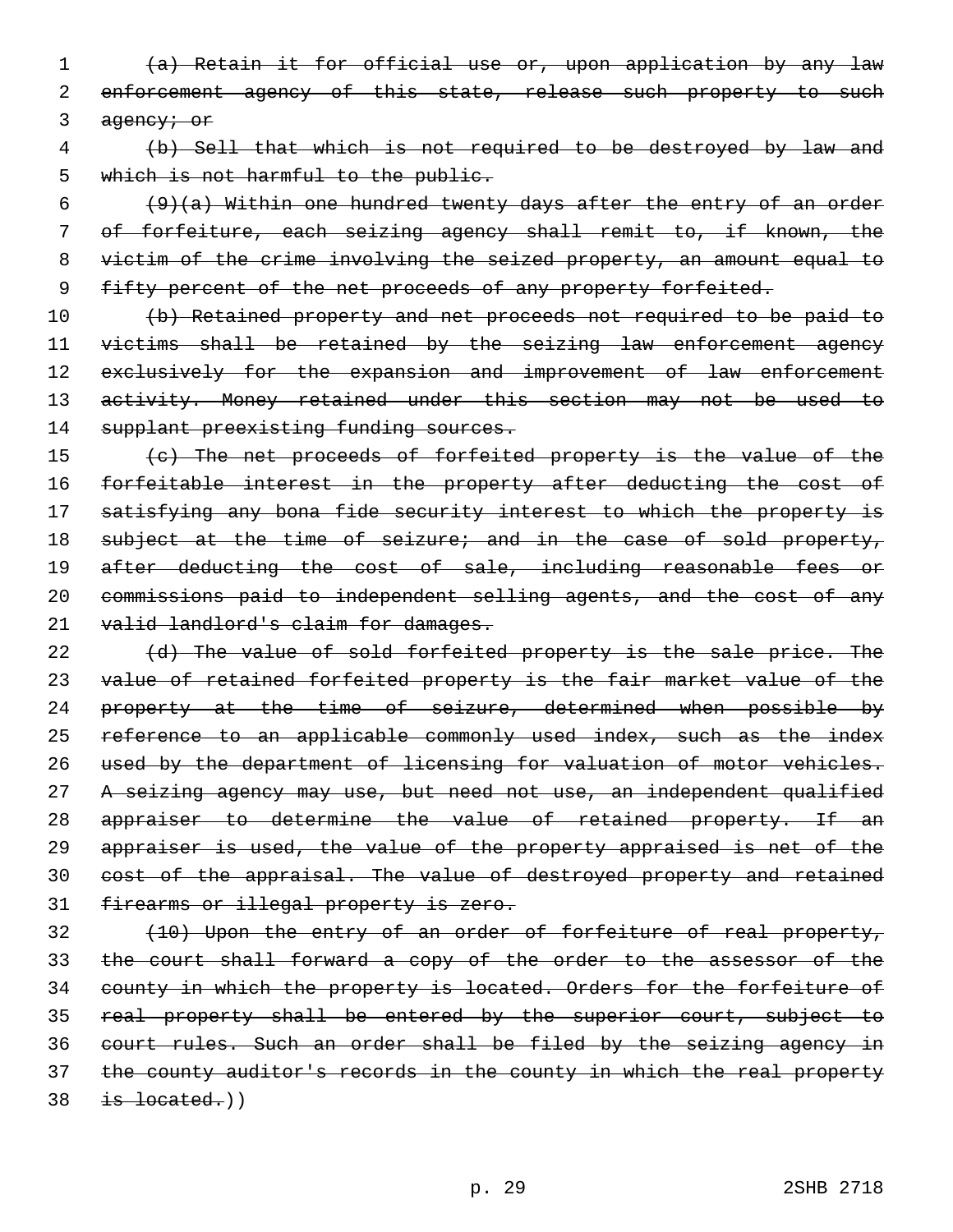**Sec. 12.** RCW 46.61.5058 and 2013 2nd sp.s. c 35 s 18 are each 2 amended to read as follows:

 (1) Upon the arrest of a person or upon the filing of a complaint, citation, or information in a court of competent jurisdiction, based upon probable cause to believe that a person has violated RCW 46.20.740, 46.61.502, or 46.61.504 or any similar municipal ordinance, if such person has a prior offense within seven years as defined in RCW 46.61.5055, and where the person has been provided written notice that any transfer, sale, or encumbrance of such person's interest in the vehicle over which that person was actually driving or had physical control when the violation occurred, is unlawful pending either acquittal, dismissal, sixty days after conviction, or other termination of the charge, such person shall be prohibited from encumbering, selling, or transferring his or her interest in such vehicle, except as otherwise provided in (a), (b), and (c) of this subsection, until either acquittal, dismissal, sixty days after conviction, or other termination of the charge. The prohibition against transfer of title shall not be stayed pending the 19 determination of an appeal from the conviction.

 (a) A vehicle encumbered by a bona fide security interest may be transferred to the secured party or to a person designated by the 22 secured party;

 (b) A leased or rented vehicle may be transferred to the lessor, rental agency, or to a person designated by the lessor or rental agency; and

 (c) A vehicle may be transferred to a third party or a vehicle dealer who is a bona fide purchaser or may be subject to a bona fide security interest in the vehicle unless it is established that (i) in the case of a purchase by a third party or vehicle dealer, such party or dealer had actual notice that the vehicle was subject to the prohibition prior to the purchase, or (ii) in the case of a security interest, the holder of the security interest had actual notice that the vehicle was subject to the prohibition prior to the encumbrance 34 of title.

 (2) On conviction for a violation of either RCW 46.20.740, 46.61.502, or 46.61.504 or any similar municipal ordinance where the person convicted has a prior offense within seven years as defined in RCW 46.61.5055, the motor vehicle the person was driving or over which the person had actual physical control at the time of the offense, if the person has a financial interest in the vehicle, the

p. 30 2SHB 2718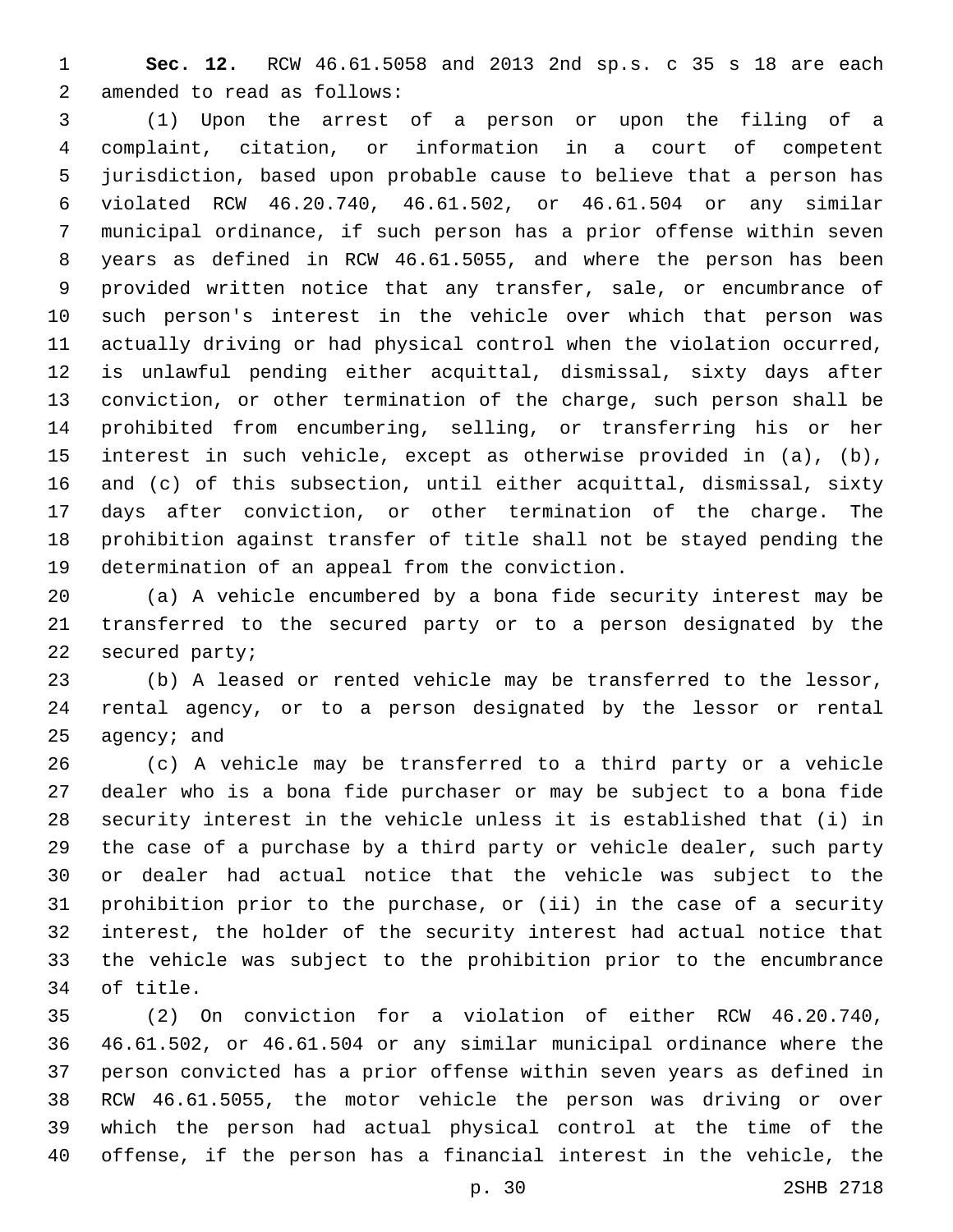court shall consider at sentencing whether the vehicle shall be seized and forfeited pursuant to this section if a seizure or 3 forfeiture has not yet occurred.

 (3) A vehicle subject to forfeiture under this chapter may be seized by a law enforcement officer of this state upon process issued by a court of competent jurisdiction. Seizure of a vehicle may be made without process if the vehicle subject to seizure has been the subject of a prior judgment in favor of the state in a forfeiture 9 proceeding based upon this section.

 (4) Seizure under subsection (3) of this section automatically 11 commences proceedings for forfeiture, which proceedings are governed 12 by chapter 7.--- RCW (the new chapter created in section 17 of this 13 act). ((The law enforcement agency under whose authority the seizure was made shall cause notice of the seizure and intended forfeiture of the seized vehicle to be served within fifteen days after the seizure 16 on the owner of the vehicle seized, on the person in charge of the vehicle, and on any person having a known right or interest in the 18 vehicle, including a community property interest. The notice of 19 seizure may be served by any method authorized by law or court rule, including but not limited to service by certified mail with return 21 receipt requested. Service by mail is complete upon mailing within the fifteen-day period after the seizure. Notice of seizure in the 23 ease of property subject to a security interest that has been perfected on a certificate of title shall be made by service upon the 25 secured party or the secured party's assignee at the address shown on the financing statement or the certificate of title.

 (5) If no person notifies the seizing law enforcement agency in writing of the person's claim of ownership or right to possession of the seized vehicle within forty-five days of the seizure, the vehicle is deemed forfeited.

 (6) If a person notifies the seizing law enforcement agency in writing of the person's claim of ownership or right to possession of 33 the seized vehicle within forty-five days of the seizure, the law enforcement agency shall give the person or persons a reasonable opportunity to be heard as to the claim or right. The hearing shall be before the chief law enforcement officer of the seizing agency or 37 the chief law enforcement officer's designee, except where the seizing agency is a state agency as defined in RCW 34.12.020, the hearing shall be before the chief law enforcement officer of the seizing agency or an administrative law judge appointed under chapter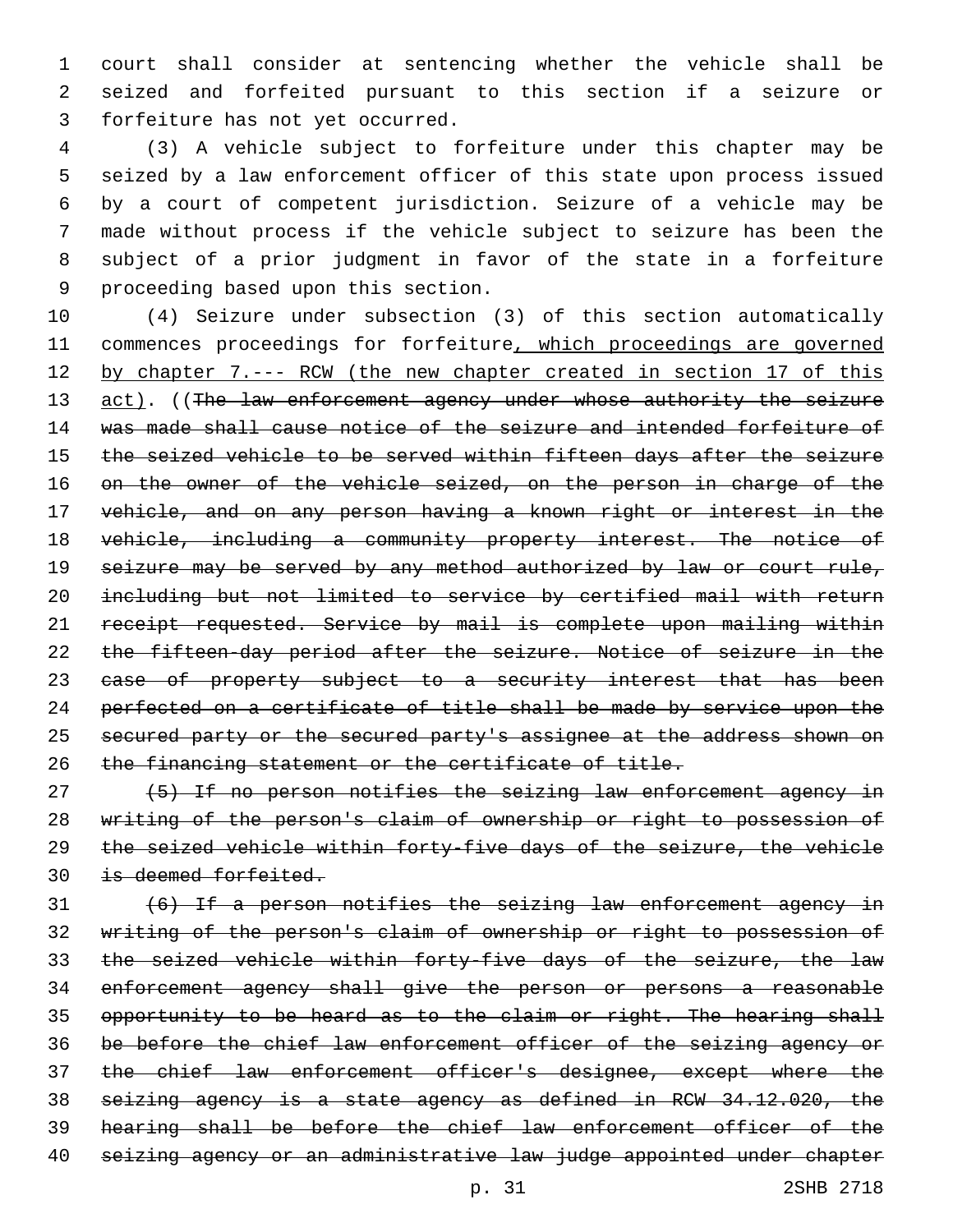34.12 RCW, except that any person asserting a claim or right may remove the matter to a court of competent jurisdiction. Removal may only be accomplished according to the rules of civil procedure. The person seeking removal of the matter must serve process against the state, county, political subdivision, or municipality that operates the seizing agency, and any other party of interest, in accordance with RCW 4.28.080 or 4.92.020, within forty-five days after the person seeking removal has notified the seizing law enforcement agency of the person's claim of ownership or right to possession. The court to which the matter is to be removed shall be the district 11 court when the aggregate value of the vehicle is within the jurisdictional limit set forth in RCW 3.66.020. A hearing before the 13 seizing agency and any appeal therefrom shall be under Title 34 RCW. 14 In a court hearing between two or more claimants to the vehicle involved, the prevailing party shall be entitled to a judgment for 16 costs and reasonable attorneys' fees. The burden of producing evidence shall be upon the person claiming to be the legal owner or 18 the person claiming to have the lawful right to possession of the 19 vehicle. The seizing law enforcement agency shall promptly return the vehicle to the claimant upon a determination by the administrative law judge or court that the claimant is the present legal owner under 22 this title or is lawfully entitled to possession of the vehicle.

 $(7)$ )) (5) When a vehicle is forfeited under this chapter the seizing law enforcement agency may sell the vehicle, retain it for official use, or upon application by a law enforcement agency of this state release the vehicle to that agency for the exclusive use of enforcing this title; provided, however, that the agency shall first satisfy any bona fide security interest to which the vehicle is 29 subject under subsection  $(1)(a)$  or  $(c)$  of this section.

 $((+8))$   $(6)$  When a vehicle is forfeited, the seizing agency shall keep a record indicating the identity of the prior owner, if known, a description of the vehicle, the disposition of the vehicle, the value of the vehicle at the time of seizure, and the amount of proceeds 34 realized from disposition of the vehicle.

35  $((+9))$   $(7)$  Each seizing agency shall retain records of forfeited 36 vehicles for at least seven years.

 (((10) Each seizing agency shall file a report including a copy of the records of forfeited vehicles with the state treasurer each calendar quarter.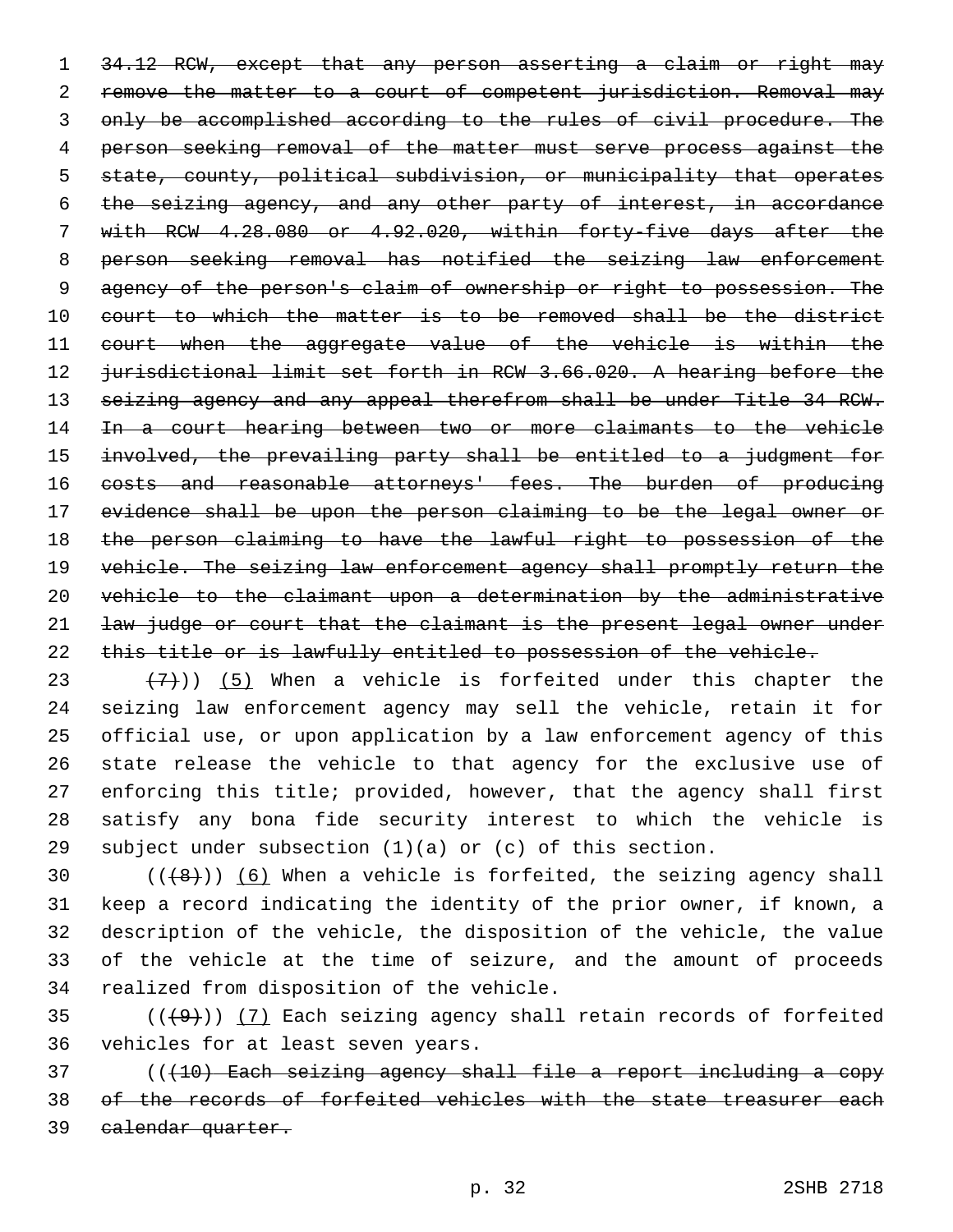(11) The quarterly report need not include a record of a forfeited vehicle that is still being held for use as evidence during 3 the investigation or prosecution of a case or during the appeal from a conviction.

 (12) By January 31st of each year, each seizing agency shall remit to the state treasurer an amount equal to ten percent of the net proceeds of vehicles forfeited during the preceding calendar year. Money remitted shall be deposited in the state general fund.

 (13) The net proceeds of a forfeited vehicle is the value of the forfeitable interest in the vehicle after deducting the cost of satisfying a bona fide security interest to which the vehicle is 12 subject at the time of seizure; and in the case of a sold vehicle, 13 after deducting the cost of sale, including reasonable fees or 14 commissions paid to independent selling agents.

 (14) The value of a sold forfeited vehicle is the sale price. The value of a retained forfeited vehicle is the fair market value of the 17 vehicle at the time of seizure, determined when possible by reference 18 to an applicable commonly used index, such as the index used by the 19 department of licensing. A seizing agency may, but need not, use an independent qualified appraiser to determine the value of retained vehicles. If an appraiser is used, the value of the vehicle appraised 22 is net of the cost of the appraisal.))

 **Sec. 13.** RCW 70.74.400 and 2002 c 370 s 3 are each amended to read as follows:24

 (1) Explosives, improvised devices, and components of explosives and improvised devices that are possessed, manufactured, delivered, imported, exported, stored, sold, purchased, transported, abandoned, detonated, or used, or intended to be used, in violation of a provision of this chapter are subject to seizure and forfeiture by a law enforcement agency and no property right exists in them.

 (2) The law enforcement agency making the seizure shall notify the Washington state department of labor and industries of the 33 seizure.

 (3) Seizure of explosives, improvised devices, and components of explosives and improvised devices under subsection (1) of this section may be made if:

 (a) The seizure is incident to arrest or a search under a search 38 warrant;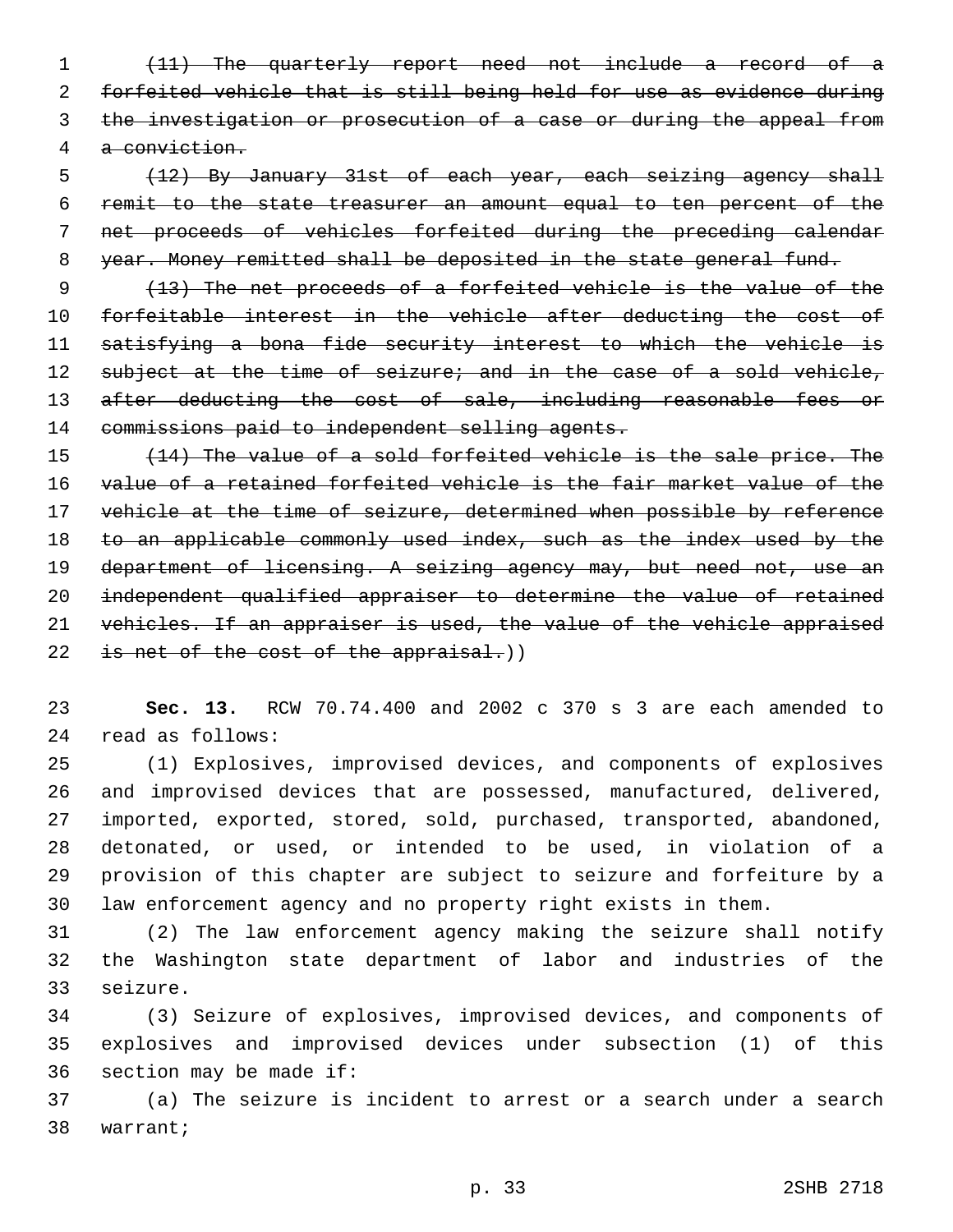(b) The explosives, improvised devices, or components have been the subject of a prior judgment in favor of the state in an 3 injunction or forfeiture proceeding based upon this chapter;

 (c) A law enforcement officer has probable cause to believe that the explosives, improvised devices, or components are directly or indirectly dangerous to health or safety; or6

 (d) The law enforcement officer has probable cause to believe that the explosives, improvised devices, or components were used or were intended to be used in violation of this chapter.

 (4) A law enforcement agency shall destroy explosives seized under this chapter when it is necessary to protect the public safety and welfare. When destruction is not necessary to protect the public safety and welfare, and the explosives are not being held for evidence, a seizure pursuant to this section commences proceedings 15 for forfeiture, which proceedings are governed by chapter 7.--- RCW 16 (the new chapter created in section 17 of this act).

17 (5) ((The law enforcement agency under whose authority the seizure was made shall issue a written notice of the seizure and 19 commencement of the forfeiture proceedings to the person from whom the explosives were seized, to any known owner of the explosives, and to any person who has a known interest in the explosives. The notice shall be issued within fifteen days of the seizure. The notice of seizure and commencement of the forfeiture proceedings shall be served in the same manner as provided in RCW 4.28.080 for service of 25 a summons. The law enforcement agency shall provide a form by which 26 the person or persons may request a hearing before the law 27 enforcement agency to contest the seizure.

 (6) If no person notifies the seizing law enforcement agency in writing of the person's claim of ownership or right to possession of the explosives, improvised devices, or components within thirty days of the date the notice was issued, the seized explosives, devices, or components shall be deemed forfeited.

33 (7) If, within thirty days of the issuance of the notice, any person notifies the seizing law enforcement agency in writing of the person's claim of ownership or right to possession of items seized, the person or persons shall be afforded a reasonable opportunity to be heard as to the claim or right. The hearing shall be before the chief law enforcement or the officer's designee of the seizing 39 agency, except that the person asserting the claim or right may remove the matter to a court of competent jurisdiction if the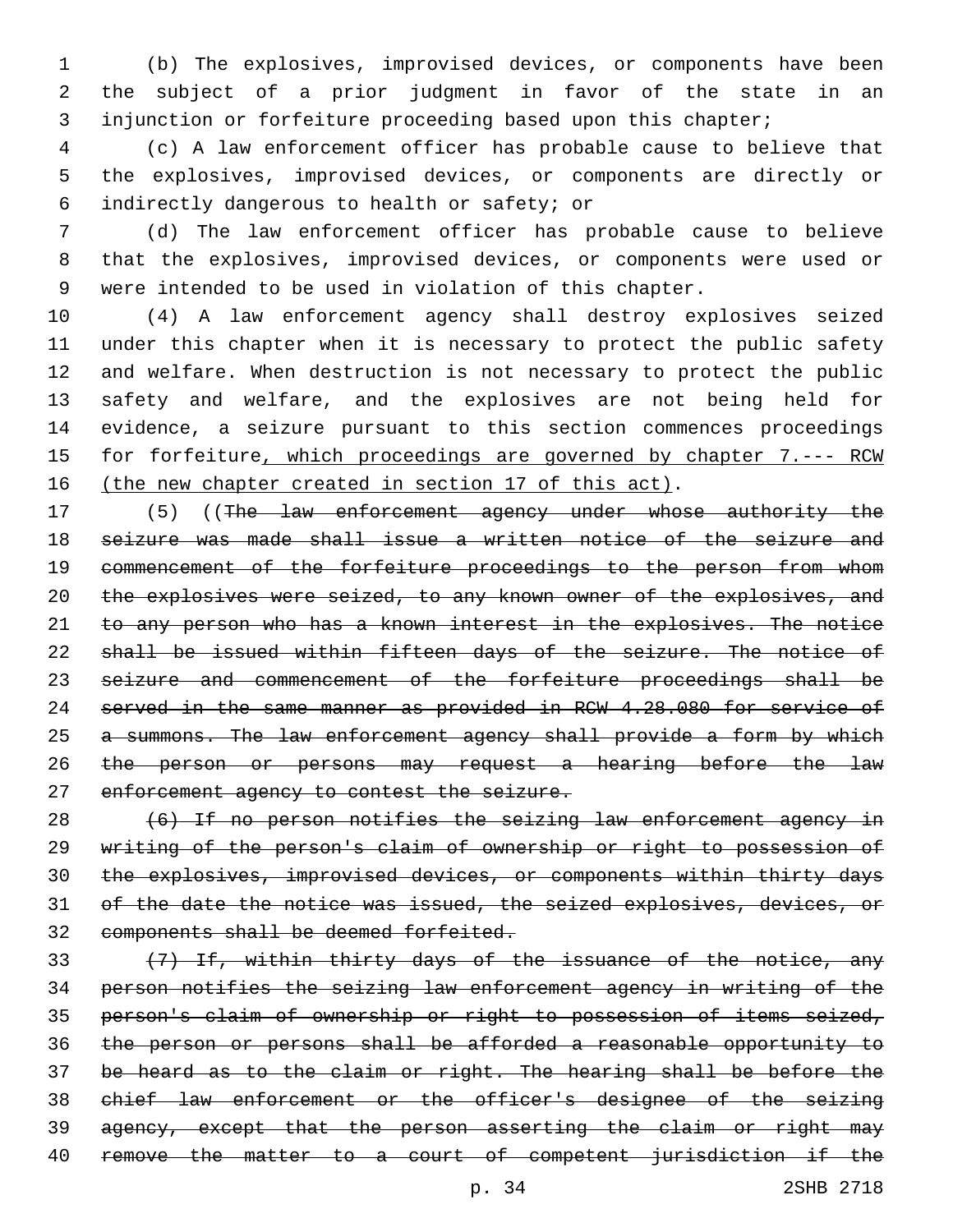aggregate value of the items seized is more than five hundred dollars. The hearing and any appeal shall be conducted according to chapter 34.05 RCW. The seizing law enforcement agency shall bear the burden of proving that the person (a) has no lawful right of ownership or possession and (b) that the items seized were possessed, manufactured, stored, sold, purchased, transported, abandoned, detonated, or used in violation of a provision of this chapter with 8 the person's knowledge or consent.

 (8) The seizing law enforcement agency shall promptly return the items seized to the claimant upon a determination that the claimant is entitled to possession of the items seized.

 $(9)$ )) If the items seized are forfeited under this statute, the seizing agency shall dispose of the explosives by summary destruction. However, when explosives are destroyed either to protect public safety or because the explosives were forfeited, the person from whom the explosives were seized loses all rights of action against the law enforcement agency or its employees acting within the scope of their employment, or other governmental entity or employee involved with the seizure and destruction of explosives.

 (( $(10)$ )) (6) This section is not intended to change the seizure and forfeiture powers, enforcement, and penalties available to the department of labor and industries pursuant to chapter 49.17 RCW as 23 provided in RCW 70.74.390.

 **Sec. 14.** RCW 77.15.070 and 2005 c 406 s 2 are each amended to read as follows:25

 (1) Fish and wildlife officers and ex officio fish and wildlife officers may seize without warrant boats, airplanes, vehicles, motorized implements, conveyances, gear, appliances, or other articles they have probable cause to believe have been held with intent to violate or used in violation of this title or rule of the commission or director. However, fish and wildlife officers or ex officio fish and wildlife officers may not seize any item or article, other than for evidence, if under the circumstances, it is reasonable to conclude that the violation was inadvertent. The property seized is subject to forfeiture to the state under this section regardless of ownership. Property seized may be recovered by its owner by depositing with the department or into court a cash bond or equivalent security equal to the value of the seized property but not more than one hundred thousand dollars. Such cash bond or security is

p. 35 2SHB 2718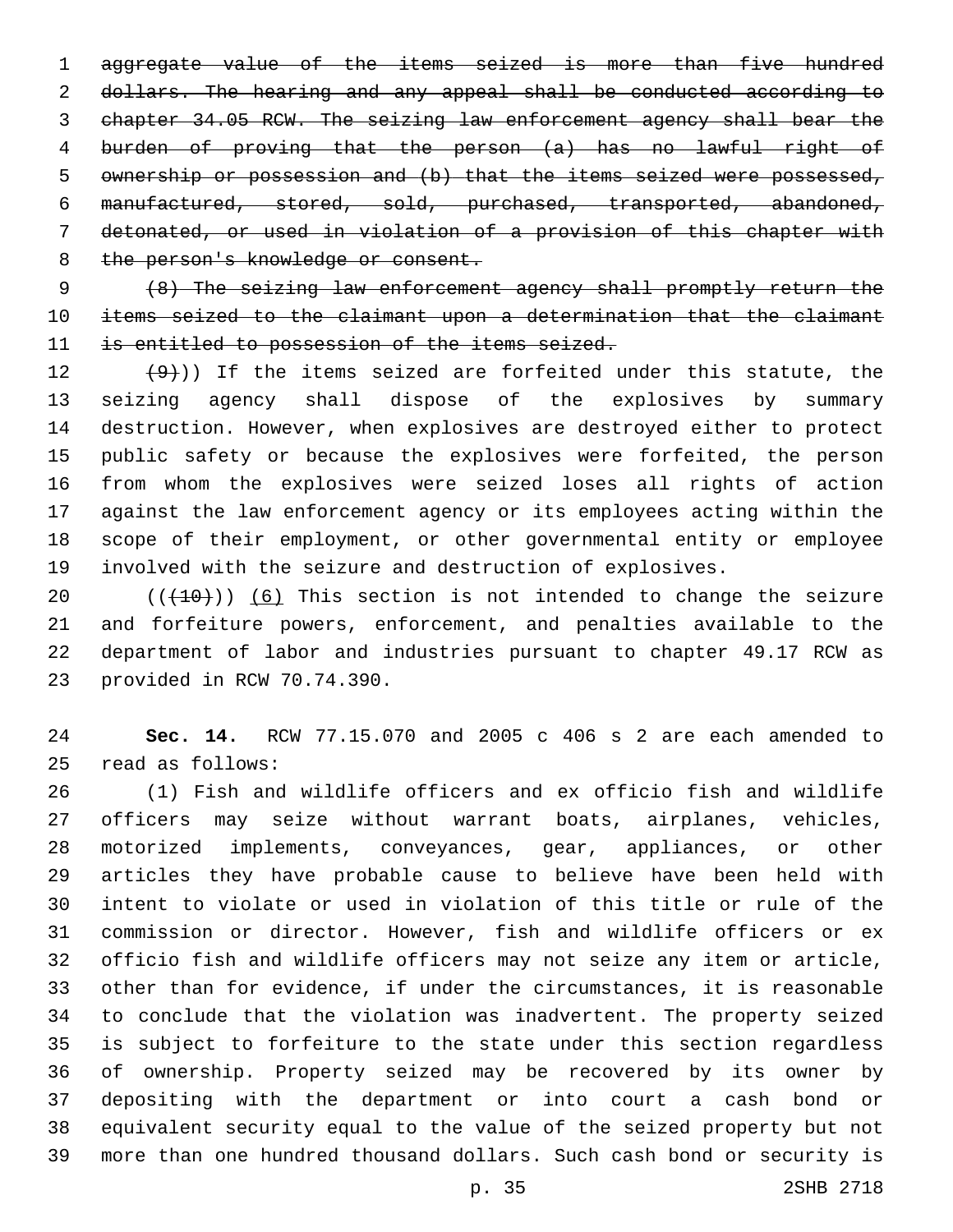subject to forfeiture in lieu of the property. Forfeiture of property seized under this section is a civil forfeiture against property and is intended to be a remedial civil sanction.3

 (2) In the event of a seizure of property under this section, jurisdiction to begin the forfeiture proceedings shall commence upon seizure, and shall be governed by chapter 7.--- RCW (the new chapter created in section 17 of this act). ((Within fifteen days following 8 the seizure, the seizing authority shall serve a written notice of intent to forfeit property on the owner of the property seized and on 10 any person having any known right or interest in the property seized. 11 Notice may be served by any method authorized by law or court rule, 12 including service by certified mail with return receipt requested. Service by mail is deemed complete upon mailing within the fifteen-14 day period following the seizure.

 (3) Persons claiming a right of ownership or right to possession 16 of property are entitled to a hearing to contest forfeiture. Such a claim shall specify the claim of ownership or possession and shall be made in writing and served on the director within forty-five days of 19 the seizure. If the seizing authority has complied with notice requirements and there is no claim made within forty-five days, then 21 the property shall be forfeited to the state.

 (4) If any person timely serves the director with a claim to 23 property, the person shall be afforded an opportunity to be heard as 24 to the person's claim or right. The hearing shall be before the director or director's designee, or before an administrative law judge appointed under chapter 34.12 RCW, except that a person asserting a claim or right may remove the matter to a court of competent jurisdiction if the aggregate value of the property seized is more than five thousand dollars. The department may settle a person's claim of ownership prior to the administrative hearing.

 (5) The hearing to contest forfeiture and any subsequent appeal shall be as provided for in chapter 34.05 RCW, the administrative procedure act. The seizing authority has the burden to demonstrate that it had reason to believe the property was held with intent to violate or was used in violation of this title or rule of the commission or director. The person contesting forfeiture has the burden of production and proof by a preponderance of evidence that 38 the person owns or has a right to possess the property and: (a) That the property was not held with intent to violate or used

in violation of this title; or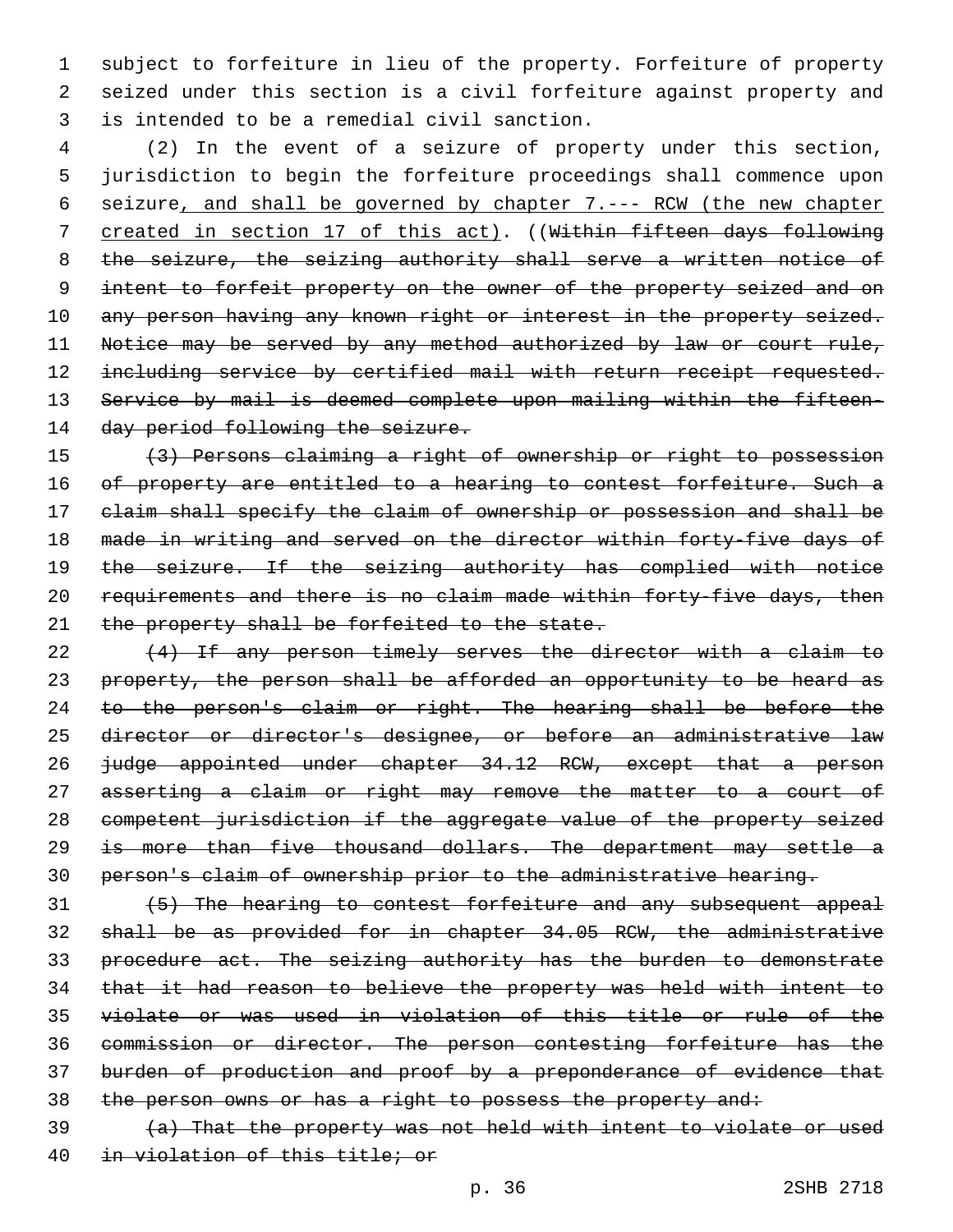(b) If the property is a boat, airplane, or vehicle, that the illegal use or planned illegal use of the boat, airplane, or vehicle occurred without the owner's knowledge or consent, and that the owner acted reasonably to prevent illegal uses of such boat, airplane, or vehicle.

 (6) A forfeiture of a conveyance encumbered by a perfected security interest is subject to the interest of the secured party if the secured party neither had knowledge of nor consented to the act or omission. No security interest in seized property may be perfected 10 after seizure.

 $(7)$ )) (3) If seized property is forfeited under this section the department may retain it for official use unless the property is required to be destroyed, or upon application by any law enforcement agency of the state, release such property to the agency for the use of enforcing this title, or sell such property, and deposit the proceeds to the fish and wildlife enforcement reward account created 17 in RCW 77.15.425.

 **Sec. 15.** RCW 69.50.505 and 2013 c 3 s 25 are each amended to 19 read as follows:

 (1) The following are subject to seizure and forfeiture and no 21 property right exists in them:

 (a) All controlled substances which have been manufactured, distributed, dispensed, acquired, or possessed in violation of this chapter or chapter 69.41 or 69.52 RCW, and all hazardous chemicals, as defined in RCW 64.44.010, used or intended to be used in the 26 manufacture of controlled substances;

 (b) All raw materials, products, and equipment of any kind which are used, or intended for use, in manufacturing, compounding, processing, delivering, importing, or exporting any controlled substance in violation of this chapter or chapter 69.41 or 69.52 RCW;

 (c) All property which is used, or intended for use, as a container for property described in (a) or (b) of this subsection;

 (d) All conveyances, including aircraft, vehicles, or vessels, which are used, or intended for use, in any manner to facilitate the sale, delivery, or receipt of property described in (a) or (b) of 36 this subsection, except that:

 (i) No conveyance used by any person as a common carrier in the transaction of business as a common carrier is subject to forfeiture under this section unless it appears that the owner or other person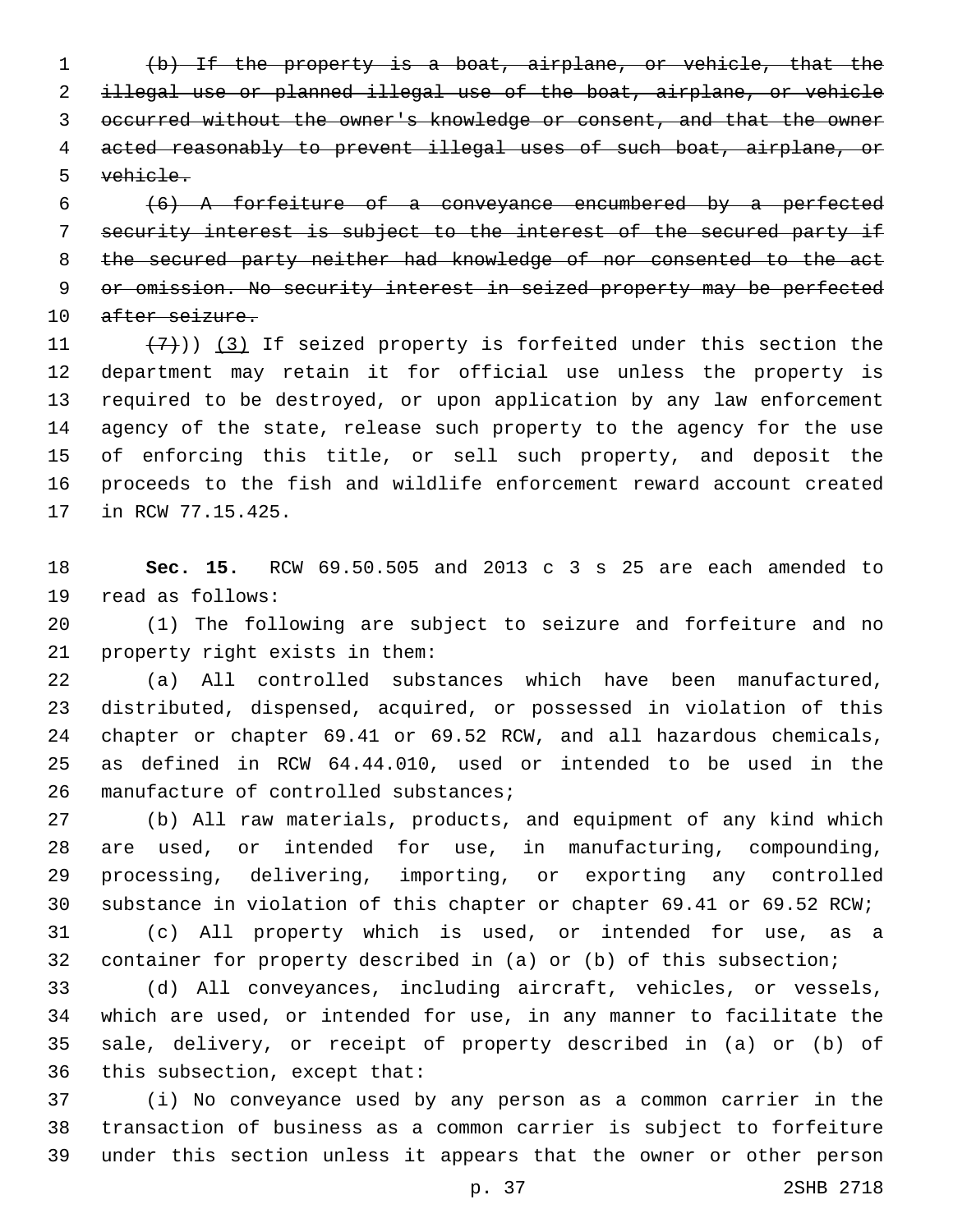in charge of the conveyance is a consenting party or privy to a violation of this chapter or chapter 69.41 or 69.52 RCW;

 (ii) No conveyance is subject to forfeiture under this section by 4 reason of any act or omission ((established by the owner thereof to have been)) committed or omitted without the owner's knowledge or consent;6

 (iii) No conveyance is subject to forfeiture under this section if used in the receipt of only an amount of marijuana for which possession constitutes a misdemeanor under RCW 69.50.4014;

 (iv) A forfeiture of a conveyance encumbered by a bona fide security interest is subject to the interest of the secured party if the secured party neither had knowledge of nor consented to the act 13 or omission; and

 (v) When the owner of a conveyance has been arrested under this chapter or chapter 69.41 or 69.52 RCW the conveyance in which the person is arrested may not be subject to forfeiture unless it is seized or process is issued for its seizure within ten days of the 18 owner's arrest;

 (e) All books, records, and research products and materials, including formulas, microfilm, tapes, and data which are used, or intended for use, in violation of this chapter or chapter 69.41 or 22 69.52 RCW;

 (f) All drug paraphernalia ((21)) other than paraphernalia possessed, sold, or used solely to facilitate marijuana-related activities that are not violations of this chapter;

 (g) All moneys, negotiable instruments, securities, or other tangible or intangible property of value furnished or intended to be furnished by any person in exchange for a controlled substance in violation of this chapter or chapter 69.41 or 69.52 RCW, all tangible or intangible personal property, proceeds, or assets acquired in whole or in part with proceeds traceable to an exchange or series of exchanges in violation of this chapter or chapter 69.41 or 69.52 RCW, and all moneys, negotiable instruments, and securities used or intended to be used to facilitate any violation of this chapter or chapter 69.41 or 69.52 RCW. A forfeiture of money, negotiable instruments, securities, or other tangible or intangible property encumbered by a bona fide security interest is subject to the interest of the secured party if, at the time the security interest was created, the secured party neither had knowledge of nor consented to the act or omission. No personal property may be forfeited under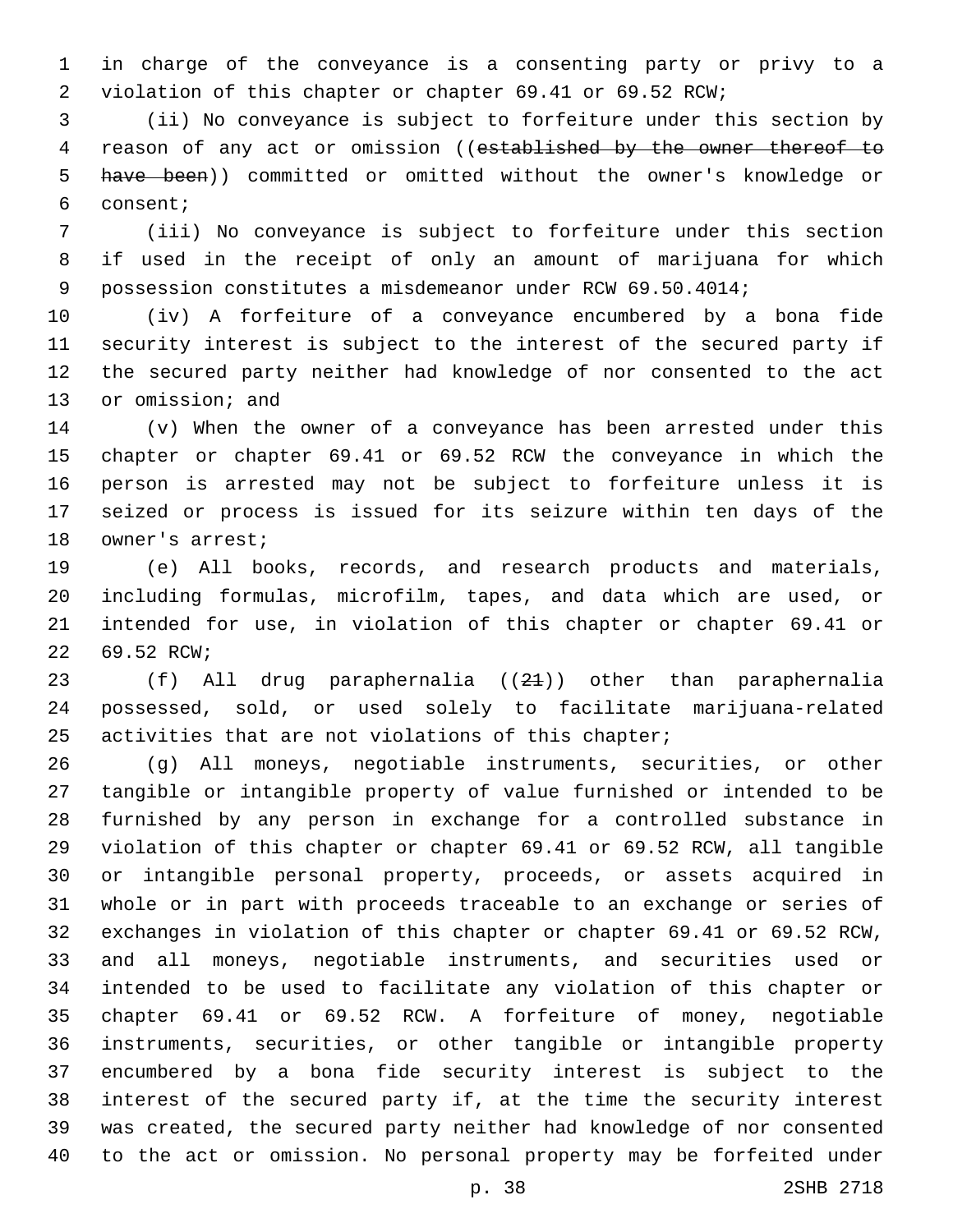this subsection (1)(g), to the extent of the interest of an owner, by 2 reason of any act or omission ((which that owner establishes was)) committed or omitted without the owner's knowledge or consent; and

 (h) All real property, including any right, title, and interest in the whole of any lot or tract of land, and any appurtenances or improvements which are being used with the knowledge of the owner for the manufacturing, compounding, processing, delivery, importing, or exporting of any controlled substance, or which have been acquired in whole or in part with proceeds traceable to an exchange or series of exchanges in violation of this chapter or chapter 69.41 or 69.52 RCW, if such activity is not less than a class C felony and a substantial nexus exists between the commercial production or sale of the controlled substance and the real property. However:

 (i) No property may be forfeited pursuant to this subsection (1)(h), to the extent of the interest of an owner, by reason of any act or omission committed or omitted without the owner's knowledge or 17 consent;

 (ii) The bona fide gift of a controlled substance, legend drug, or imitation controlled substance shall not result in the forfeiture 20 of real property;

 (iii) The possession of marijuana shall not result in the forfeiture of real property unless the marijuana is possessed for commercial purposes that are unlawful under Washington state law, the amount possessed is five or more plants or one pound or more of marijuana, and a substantial nexus exists between the possession of marijuana and the real property. In such a case, the intent of the offender shall be determined by the preponderance of the evidence, including the offender's prior criminal history, the amount of marijuana possessed by the offender, the sophistication of the activity or equipment used by the offender, whether the offender was licensed to produce, process, or sell marijuana, or was an employee of a licensed producer, processor, or retailer, and other evidence which demonstrates the offender's intent to engage in unlawful 34 commercial activity;

 (iv) The unlawful sale of marijuana or a legend drug shall not result in the forfeiture of real property unless the sale was forty grams or more in the case of marijuana or one hundred dollars or more in the case of a legend drug, and a substantial nexus exists between 39 the unlawful sale and the real property; and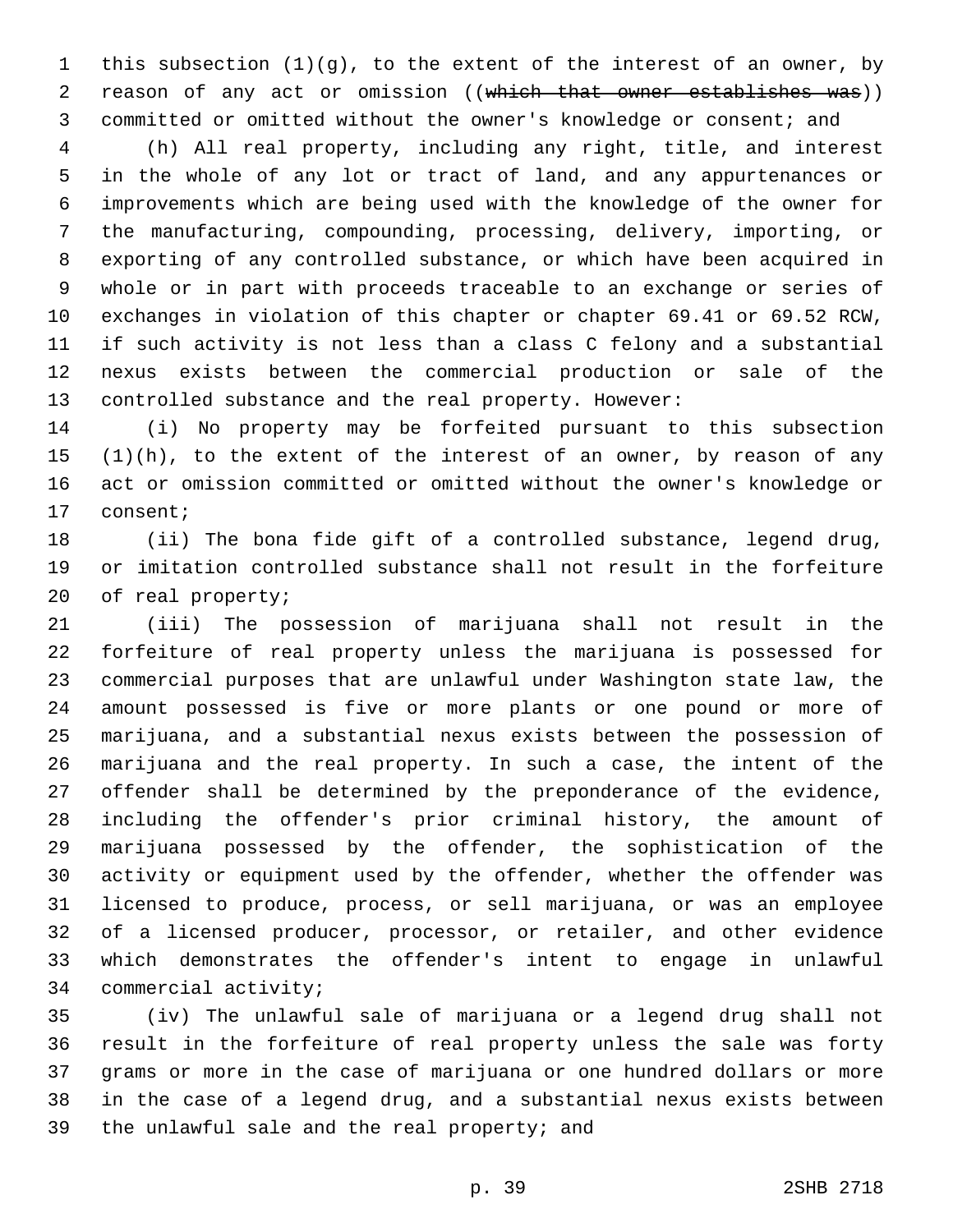(v) A forfeiture of real property encumbered by a bona fide security interest is subject to the interest of the secured party if the secured party, at the time the security interest was created, neither had knowledge of nor consented to the act or omission.

 (2) Real or personal property subject to forfeiture under this chapter may be seized by any ((board)) commission inspector or law enforcement officer of this state upon process issued by any superior court having jurisdiction over the property. Seizure of real property shall include the filing of a lis pendens by the seizing agency. Real property seized under this section shall not be transferred or otherwise conveyed until ninety days after seizure or until a judgment of forfeiture is entered, whichever is later: PROVIDED, That real property seized under this section may be transferred or conveyed to any person or entity who acquires title by foreclosure or deed in lieu of foreclosure of a security interest. Seizure of 16 personal property without process may be made if:

 (a) The seizure is incident to an arrest or a search under a search warrant or an inspection under an administrative inspection 19 warrant;

 (b) The property subject to seizure has been the subject of a prior judgment in favor of the state in a criminal injunction or 22 forfeiture proceeding based upon this chapter;

23 (c) A ((board)) commission inspector or law enforcement officer has probable cause to believe that the property is directly or 25 indirectly dangerous to health or safety; or

26 (d) The ((board)) commission inspector or law enforcement officer has probable cause to believe that the property was used or is 28 intended to be used in violation of this chapter.

 (3) In the event of seizure pursuant to subsection (2) of this section, proceedings for forfeiture shall be deemed commenced by the seizure. The law enforcement agency under whose authority the seizure was made shall cause notice to be served within fifteen days following the seizure on the owner of the property seized and the person in charge thereof and any person having any known right or interest therein, including any community property interest, of the seizure and intended forfeiture of the seized property. Service of notice of seizure of real property shall be made according to the rules of civil procedure. However, the state may not obtain a default judgment with respect to real property against a party who is served by substituted service absent an affidavit stating that a good faith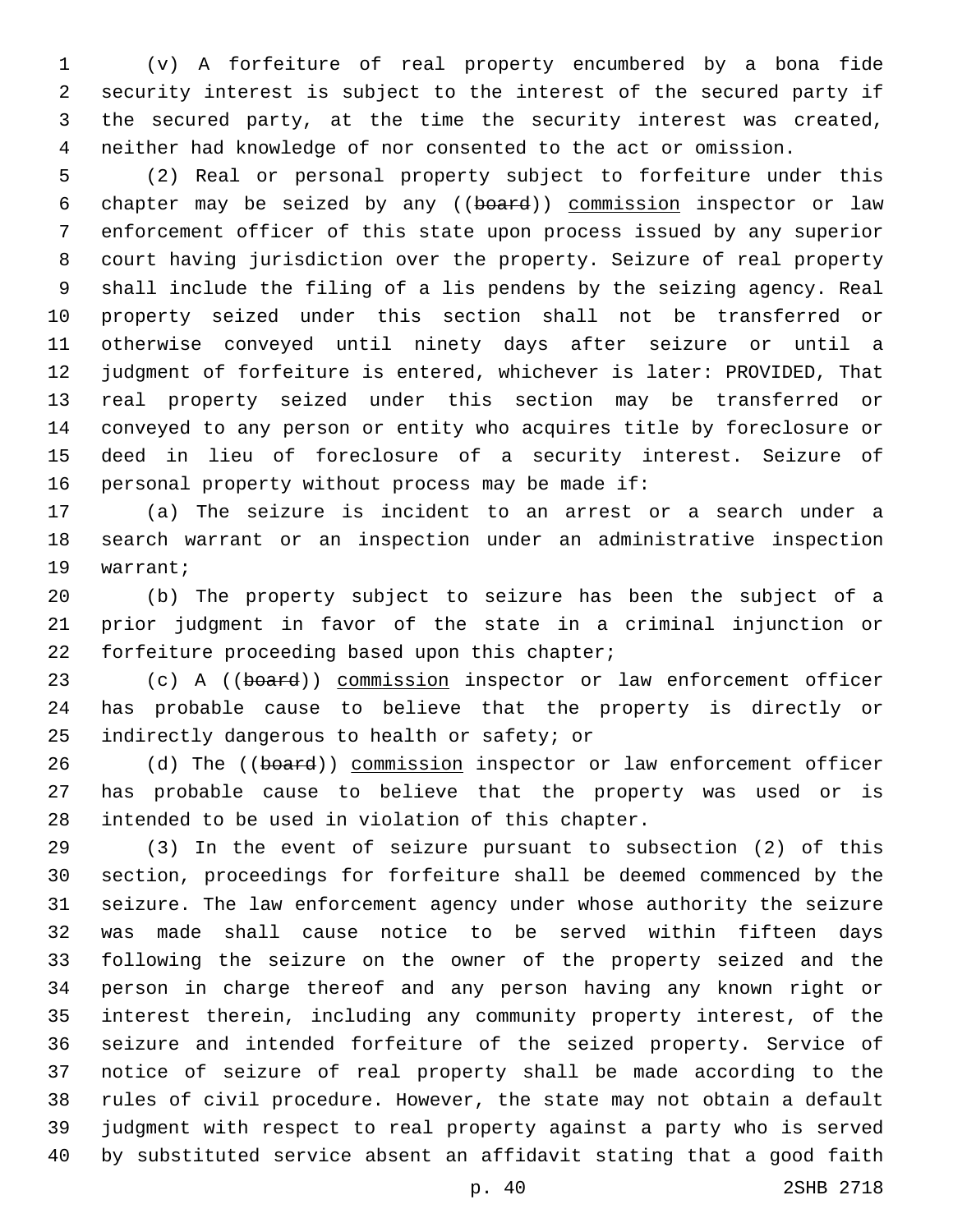effort has been made to ascertain if the defaulted party is incarcerated within the state, and that there is no present basis to believe that the party is incarcerated within the state. Notice of seizure in the case of property subject to a security interest that has been perfected by filing a financing statement in accordance with chapter 62A.9A RCW, or a certificate of title, shall be made by service upon the secured party or the secured party's assignee at the address shown on the financing statement or the certificate of title. The notice of seizure in other cases may be served by any method authorized by law or court rule including but not limited to service by certified mail with return receipt requested. Service by mail shall be deemed complete upon mailing within the fifteen day period 13 following the seizure.

 (4) If no person notifies the seizing law enforcement agency in writing of the person's claim of ownership or right to possession of items specified in subsection (1)(d), (g), or (h) of this section within forty-five days of the service of notice from the seizing agency in the case of personal property and ninety days in the case of real property, the item seized shall be deemed forfeited. The community property interest in real property of a person whose spouse or domestic partner committed a violation giving rise to seizure of the real property may not be forfeited if the person did not 23 participate in the violation.

 (5) If any person notifies the seizing law enforcement agency in writing of the person's claim of ownership or right to possession of 26 items specified in subsection  $(1)(b)$ ,  $(c)$ ,  $(d)$ ,  $(e)$ ,  $(f)$ ,  $(g)$ , or  $(h)$  of this section within forty-five days of the service of notice from the seizing agency in the case of personal property and ninety days in the case of real property, the person or persons shall be afforded a reasonable opportunity to be heard as to the claim or right. The notice of claim may be served by any method authorized by law or court rule including, but not limited to, service by first-class mail. Service by mail shall be deemed complete upon mailing within the forty-five day period following service of the notice of seizure in the case of personal property and within the ninety-day period following service of the notice of seizure in the case of real property. The hearing shall be before the chief law enforcement officer of the seizing agency or the chief law enforcement officer's designee, except where the seizing agency is a state agency as defined in RCW 34.12.020(4), the hearing shall be before the chief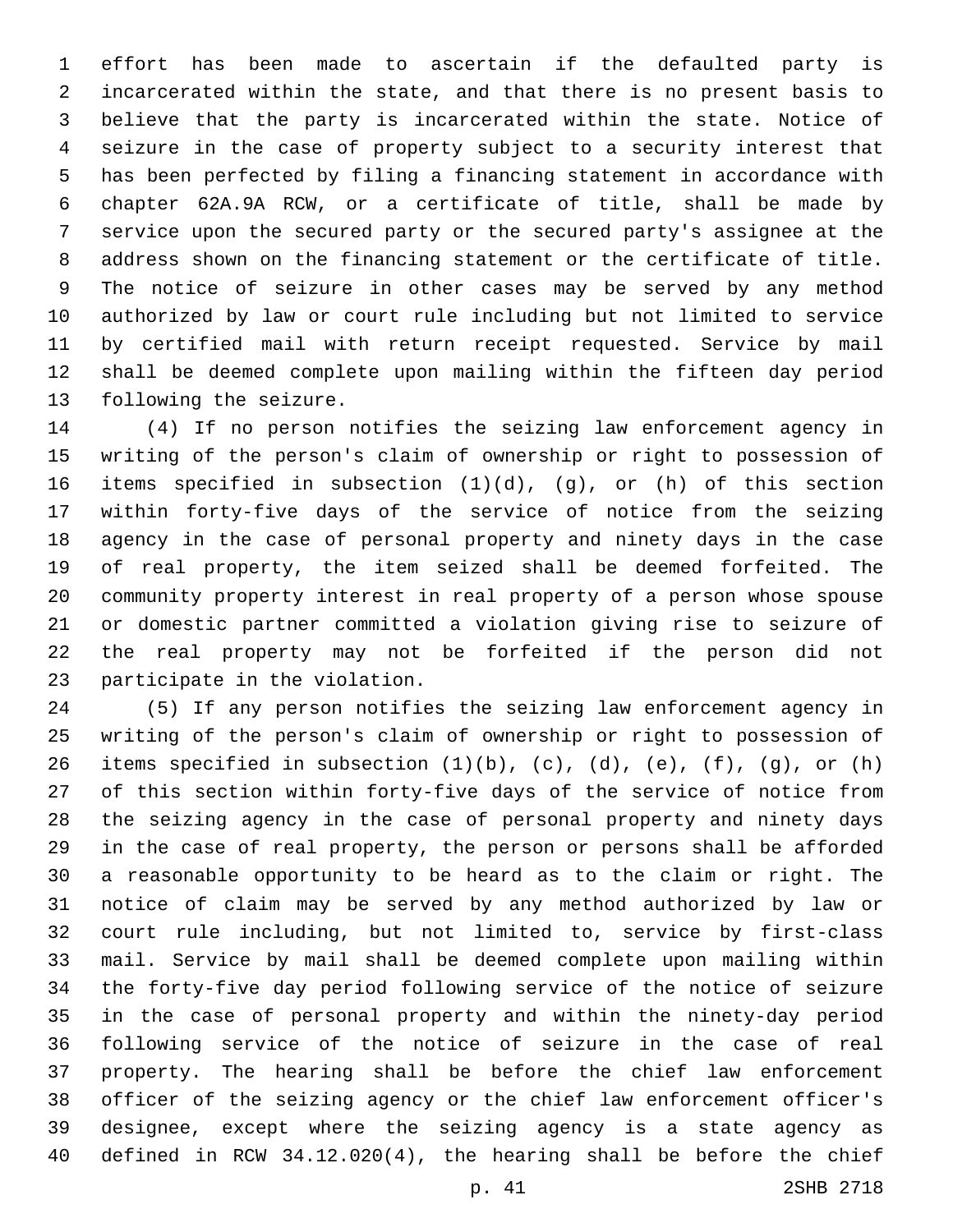law enforcement officer of the seizing agency or an administrative law judge appointed under chapter 34.12 RCW, except that any person asserting a claim or right may remove the matter to a court of competent jurisdiction. Removal of any matter involving personal property may only be accomplished according to the rules of civil procedure. The person seeking removal of the matter must serve process against the state, county, political subdivision, or municipality that operates the seizing agency, and any other party of interest, in accordance with RCW 4.28.080 or 4.92.020, within forty- five days after the person seeking removal has notified the seizing law enforcement agency of the person's claim of ownership or right to possession. The court to which the matter is to be removed shall be the district court when the aggregate value of personal property is within the jurisdictional limit set forth in RCW 3.66.020. A hearing before the seizing agency and any appeal therefrom shall be under Title 34 RCW. In all cases, the burden of proof is upon the law enforcement agency to establish, by a preponderance of the evidence, 18 that the property is subject to forfeiture.

 The seizing law enforcement agency shall promptly return the 20 article or articles to the claimant, in the same or substantially 21 similar condition as when seized, upon a determination by the administrative law judge or court that the claimant is the present lawful owner or is lawfully entitled to possession thereof of items 24 specified in subsection  $(1)(b)$ ,  $(c)$ ,  $(d)$ ,  $(e)$ ,  $(f)$ ,  $(g)$ , or  $(h)$  of 25 this section.

 (6) In any proceeding to forfeit property under this title, where the claimant substantially prevails, the claimant is entitled to 28 reasonable attorneys' fees reasonably incurred by the claimant.  $((\text{In}$  addition, in a court hearing between two or more claimants to the article or articles involved, the prevailing party is entitled to a 31 judgment for costs and reasonable attorneys' fees.))

32 (7) When property is forfeited under this chapter the ((board)) commission or seizing law enforcement agency may:33

 (a) Retain it for official use or upon application by any law enforcement agency of this state release such property to such agency for the exclusive use of enforcing the provisions of this chapter;

 (b) Sell that which is not required to be destroyed by law and 38 which is not harmful to the public;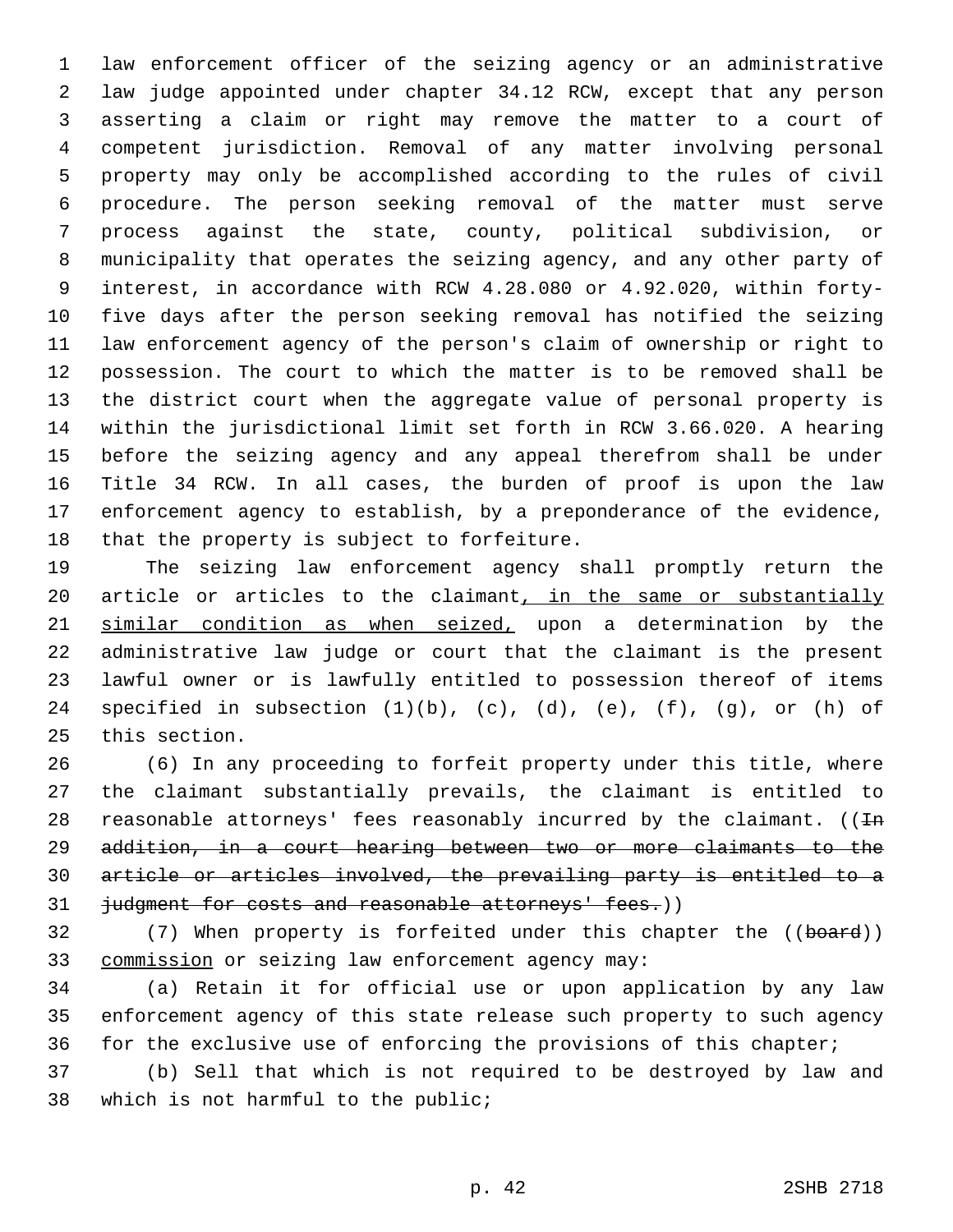(c) Request the appropriate sheriff or director of public safety to take custody of the property and remove it for disposition in 3 accordance with law; or

 (d) Forward it to the drug enforcement administration for 5 disposition.

6  $(8)((+a)$  When property is forfeited, the seizing agency shall keep a record indicating the identity of the prior owner, if known, a 8 description of the property, the disposition of the property, the value of the property at the time of seizure, and the amount of 10 proceeds realized from disposition of the property.

 (b) Each seizing agency shall retain records of forfeited 12 property for at least seven years.

 (c) Each seizing agency shall file a report including a copy of 14 the records of forfeited property with the state treasurer each 15 calendar quarter.

16 (d) The quarterly report need not include a record of forfeited property that is still being held for use as evidence during the investigation or prosecution of a case or during the appeal from a 19 eonviction.)) Seizing agencies are subject to the requirements of section 4 of this act.

 (9)(a) By January 31st of each year, each seizing agency shall remit to the state treasurer an amount equal to ten percent of the net proceeds of any property forfeited during the preceding calendar year. Money remitted shall be deposited in the state general fund.

 (b) The net proceeds of forfeited property is the value of the forfeitable interest in the property after deducting the cost of satisfying any bona fide security interest to which the property is subject at the time of seizure; and in the case of sold property, after deducting the cost of sale, including reasonable fees or commissions paid to independent selling agents, and the cost of any valid landlord's claim for damages under subsection (15) of this 32 section.

 (c) The value of sold forfeited property is the sale price. The value of retained forfeited property is the fair market value of the property at the time of seizure, determined when possible by reference to an applicable commonly used index, such as the index used by the department of licensing for valuation of motor vehicles. A seizing agency may use, but need not use, an independent qualified appraiser to determine the value of retained property. If an appraiser is used, the value of the property appraised is net of the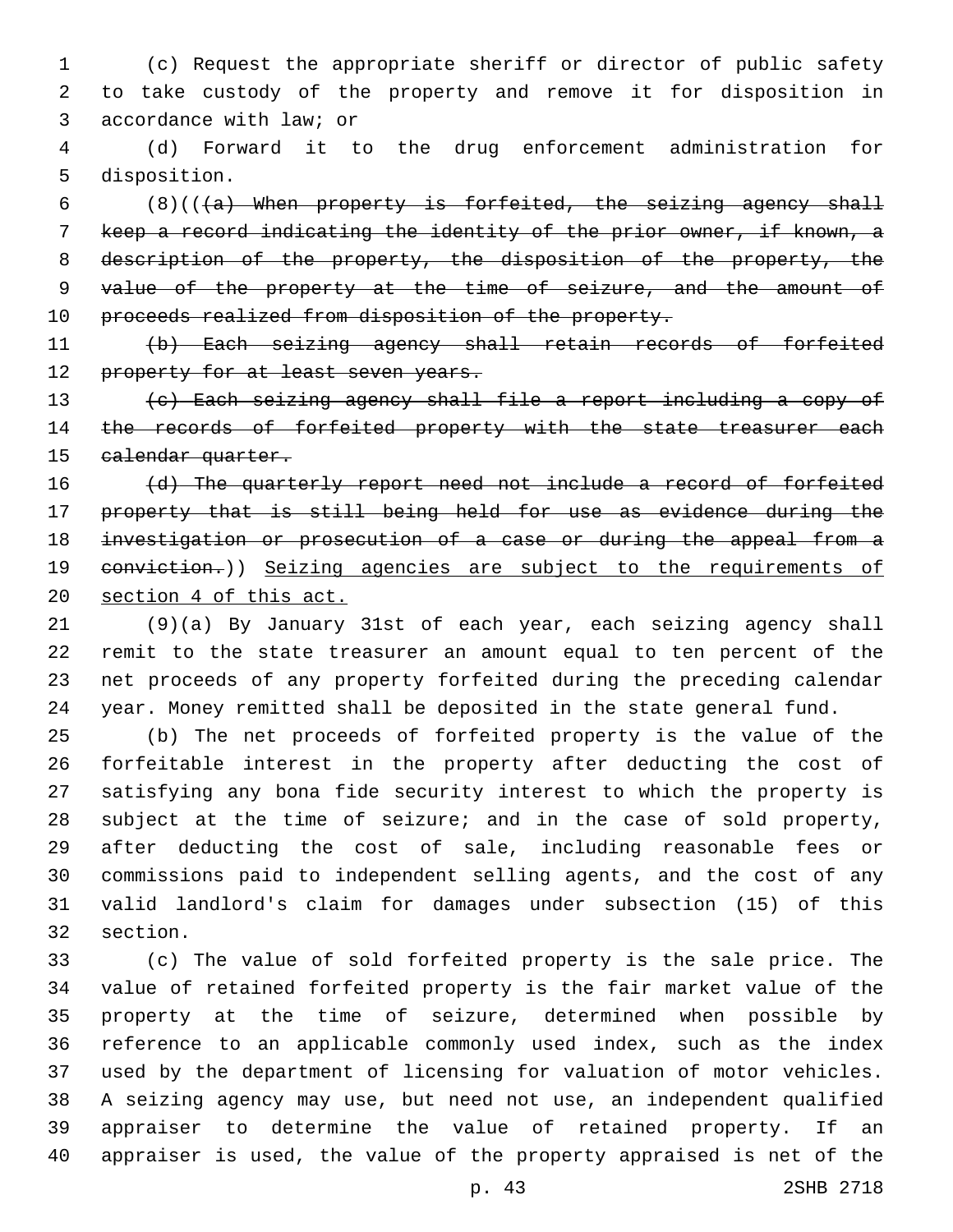cost of the appraisal. The value of destroyed property and retained 2 firearms or illegal property is zero.

 (10) Forfeited property and net proceeds not required to be paid to the state treasurer shall be retained by the seizing law enforcement agency exclusively for the expansion and improvement of controlled substances related law enforcement activity. Money retained under this section may not be used to supplant preexisting 8 funding sources.

 (11) Controlled substances listed in Schedule I, II, III, IV, and V that are possessed, transferred, sold, or offered for sale in violation of this chapter are contraband and shall be seized and summarily forfeited to the state. Controlled substances listed in Schedule I, II, III, IV, and V, which are seized or come into the 14 possession of the ((board)) commission, the owners of which are unknown, are contraband and shall be summarily forfeited to the 16 ((board)) commission.

 (12) Species of plants from which controlled substances in Schedules I and II may be derived which have been planted or cultivated in violation of this chapter, or of which the owners or cultivators are unknown, or which are wild growths, may be seized and 21 summarily forfeited to the ((board)) commission.

22 (13) The failure, upon demand by a ((board)) commission inspector or law enforcement officer, of the person in occupancy or in control of land or premises upon which the species of plants are growing or being stored to produce an appropriate registration or proof that he or she is the holder thereof constitutes authority for the seizure 27 and forfeiture of the plants.

 (14) Upon the entry of an order of forfeiture of real property, the court shall forward a copy of the order to the assessor of the county in which the property is located. Orders for the forfeiture of real property shall be entered by the superior court, subject to court rules. Such an order shall be filed by the seizing agency in the county auditor's records in the county in which the real property 34 is located.

 (15)(a) A landlord may assert a claim against proceeds from the sale of assets seized and forfeited under subsection (7)(b) of this 37 section, only if:

 (i) A law enforcement officer, while acting in his or her official capacity, directly caused damage to the complaining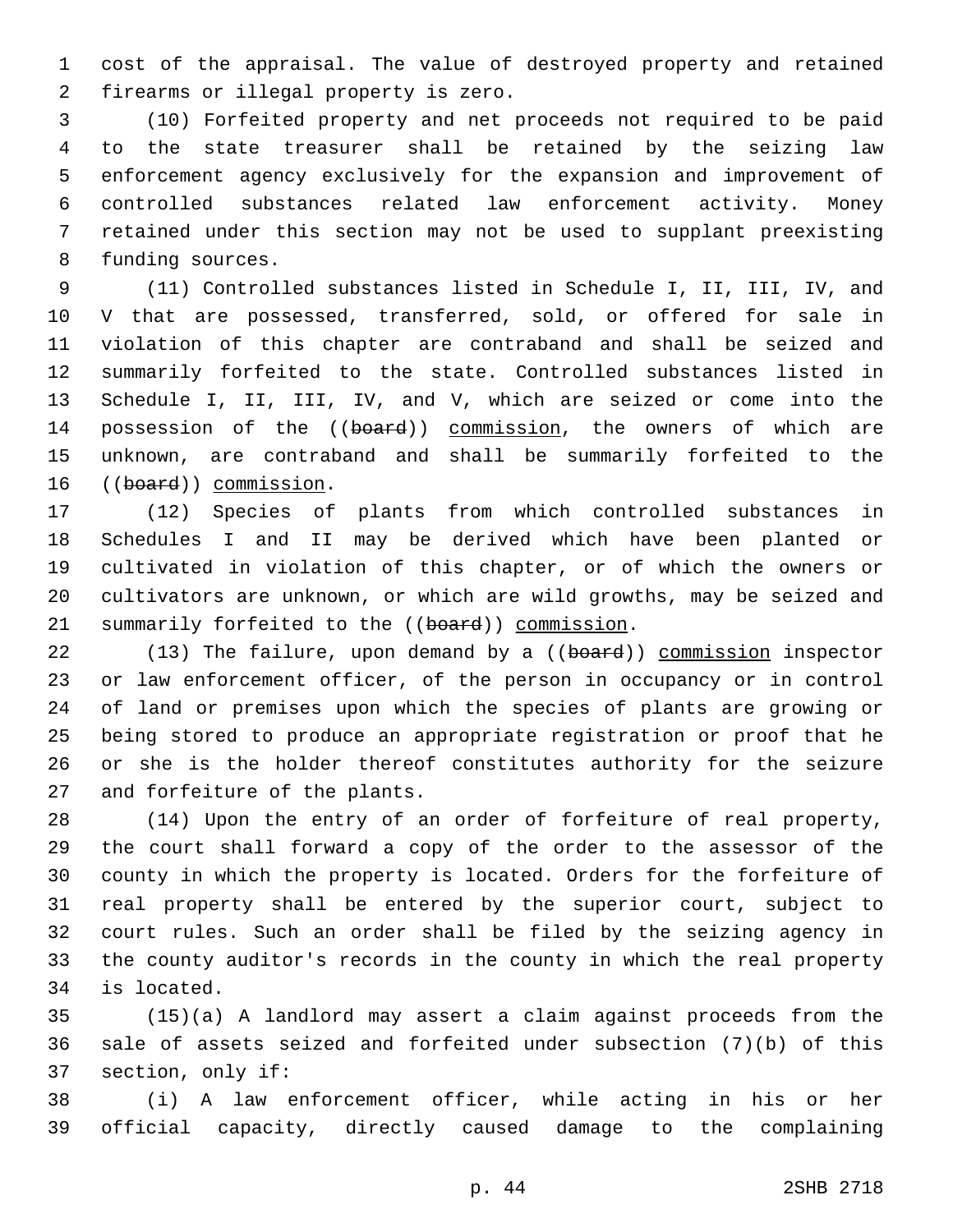landlord's property while executing a search of a tenant's residence; 2 and

 (ii) The landlord has applied any funds remaining in the tenant's deposit, to which the landlord has a right under chapter 59.18 RCW, to cover the damage directly caused by a law enforcement officer prior to asserting a claim under the provisions of this section;

 (A) Only if the funds applied under (a)(ii) of this subsection are insufficient to satisfy the damage directly caused by a law enforcement officer, may the landlord seek compensation for the damage by filing a claim against the governmental entity under whose authority the law enforcement agency operates within thirty days 12 after the search;

 (B) Only if the governmental entity denies or fails to respond to the landlord's claim within sixty days of the date of filing, may the landlord collect damages under this subsection by filing within thirty days of denial or the expiration of the sixty-day period, whichever occurs first, a claim with the seizing law enforcement agency. The seizing law enforcement agency must notify the landlord of the status of the claim by the end of the thirty-day period. Nothing in this section requires the claim to be paid by the end of 21 the sixty-day or thirty-day period.

 (b) For any claim filed under (a)(ii) of this subsection, the law enforcement agency shall pay the claim unless the agency provides 24 substantial proof that the landlord either:

 (i) Knew or consented to actions of the tenant in violation of 26 this chapter or chapter 69.41 or 69.52 RCW; or

 (ii) Failed to respond to a notification of the illegal activity, provided by a law enforcement agency under RCW 59.18.075, within seven days of receipt of notification of the illegal activity.

 (16) The landlord's claim for damages under subsection (15) of this section may not include a claim for loss of business and is 32 limited to:

(a) Damage to tangible property and clean-up costs;

 (b) The lesser of the cost of repair or fair market value of the damage directly caused by a law enforcement officer;

 (c) The proceeds from the sale of the specific tenant's property seized and forfeited under subsection (7)(b) of this section; and

 (d) The proceeds available after the seizing law enforcement agency satisfies any bona fide security interest in the tenant's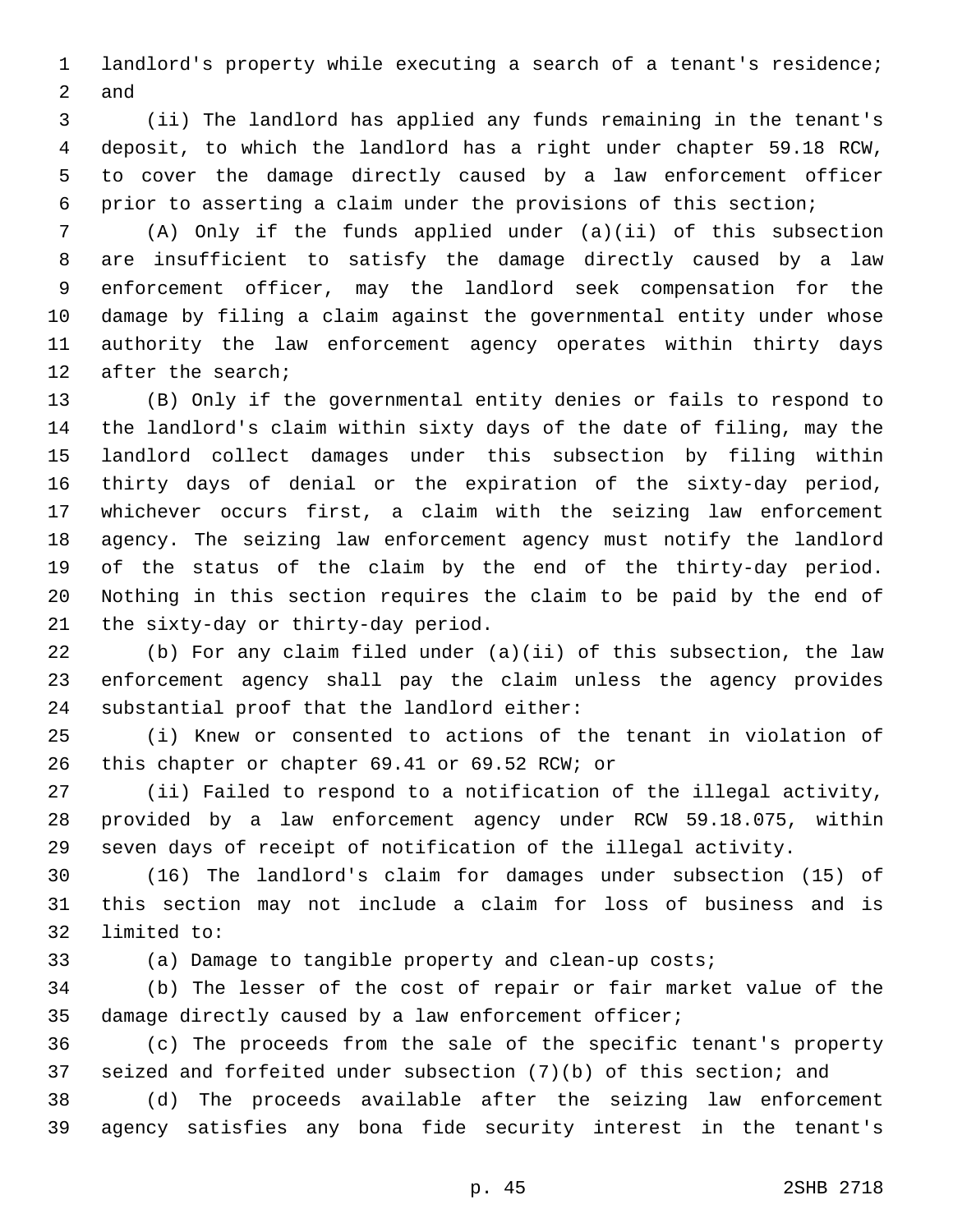property and costs related to sale of the tenant's property as 2 provided by subsection  $(9)(b)$  of this section.

 (17) Subsections (15) and (16) of this section do not limit any other rights a landlord may have against a tenant to collect for damages. However, if a law enforcement agency satisfies a landlord's claim under subsection (15) of this section, the rights the landlord has against the tenant for damages directly caused by a law enforcement officer under the terms of the landlord and tenant's contract are subrogated to the law enforcement agency.

10 (18) The protections afforded by the service members' civil relief act, chapter 38.42 RCW, are applicable to proceedings under this section.

 **Sec. 16.** RCW 38.42.020 and 2014 c 65 s 2 are each amended to 14 read as follows:

 (1) Any service member who is ordered to report for military service and his or her dependents are entitled to the rights and protections of this chapter during the period beginning on the date on which the service member receives the order and ending one hundred eighty days after termination of or release from military service.

 (2) This chapter applies to any judicial or administrative proceeding commenced in any court or agency in Washington state in 22 which a service member or his or her dependent is a party. This 23 chapter applies to civil asset forfeiture proceedings. This chapter 24 does not apply to criminal proceedings.

 (3) This chapter shall be construed liberally so as to provide fairness and do substantial justice to service members and their 27 dependents.

 NEW SECTION. **Sec. 17.** Sections 1 through 6 of this act constitute a new chapter in Title 7 RCW.

 NEW SECTION. **Sec. 18.** This act applies to seizures occurring on or after the effective date of this section.

 NEW SECTION. **Sec. 19.** Except for section 6 of this act, this act takes effect January 1, 2019.